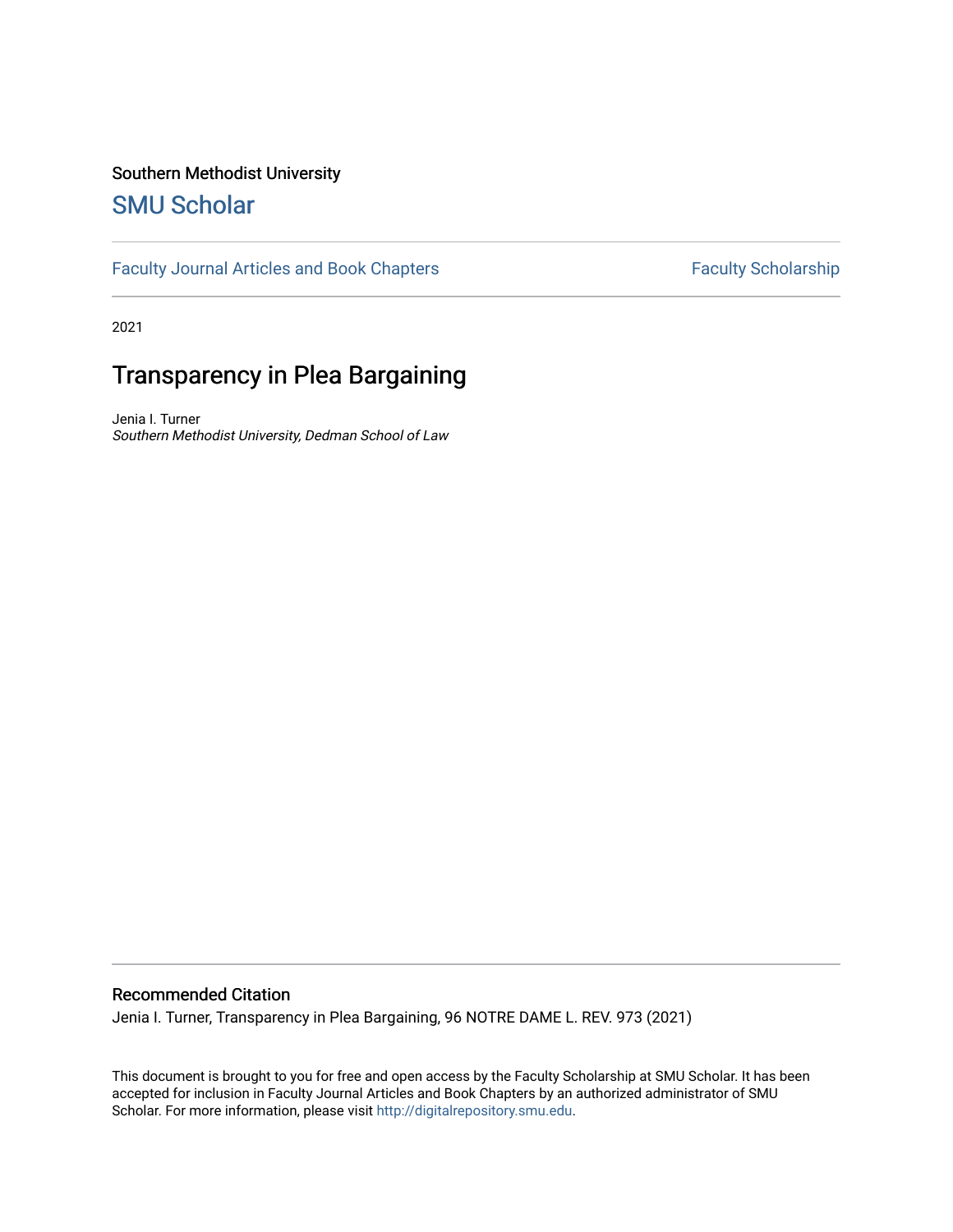# TRANSPARENCY IN PLEA BARGAINING

*Jenia I. Turner\**

*Plea bargaining is the dominant method by which our criminal justice system resolves cases. More than ninety-five percent of state and federal convictions today are the product of guilty pleas. Yet the practice continues to draw widespread criticism. Critics charge that it is too coercive and leads innocent defendants to plead guilty, that it obscures the true facts in criminal cases and produces overly lenient sentences, and that it enables disparate treatment of similarly situated defendants.*

*Another feature of plea bargaining—its lack of transparency—has received less attention, but is also concerning. In contrast to the trials it replaces, plea bargaining occurs privately and off the record. Victims and the public are excluded, and the defendant is typically absent. While the Sixth and First Amendments rights of public access extend to a range of pretrial criminal proceedings, they do not apply to plea negotiations. For the most part, rules and statutes also fail to require transparency in the process. As a result, plea bargaining is largely shielded from outside scrutiny, and critical plea-related data are missing.*

*There are some valid reasons for protecting aspects of plea negotiations from public scrutiny. Confidentiality fosters candor in the discussions and may encourage prosecutors to use their discretion more leniently. It can help protect cooperating defendants from retaliation. And it may expedite cases and conserve resources.*

*Yet the secrecy of the process also raises concerns. It prevents adequate oversight of coercive plea bargains, untruthful guilty pleas, and unequal treatment of defendants. It can hinder defense attorneys from providing fully informed advice to their clients. It can also potentially impair victims' rights and interests. Finally, the absence of transparency leaves judges with few guideposts by which to evaluate plea bargains and inhibits informed public debate about criminal justice reform.*

© 2021 Jenia I. Turner. Individuals and nonprofit institutions may reproduce and distribute copies of this Article in any format at or below cost, for educational purposes, so long as each copy identifies the author, provides a citation to the *Notre Dame Law Review*, and includes this provision in the copyright notice.

Amy Abboud Ware Centennial Professor in Criminal Law, SMU Dedman School of Law. I thank Andrea Reed and Tom Kimbrough for excellent research assistance and the SMU Law Faculty Excellence Fund for financial support. Thanks also to Cynthia Alkon, Jeff Bellin, Stephanos Bibas, Hannah Bloch-Wehba, Darryl Brown, James Coleman, Jennifer Collins, Nathan Cortez, Caroline Davidson, Patricia Falk, Russell Gold, Carissa Hessick, Kay Levine, Daniel McConkie, Ion Meyn, Pam Metzger, Fred Moss, Anna Offit, Madeleine Plasencia, Eric Ruben, Meghan Ryan, John Turner, Jonathan Witmer-Rich, Ron Wright, and participants in the ABA Plea Bargaining Task Force, the CrimFest Annual Conference, the Cleveland-Marshall College of Law Criminal Justice Forum, the University of Miami Legal Theory Workshop, and the SMU Law School Faculty Workshop for their insightful and helpful comments. I also thank the current and former prosecutors and defense attorneys in Texas, Georgia, New York, and Ohio who shared their views on transparency of plea bargains.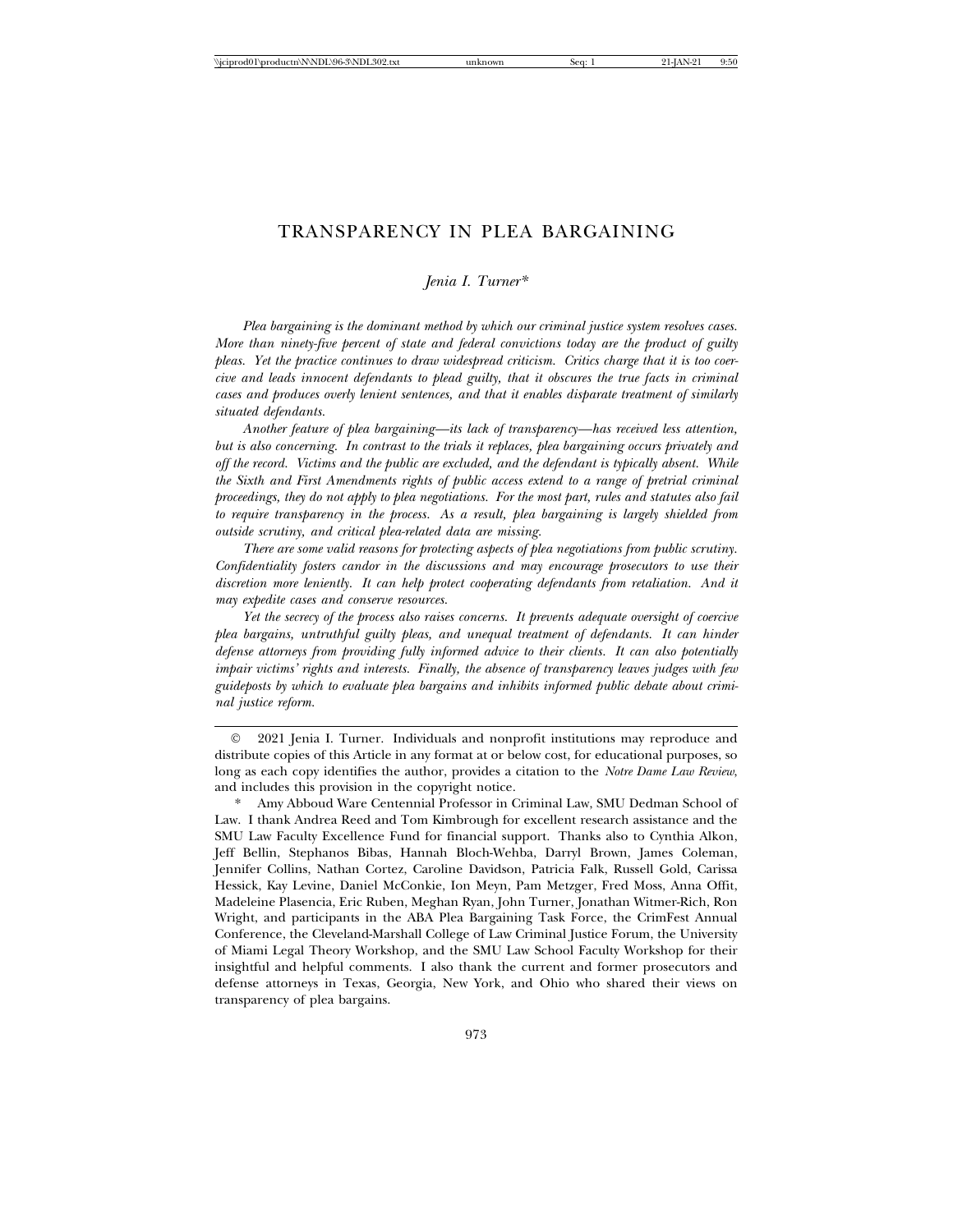*This Article reviews plea-bargaining laws and practices across the United States and argues that we can do more to enhance the documentation and transparency of plea bargaining. It then proposes concrete areas in which transparency can be improved without significant costs to the criminal justice system.*

|      |                                                                         | 974  |
|------|-------------------------------------------------------------------------|------|
|      | I. LACK OF TRANSPARENCY IN PLEA BARGAINING                              | 978  |
| H.   | CONSTITUTIONAL COMMITMENT TO PUBLIC CRIMINAL                            |      |
|      |                                                                         | 982  |
| III. | REASONS FOR NONTRANSPARENCY                                             | 987  |
|      | Encouraging Candor in Negotiations<br>A.                                | 988  |
|      | В.                                                                      | 989  |
|      | Shielding Cooperators from Harm<br>C.                                   | 991  |
|      | Conserving Criminal Justice Resources<br>D.                             | 992  |
| IV.  | THE COSTS OF NONTRANSPARENCY                                            | 992  |
|      | A. Concealing Disparate Treatment of Similarly Situated                 |      |
|      |                                                                         | 993  |
|      | Hiding Ineffective Assistance of Counsel During Plea<br>В.              |      |
|      |                                                                         | 993  |
|      | C.                                                                      | 994  |
|      | D.                                                                      | 995  |
|      | Undermining Victims' Ability to Provide Input<br>E.                     | 997  |
|      | Frustrating Criminal Justice Reform Efforts<br>F.                       | 998  |
| V.   | TRANSPARENCY PROPOSALS                                                  | 1000 |
|      | The Multiple Dimensions of Transparency<br>А.                           | 1000 |
|      | Requiring That Plea Agreements Be in Writing and on the<br>В.           |      |
|      |                                                                         | 1002 |
|      | C.                                                                      | 1006 |
|      | D.                                                                      | 1009 |
|      | Strengthening Judicial Review of Plea Bargains on the Record 1016<br>E. |      |
|      | 1022                                                                    |      |

#### **INTRODUCTION**

For several decades, plea bargaining has been the dominant method of resolving cases in U.S. criminal courts. Today, over ninety-five percent of convictions at the state and federal levels are the product of guilty pleas.1 As

<sup>1</sup> *See* MARK MOTIVANS, BUREAU OF JUST. STAT., U.S. DEP'T OF JUST., NCJ 248470, FED-ERAL JUSTICE STATISTICS, 2012—STATISTICAL TABLES 17 tbl.4.2 (2015) (finding that ninetyseven percent of federal convictions were disposed of via guilty plea). For state statistics, see *State Court Sentencing of Convicted Felons 2004—Statistical Tables: Felony Case Processing in State Courts*, BUREAU OF JUST. STAT., https://www.bjs.gov/content/pub/html/scscf04/ tables/scs04401tab.cfm (Dec. 16, 2020) (finding that ninety-five percent of state convictions were obtained through a guilty plea); *2018 Criminal Caseloads—Trial Courts: 2018 Gen. Jurisdiction Criminal Jury Trials and Rates*, NAT'L CTR. FOR STATE CTS.: CT. STAT. PROJECT, http://popup.ncsc.org/CSP/CSP\_Intro.aspx [hereinafter CT. STAT. PROJECT] (choose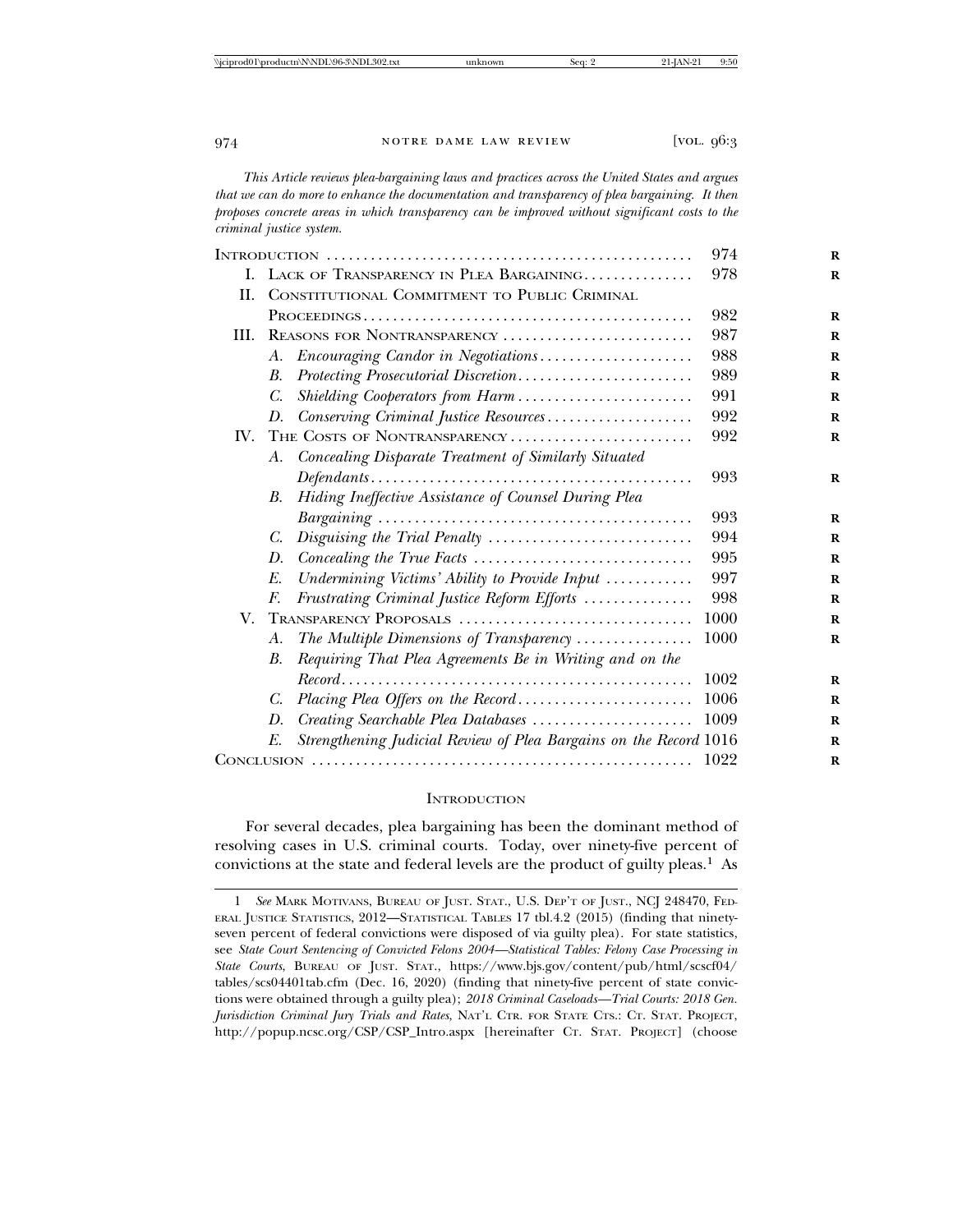the Supreme Court has acknowledged, "[Plea bargaining] is not some adjunct to the criminal justice system; it *is* the criminal justice system."<sup>2</sup>

Yet despite its prevalence, plea bargaining remains controversial. Critics charge that it is too coercive and leads innocent defendants to plead guilty, that it obscures the true facts in criminal cases and produces overly lenient sentences, and that it enables disparate treatment of similarly situated defendants.3

Another feature of plea bargaining—its lack of transparency—has received less attention, but is also troubling.<sup>4</sup> Unlike the trials it replaces, plea bargaining occurs privately and off the record.5 Victims and the public are excluded from the negotiations, and even the defendant is typically absent. Plea offers are often not documented, and the final plea agreements are not always in writing or placed on record with the court.<sup>6</sup> Plea hearings—at which a judge reviews the validity of a defendant's guilty plea—are public, but they tend to be brisk, rote affairs that often fail to reveal all of the concessions exchanged between the parties.7 As a result, plea bargaining is largely shielded from outside scrutiny, and critical plea-related data are missing.

The opacity of plea bargaining stands in marked contrast to the constitutional commitment to public criminal proceedings, enshrined in the Sixth Amendment right to a public trial and the First Amendment right of public access to the courts.8 Courts have uniformly held that these rights extend to

4 *See, e.g.*, STEPHANOS BIBAS, THE MACHINERY OF CRIMINAL JUSTICE 26–27 (2012); WIL-LIAM J. STUNTZ, THE COLLAPSE OF AMERICAN CRIMINAL JUSTICE 302 (2011) ("Guilty pleas, especially ones that happen early in the process, are largely invisible. So is the bargaining that lies behind them."). For a more in-depth discussion of the lack of transparency in the criminal process generally or in plea bargaining more specifically, see generally Stephanos Bibas, *Transparency and Participation in Criminal Procedure*, 81 N.Y.U. L. REV. 911 (2006); Michael P. Donnelly, *Truth or Consequences: Making the Case for Transparency and Reform in the Plea Negotiation Process*, 17 OHIO ST. J. CRIM. L. 423 (2020); Andrea Kupfer Schneider & Cynthia Alkon, *Bargaining in the Dark: The Need for Transparency and Data in Plea Bargaining*, 22 NEW CRIM. L. REV. 434 (2019); Ronald Wright & Marc Miller, *Honesty and Opacity in Charge Bargains*, 55 STAN. L. REV. 1409 (2003) (arguing that charge bargains, even more than sentencing bargains, suffer from a lack of transparency).

5 *See* BIBAS, *supra* note 4, at 34–35; *see also* United States v. Alcantara, 396 F.3d 189, 191 (2d Cir. 2005) (plea hearing conducted in judge's robing room).

- 7 *See infra* Part I.
- 8 *See infra* Part II.

<sup>&</sup>quot;Criminal" tab from top bar, then select "Gen. Jurisdiction Criminal Jury Trials and Rates" from the "Select Chart/Table" menu) (last visited Nov. 1, 2020) (showing that for most states, jury trials amounted to only about one to two percent of criminal dispositions).

<sup>2</sup> Missouri v. Frye, 566 U.S. 134, 144 (2012) (quoting Robert E. Scott & William J. Stuntz, *Plea Bargaining as Contract*, 101 YALE L.J. 1909, 1912 (1992)).

<sup>3</sup> For a review of plea-bargaining critiques, see Jenia I. Turner, *Plea Bargaining*, *in* 3 REFORMING CRIMINAL JUSTICE: PRETRIAL AND TRIAL PROCESSES 73, 80–88 (Erik Luna ed., 2017).

<sup>6</sup> *See infra* Part I.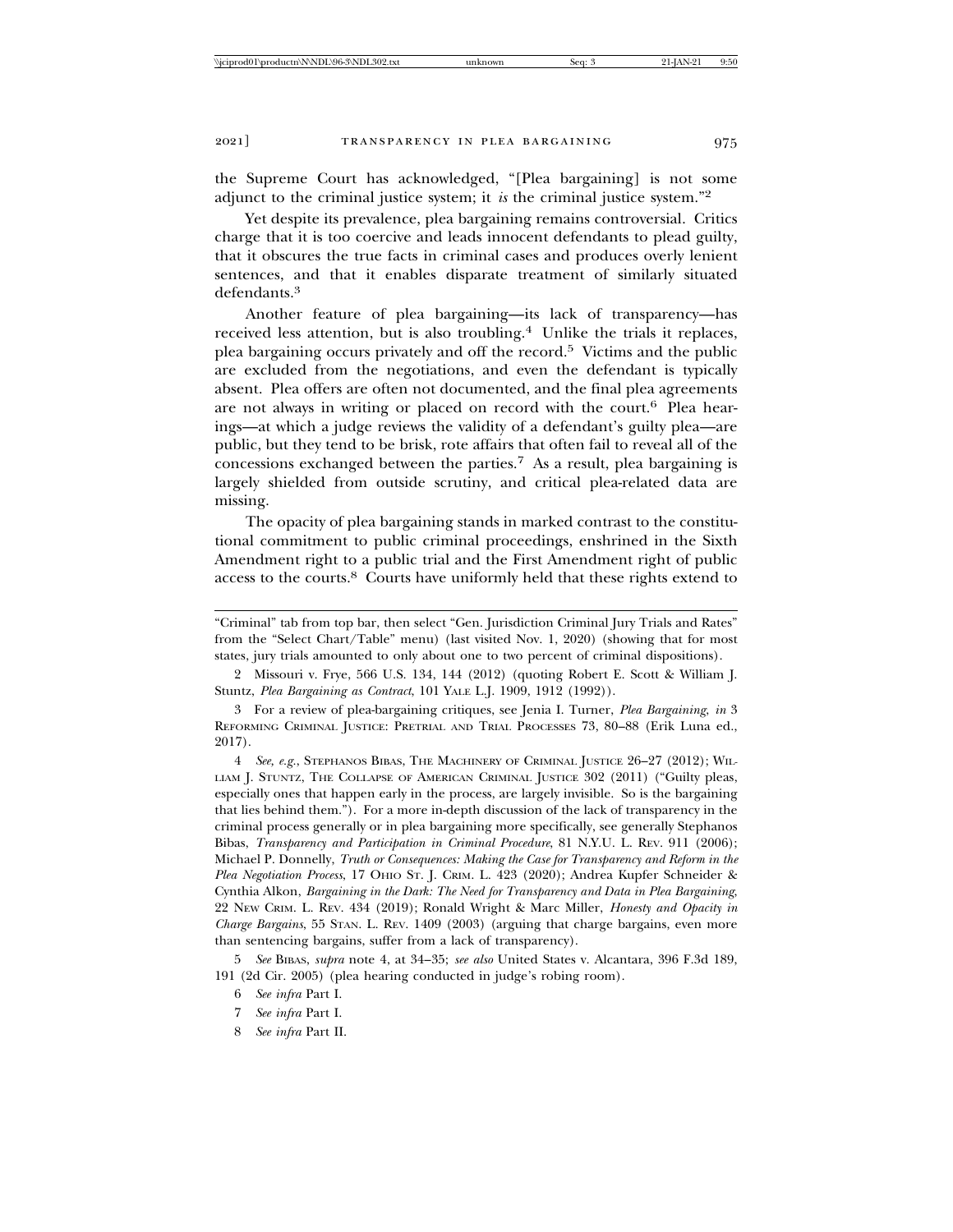arraignments, plea hearings, and sentencing hearings.9 But plea negotiations and plea offers have been shielded from such access, without sufficient analysis of the justification for secrecy.

To be sure, there are valid reasons for protecting aspects of plea negotiations from public scrutiny. Confidentiality fosters candor in negotiations and encourages prosecutors to use their discretion to provide leniency in appropriate cases.<sup>10</sup> It also helps shield cooperating defendants from retaliation.<sup>11</sup> Finally, the informality and lack of documentation of plea offers may help conserve resources and expedite case processing.<sup>12</sup>

Yet the secrecy of the process also raises a number of concerns. First, it prevents adequate oversight of a procedure that has been broadly criticized as enabling coercion, concealment of facts, and disparate treatment. Nontransparency makes it more difficult for defense attorneys to assess the reasonableness of plea offers they receive and to provide fully informed advice to their clients. It can give rise to unnecessary disputes after the fact about the terms of the bargain and the quality of assistance provided by defense counsel. The lack of transparency also frustrates the ability of victims to provide meaningful input, and it leaves judges with few guideposts by which to evaluate the fairness of plea bargains and the validity of guilty pleas. More broadly, it limits the public's understanding of plea bargaining and inhibits informed public debate about criminal justice reform.

Given the significant costs of secrecy, it is time to revisit the issue. This Article reviews U.S. plea-bargaining laws and practices and argues that courts and legislatures across the country can and should do more to enhance the documentation and transparency of plea bargaining. There are four areas in which transparency can be improved without imposing significant costs.

First, states across the country can adopt rules requiring that plea agreements be in writing and placed on record with the court. Many states and the federal system already do so, and the requirement has not proven burdensome. Concerns about the safety of cooperators have been addressed by sealing portions of the plea records that relate to cooperation.<sup>13</sup> The recording requirement helps reduce disputes about the terms of plea agreements,

13 Memorandum from J. Wm. Terrell Hodges, Chair, Comm. on Ct. Admin. & Case Mgmt., and J. Roger W. Titus, Privacy Subcomm. Chair, Comm. on Ct. Admin. & Case Mgmt., to C.JJ., U.S. Dist. Cts., Dist. JJ., U.S. Dist. Cts., Dist. Ct. Execs., and Clerks, U.S. Dist. Cts. (June 30, 2016), *in* ADVISORY COMM. ON CRIM. RULES, COOPERATOR SUBCOMMITTEE REPORT 243, 245, 250–51 (2016), http://www.uscourts.gov/sites/default/files/2016-09 criminal-agenda\_book\_0.pdf [hereinafter Interim Guidance for Cooperator Information] (discussing sealing practices to address the problem of cooperator safety); Memorandum from Michelle Morales, Acting Dir., Off. Pol'y & Legis., to Hon. Lewis A. Kaplan, Chair, Rules Subcomm. on Cooperators (July 12, 2016), *in* ADVISORY COMM. ON CRIM. RULES, *supra*, at 309, 310–12 (same).

<sup>9</sup> *See infra* Part II; *see also* Jocelyn Simonson, *The Criminal Court Audience in a Post-Trial World*, 127 HARV. L. REV. 2173, 2174 (2014).

<sup>10</sup> *See infra* Sections III.A–B.

<sup>11</sup> *See infra* Section III.C.

<sup>12</sup> *See infra* Section III.D.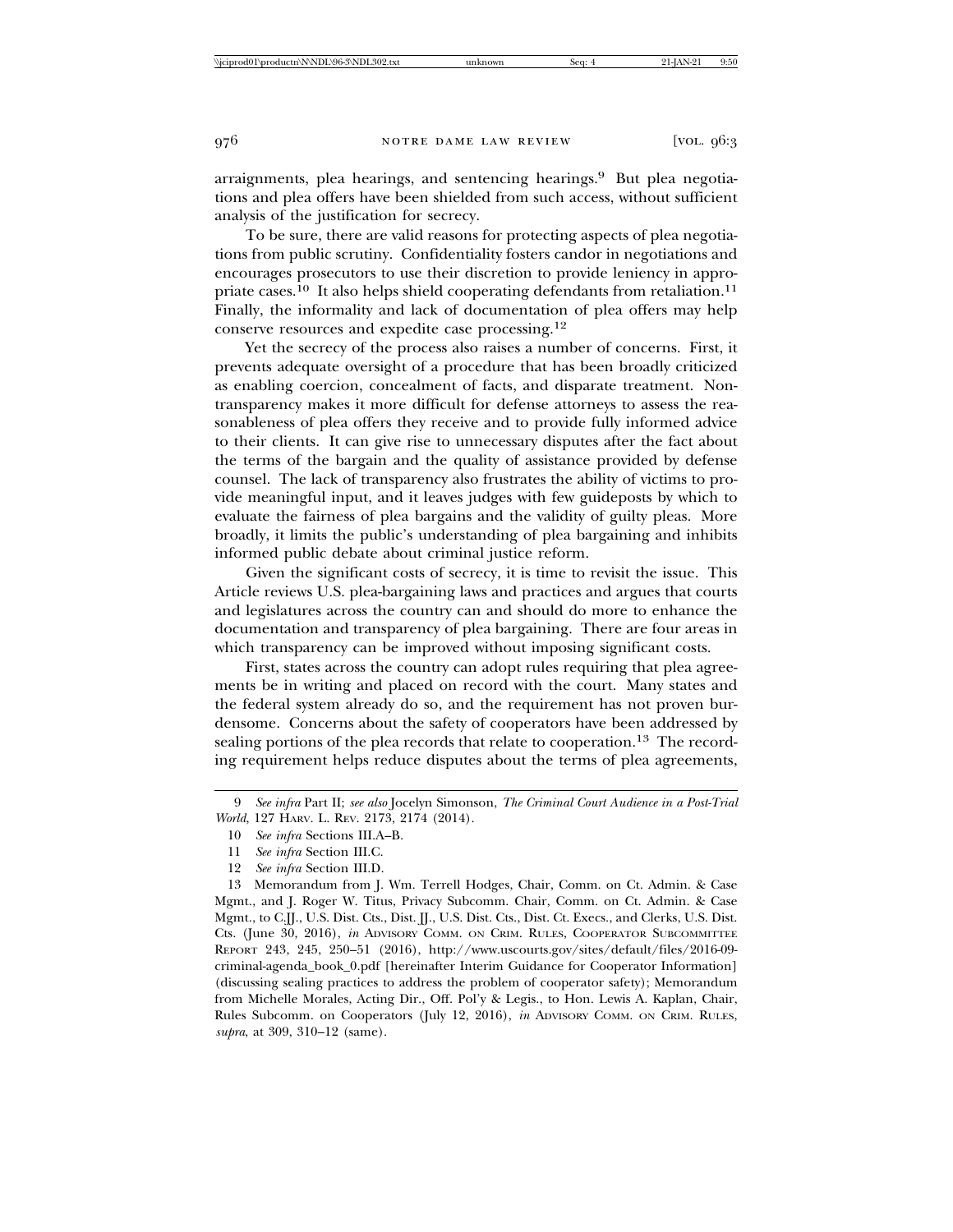and it promotes fairness by ensuring that defendants understand the consequences of pleading guilty. By making plea agreements a matter of public record, it also better aligns with our constitutional commitment to open criminal proceedings.

Second, lawmakers can adopt rules requiring that plea offers be placed on record with the court whenever a defendant rejects the offer and the case is set for trial. Some courts have already used this recording practice to ensure that defense counsel has conveyed a plea offer to her client and to reduce disputes about counsel's assistance in the process.14 The practice has proven workable and has been generally well received by the participants. Because plea offers that are placed on file with the court become public records, this rule also advances the constitutional commitment to open criminal proceedings. It exposes plea bargaining to additional scrutiny and gives the public a better understanding of the penalties imposed on defendants who reject plea offers and exercise the right to trial. Such knowledge can help inform criminal justice debates and proposals for reform.

A third way to enhance transparency in plea bargaining is to require the recording of plea offers, charging decisions, sentencing outcomes, and other key facts about a criminal case in digital databases that are searchable and available to prosecutors, defense attorneys, and judges. The adoption of such databases would help promote fairness and equal treatment of defendants by educating lawyers and judges about plea precedents and facilitating a more informed analysis of plea offers.15 Widely available and cost-effective case management software makes such digital documentation practical, and the growing support for better data collection in the criminal process makes it politically viable.<sup>16</sup>

Finally, states and the federal system should encourage more probing judicial review of plea agreements and require that any plea discussions that involve the court occur on the record.17 By strengthening judicial oversight of plea bargains and exposing key aspects of the plea negotiations to the public, these reforms would help improve oversight of coercive practices, disparate treatment, and untruthful plea bargains. While more active judicial intervention is likely to consume some additional time, states that have introduced this practice have found it workable.<sup>18</sup> Placing judicial participation on the record may add minor logistical burdens, but would reduce the risk of judicial coercion and increase public confidence in the process.

In brief, there are various ways to improve transparency in plea bargaining that would enhance the fairness and legitimacy of the process without

<sup>14</sup> *See* Missouri v. Frye, 566 U.S. 134, 146–47 (2012); *see also* Joel Mallord, Comment, *Putting Plea Bargaining on the Record*, 162 U. PA. L. REV. 683, 685 (2014); Stephanie Stern, Note, *Regulating the New Gold Standard of Criminal Justice: Confronting the Lack of Record-Keeping in the American Criminal Justice System*, 52 HARV. J. ON LEGIS. 245, 250–51 (2015).

<sup>15</sup> *See infra* Section V.D.

<sup>16</sup> *See infra* Section V.D.

<sup>17</sup> *See infra* Section V.E.

<sup>18</sup> *See infra* Section V.E.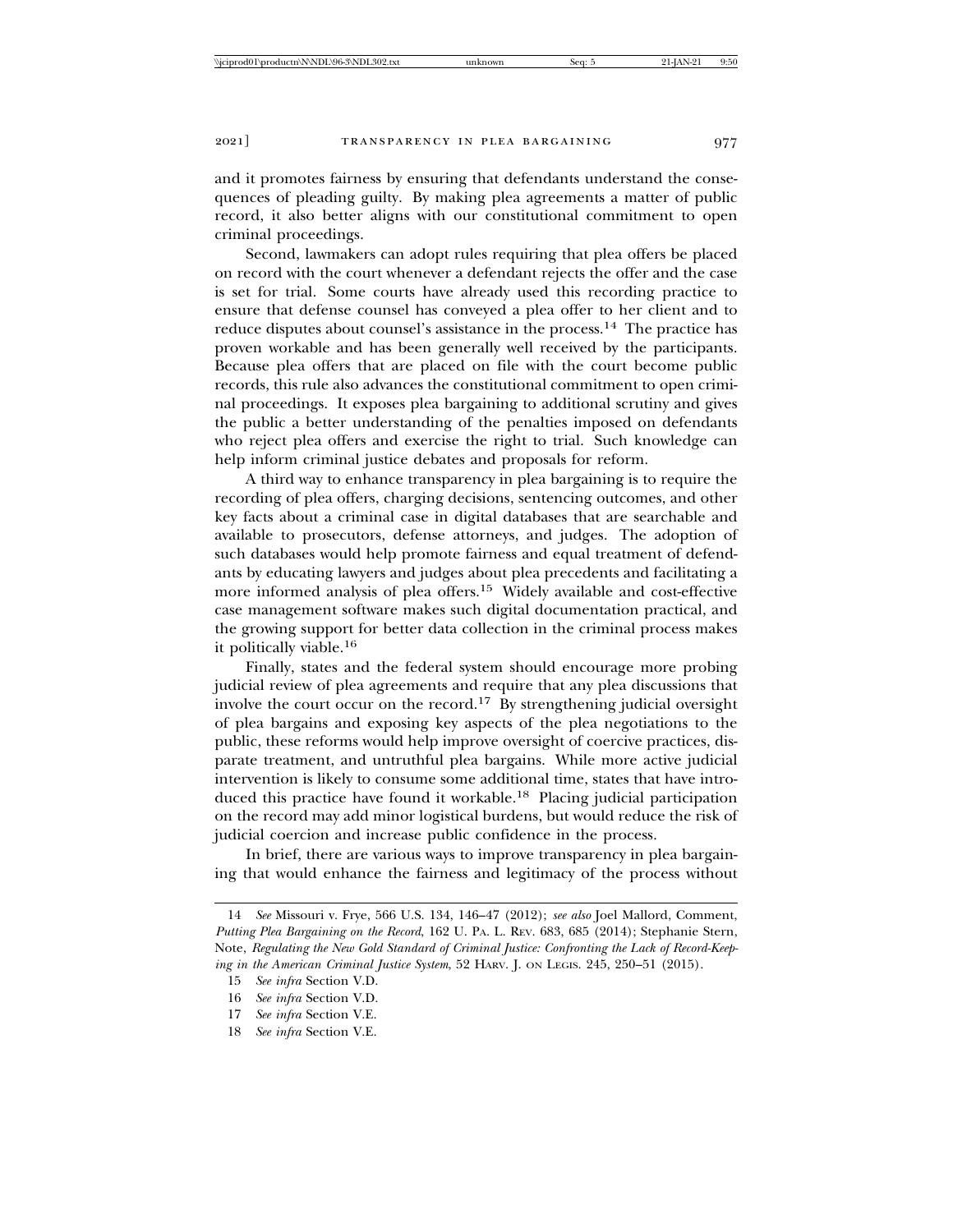imposing undue burdens on the criminal justice system. In a time when most criminal cases are resolved through plea bargains, we need to bring the process out of the shadows and reaffirm our longstanding commitment to open criminal proceedings.

#### I. LACK OF TRANSPARENCY IN PLEA BARGAINING

Although plea bargaining is the standard method by which criminal cases are resolved today, its operation remains informal and obscure. Any negotiations between the parties remain off the record and closed to the public.19 Neither the victim nor the defendant is typically present during the negotiations,<sup>20</sup> and the judge is usually not privy to them either.<sup>21</sup> In most jurisdictions, judges are expressly prohibited from participating in negotiations out of concern that their involvement might be too coercive and might prejudice them in the event the negotiations fall apart and the case proceeds to trial.<sup>22</sup>

Typically, plea offers are not publicly announced or placed on the record. They are often not even reduced to writing, but are instead conveyed informally—over the phone, in the courtroom corridor, or in the prosecutor's office.23 Even when written down, they are rarely entered into a database that could be searched to compare results.24 Instead, any records of plea offers typically remain in the prosecutor's paper file (which is closed to

21 Jenia Iontcheva Turner, *Judicial Participation in Plea Negotiations: A Comparative View*, 54 AM. J. COMPAR. L. 199, 202–03 (2006).

22 *Id.* at 202–03, 202 n.6.

23 *See* Bibas, *supra* note 4, at 34–35; Ronald F. Wright, Jenny Roberts & Betina Cutaia Wilkinson, *The Shadow Bargainers*, 41 CARDOZO L. REV. (forthcoming) (manuscript at 48 tbl.8) (finding in a multistate survey of public defenders that the most common channel of communication for plea negotiations is "in person, in courthouse," followed by email, then telephone, then "in-person, in office"); Erica Goode, *Stronger Hand for Judges in the 'Bazaar' of Plea Deals*, N.Y. TIMES (Mar. 22, 2012), https://www.nytimes.com/2012/03/23/us/ stronger-hand-for-judges-after-rulings-on-plea-deals.html ("While many states require plea agreements to be written and presented before a judge, plea offers are often verbal and made in informal settings."). In only one state—New Jersey—rules expressly require that plea offers be in writing. N.J. CT. R. 3:9-1 ("Any plea offer to be made by the prosecutor shall be in writing and shall be included in the post-indictment discovery package."). In California, caselaw recommends that offers be memorialized. *In re* Alvernaz, 830 P.2d 747, 756 n.7 (Cal. 1992) (encouraging parties to "memorialize in some fashion prior to trial (1) the fact that a plea bargain offer was made . . . (2) that the defendant was advised of the offer [and] its precise terms, . . . and (3) the defendant's response to the plea bargain offer").

24 *See* Kay L. Levine, Ronald F. Wright, Nancy J. King & Marc L. Miller, *Sharkfests and Databases: Crowdsourcing Plea Bargains*, 6 TEX. A&M L. REV. 653, 664 (2019). This practice was also confirmed through informal interviews with practitioners in Texas, Georgia, Ohio, and in federal court.

<sup>19</sup> *See, e.g.*, NAT'L ASS'N OF CRIM. DEF. LAWS., THE TRIAL PENALTY: THE SIXTH AMEND-MENT RIGHT TO TRIAL ON THE VERGE OF EXTINCTION AND HOW TO SAVE IT 16 (2018).

<sup>20</sup> *See* Thea Johnson, *Public Perceptions of Plea Bargaining*, 46 AM. J. CRIM. L. 133, 139 (2019).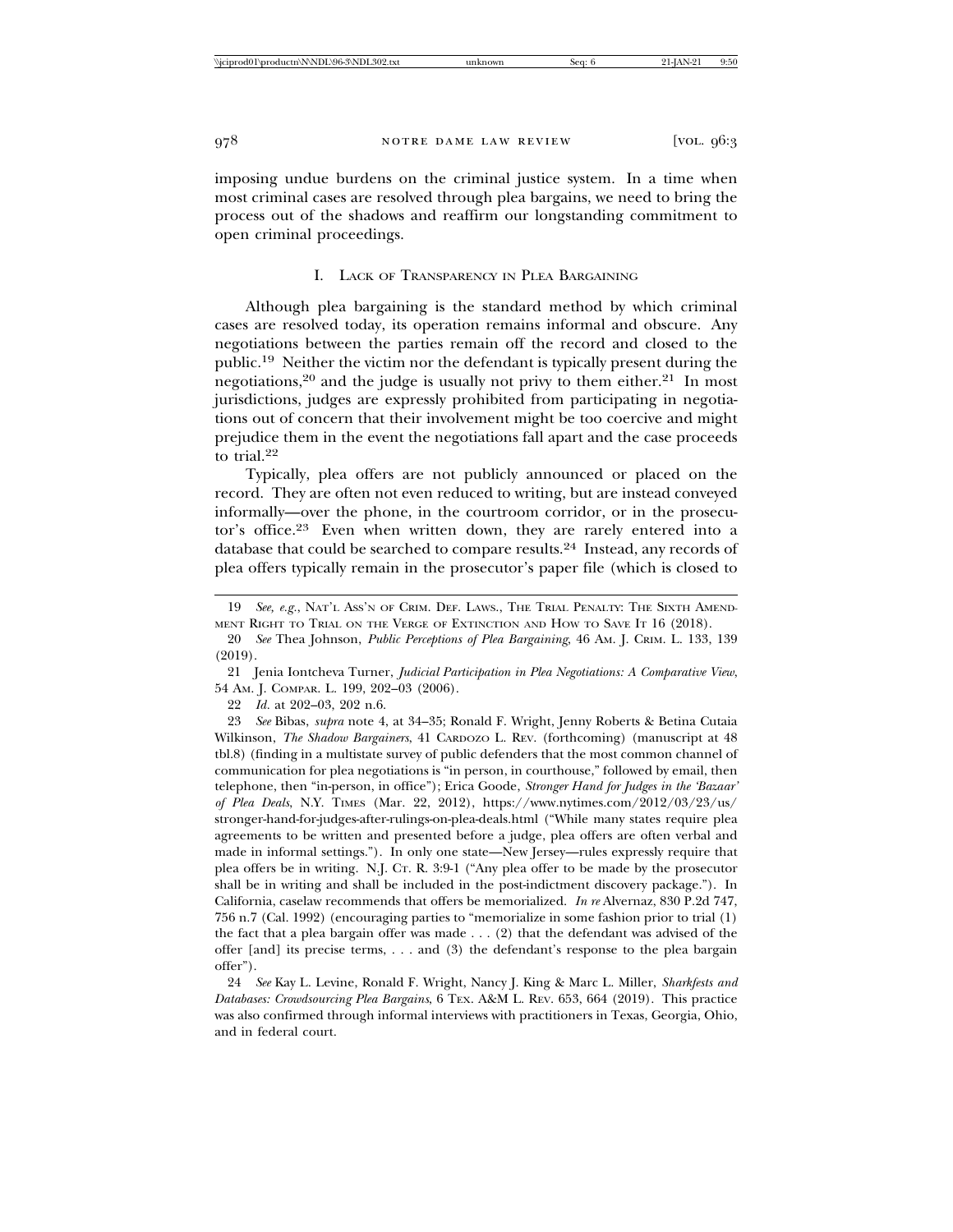outsiders), or in an email shared only with the defense attorney working on the case.25 Recording remains haphazard and highly variable from prosecutor to prosecutor and from office to office.<sup>26</sup>

If an offer is accepted, the resulting plea agreement is more likely to be written down and filed with the court. Yet even this custom is not uniform across jurisdictions. Only about half of the states require that the agreement be disclosed on the record, and an even smaller group mandate that the agreement be placed in writing.27 Both caselaw and anecdotal accounts confirm that oral plea agreements are not uncommon,<sup>28</sup> even in jurisdictions that require the agreement to be in writing.<sup>29</sup> It is only when a plea agree-

27 *See, e.g.*, FED. R. CRIM. P. 11(c)(2) (requiring disclosure of plea agreements "in open court" or, on showing of good cause, in camera); ALA. R. CRIM. P. 14.3(b) ("[T]he court shall require the disclosure of the [plea] agreement in open court  $\dots$ "); ARIZ. R. CRIM. P. 17.4(b) ("The terms of a plea agreement must be in writing and be signed by the defendant, defense counsel (if any), and the prosecutor. The parties must file the agreement with the court."); IND. CODE  $\S 35-35-3(2017)$  ("No plea agreement may be made by the prosecuting attorney to a court on a felony charge except: (1) in writing . . . . The plea agreement shall be shown as filed . . . ."); MD. CODE ANN., CRIM. PROC. § 4-243(d) (West 2020) ("All proceedings pursuant to this Rule, including the defendant's pleading, advice by the court, and inquiry into the voluntariness of the plea or a plea agreement shall be on the record."); TENN. R. CRIM. P.  $11(c)(2)$  ("The parties shall disclose the plea agreement in open court on the record . . . .").

28 *See, e.g.*, Williams v. State, 502 S.W.3d 168, 172 (Tex. Crim. App. 2016) (finding oral addendum to written plea agreement ambiguous); Fraser v. Commonwealth, 59 S.W.3d 448, 457 (Ky. 2001) ("Oral plea agreements are not uncommon."); State v. D'Amico, 2000 MT 63, ¶¶ 7–15, 997 P.2d 773, 775 (noting the existence of an oral plea agreement, which was later modified by a written plea agreement); State v. Silvers, 620 N.W.2d 73, 77 (Neb. 2000) ("It appeared that the plea agreement was to be 'informal' in nature . . . ."); State v. Farrell, 2000 ND 26, ¶¶ 12–16, 606 N.W.2d 524, 529 ("Not all plea agreements are reduced to writing.").

29 A Westlaw search uncovered hundreds of federal cases featuring oral plea agreements. Some of these were placed on the record at the plea hearing, but many were not, leading to subsequent disputes about their enforcement. *See, e.g.*, United States v. Hughes, 726 F.3d 656, 663 (5th Cir. 2013) ("The confusion this case brings was seeded by the government's oral plea agreement with Hughes . . . ."); United States v. James, 54 F. App'x 681, 681 (10th Cir. 2003) (noting that defendant pleaded guilty "pursuant to a verbal plea agreement with the United States").

States with rules requiring written agreements also continue to feature violations of this rule. *See, e.g.*, Freeman v. State, No. 20A04-1111-CR-619, 2012 WL 1073636, at\*1 (Ind. Ct. App. Mar. 30, 2012) (unpublished table decision) ("[C]ourts must enforce agreements between the prosecution and a defendant, even if those agreements are oral and therefore outside the statutory framework, either if the State has materially benefitted from the terms of the agreement or if the defendant has relied on the terms of the agreement to his substantial detriment." (quoting Badger v. State, 637 N.E.2d 800, 804 (Ind. 1994))); State

<sup>25</sup> *See* NICOLE ZAYAS FORTIER, ACLU SMART JUST., UNLOCKING THE BLACK BOX: HOW THE PROSECUTORIAL TRANSPARENCY ACT WILL EMPOWER COMMUNITIES AND HELP END MASS INCARCERATION 9 (2019); BESIKI KUTATELADZE, WHITNEY TYMAS & MARY CROWLEY, RACE AND PROSECUTION IN MANHATTAN 6, 9 n.10 (2014).

<sup>26</sup> *See, e.g.*, FORTIER, *supra* note 25, at 9.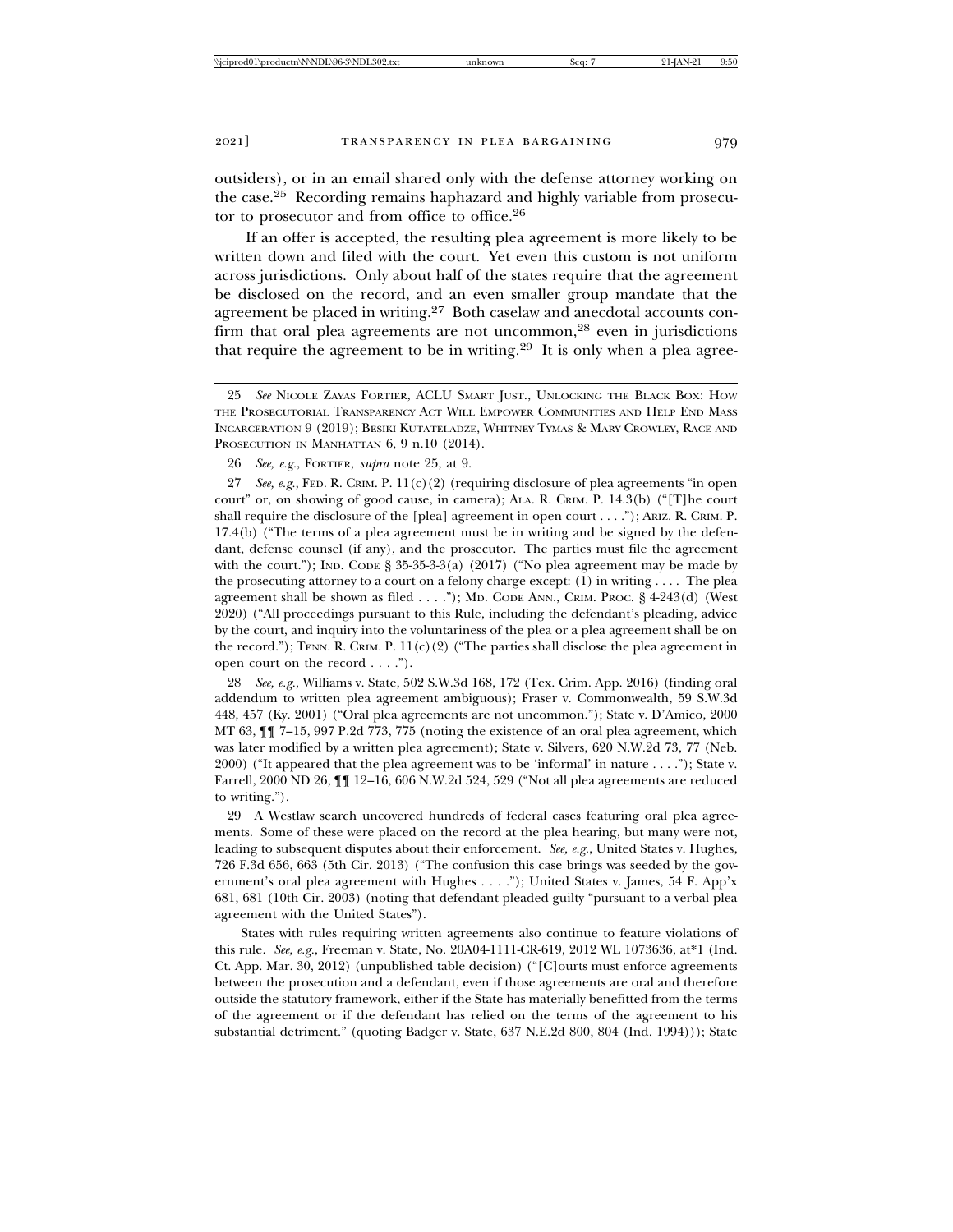ment is filed with the court or disclosed on the record that it becomes accessible to the public.<sup>30</sup>

Even when a plea agreement is disclosed on the record, it does not always provide adequate transparency, for several reasons. First, it may not contain the full terms of the bargain.31 Omissions are especially likely if the parties are attempting to conceal a fact bargain from the court.<sup>32</sup> Even when a plea agreement is in writing and lays out all the applicable terms, it usually does not provide a justification for the terms negotiated.<sup>33</sup> Nor does it disclose the steps that led to the final agreement, including terms rejected or modified.

The failure to record plea offers and plea agreements is part of a broader problem of lack of transparency in the criminal justice system, particularly with respect to prosecutorial decisionmaking. Prosecutors are not required to provide reasons for their charging or plea-bargaining decisions, nor are they required to publicize any policies that they may follow in reaching those decisions.34 Even when prosecutors do record the charging and plea decisions, these data often remain "buried" in paper files.<sup>35</sup> And while criminal case data are becoming increasingly digitized, information about

31 *See* United States v. Alexander, 736 F. Supp. 1236, 1240 (N.D.N.Y. 1989), *aff'd*, 901 F.2d 272 (2d Cir. 1990) ("This informal understanding, characterized as a 'Gentlemen's Agreement' during the June 20 hearing, although referred to in the first draft of the plea agreement, *see* Government's Exh 5, did not find its way into the final plea agreement."); United States v. A Parcel of Land Located at 5185 S. Westwood Drive, Republic, Mo. 65738, No. 09-03357-CV-S-DGK, 2012 WL 1113197, at \*2 (W.D. Mo. Apr. 2, 2012) ("In addition to the written terms of the Plea Agreement, the United States verbally agreed to dismiss the forfeiture action against the Defendant \$17,305.00 in United States currency and to return the money to Bishop."); BIBAS, *supra* note 4, at 31 ("Pleas result from back-room discussions, the terms of particular bargains often remain hidden, and prosecutors neither follow clear rules nor offer clear explanations for offering particular deals or not.").

32 On the attempts by parties to conceal certain bargains from the court, see generally Thea Johnson, *Fictional Pleas*, 94 IND. L.J. 855 (2019); Stephen J. Schulhofer & Ilene H. Nagel, *Plea Negotiations Under the Federal Sentencing Guidelines: Guideline Circumvention and Its Dynamics in the Post-*Mistretta *Period*, 91 NW. U. L. REV. 1284, 1289–90 (1997).

33 *See* BIBAS, *supra* note 4, at 31.

34 Rachel E. Barkow, *Separation of Powers and the Criminal Law*, 58 STAN. L. REV. 989, 1027–28 (2006) ("Prosecutors . . . need not explain why they agreed to reach a deal with one defendant but refused to do so with another defendant guilty of the same crime. Indeed, because prosecutors need not make the terms of their plea bargains available to the public through publication and because prosecutorial law enforcement is largely exempt from open government laws like FOIA, a defendant might not even know that another similarly situated defendant received a particular deal. Nor may defendants be aware that a prosecutor is diverging from office policy." (footnotes omitted)); Angela J. Davis, *Prosecution and Race: The Power and Privilege of Discretion*, 67 FORDHAM L. REV. 13, 35 n.106 (1998) ("Prosecutors are not routinely required to justify or give reasons for charging or other discretionary decisions.").

35 *See, e.g.*, FORTIER, *supra* note 25, at 9.

v. Thomas, No. W1999-00337-CCA-R3-CD, 2001 WL 721054, at \*1 (Tenn. Crim. App. June 26, 2001) (discussing a motion to enforce a verbal plea agreement).

<sup>30</sup> *See infra* Part II.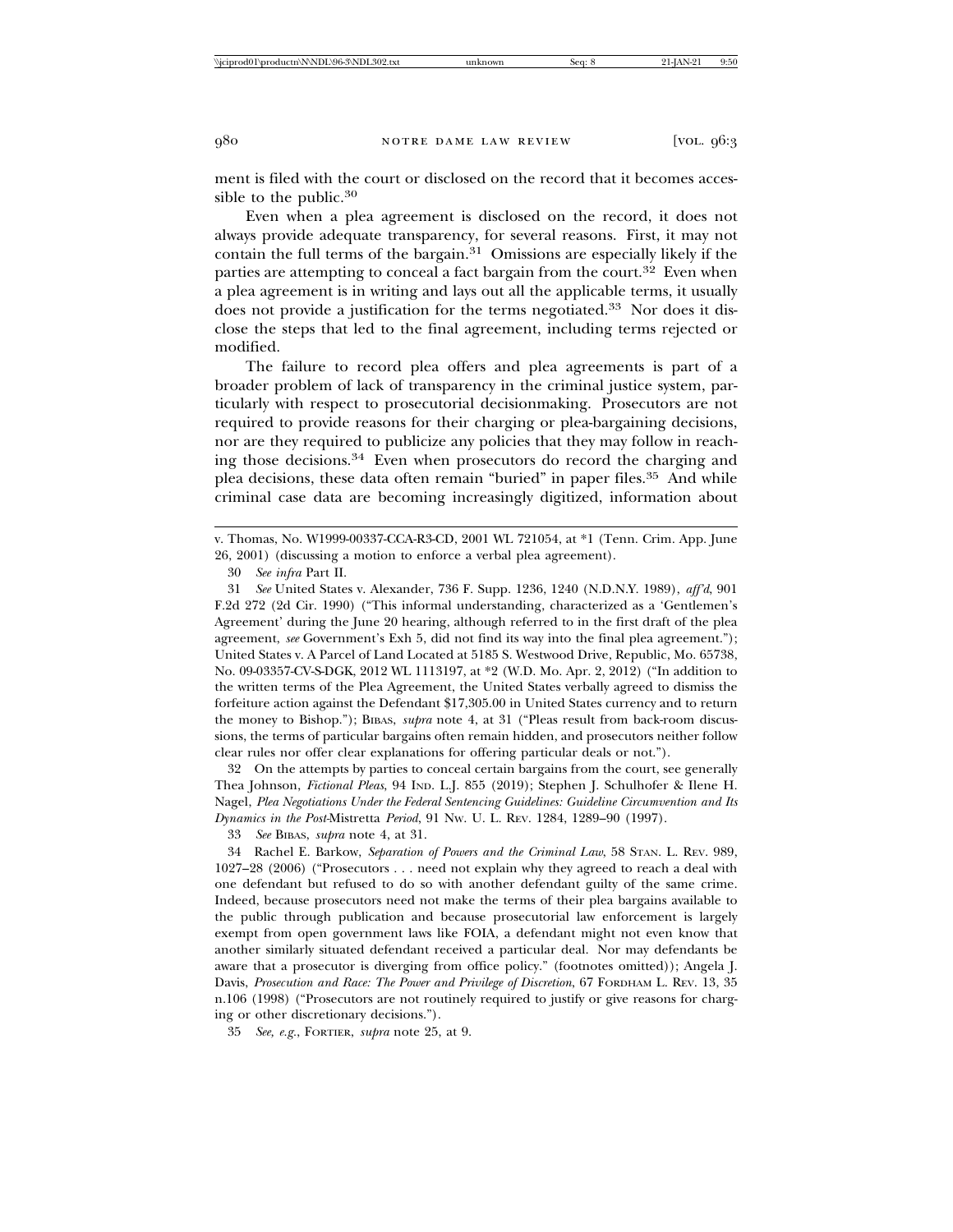different steps in the process often remains spread across multiple systems and databases. As a result, tracking how a plea offer fits with other decisions made in the course of a case, from pretrial to sentencing, and comparing cases based on their characteristics remains a daunting task.36 Detecting and analyzing patterns in prosecutorial charging and plea decisions is likewise a continuing challenge.<sup>37</sup>

The stage at which the defendant formally tenders a guilty plea before the court—known as a plea hearing or plea colloquy—occurs in public and can provide some transparency.<sup>38</sup> At this hearing, the court must ask questions to determine whether the guilty plea is voluntary, knowing, and factually based.39 If sufficiently probing, these questions could reveal the full terms of the underlying bargain.

But in practice, the public plea hearing fails to compensate for the many unknowns earlier in the bargaining process. Plea hearings tend to be brief affairs and usually do not unearth less visible charge and fact bargains or the reasons behind any plea concessions.40 Furthermore, because plea hearings occur only after the parties have agreed on a disposition, the parties have every incentive to keep from the court facts that may disturb the agreement.41 Defendants thus give "scripted responses" to the judge's formulaic questions and read statements prepared by their lawyers ahead of time.<sup>42</sup>

Sentencing hearings provide another opportunity for the public to learn the factors that shaped the outcome of a negotiated case. But sentencing hearings are also frequently brief and uninformative—particularly when the parties have agreed upon a sentence. These hearings often fail to clarify whether and in what way the negotiations influenced the ultimate sentence. They rarely reveal whether or what charges were dropped, reduced, or declined.43 In a negotiated case, the parties have agreed on a sentence or sentence recommendation, so they often have no incentive to argue about the sentence at the hearing. Furthermore, if the defendant rejects a plea offer and is convicted after a trial, the sentencing hearing does not disclose

<sup>36</sup> *See, e.g.*, ROBIN OLSEN, LEIGH COURTNEY, CHLOE WARNBERG & JULIE SAMUELS, URB. INST., COLLECTING AND USING DATA FOR PROSECUTORIAL DECISIONMAKING: FINDINGS FROM 2018 NATIONAL SURVEY OF STATE PROSECUTORS' OFFICES 11–12 (2018).

<sup>37</sup> *See, e.g.*, FORTIER, *supra* note 25, at 1–2.

<sup>38</sup> *See infra* notes 72–79 and accompanying text.

<sup>39</sup> *See* Boykin v. Alabama, 395 U.S. 238, 243 n.5 (1969); FED. R. CRIM. P. 11; FLA. R. CRIM. P. 3.170(k); 21 AM. JUR. 2D *Criminal Law* § 596 (2020); 5 WAYNE R. LAFAVE, JEROLD H. ISRAEL, NANCY J. KING & ORIN S. KERR, CRIMINAL PROCEDURE § 21.4(f), Westlaw (database updated Dec. 2019).

<sup>40</sup> *See, e.g.*, Wright & Miller, *supra* note 4, at 1411–12; *infra* notes 264–66 and accompanying text.

<sup>41</sup> For an example of a judge learning facts about a case from the presentencing report which the parties had not presented to the court at the plea hearing in an effort not to undermine a charge bargain, see *In re Ellis*, 356 F.3d 1198, 1232 (9th Cir. 2004).

<sup>42</sup> *See* BIBAS, *supra* note 4, at 26; Laura I. Appleman, *The Plea Jury*, 85 IND. L.J. 731, 751 (2010).

<sup>43</sup> *See* Wright & Miller, *supra* note 4, at 1411–12.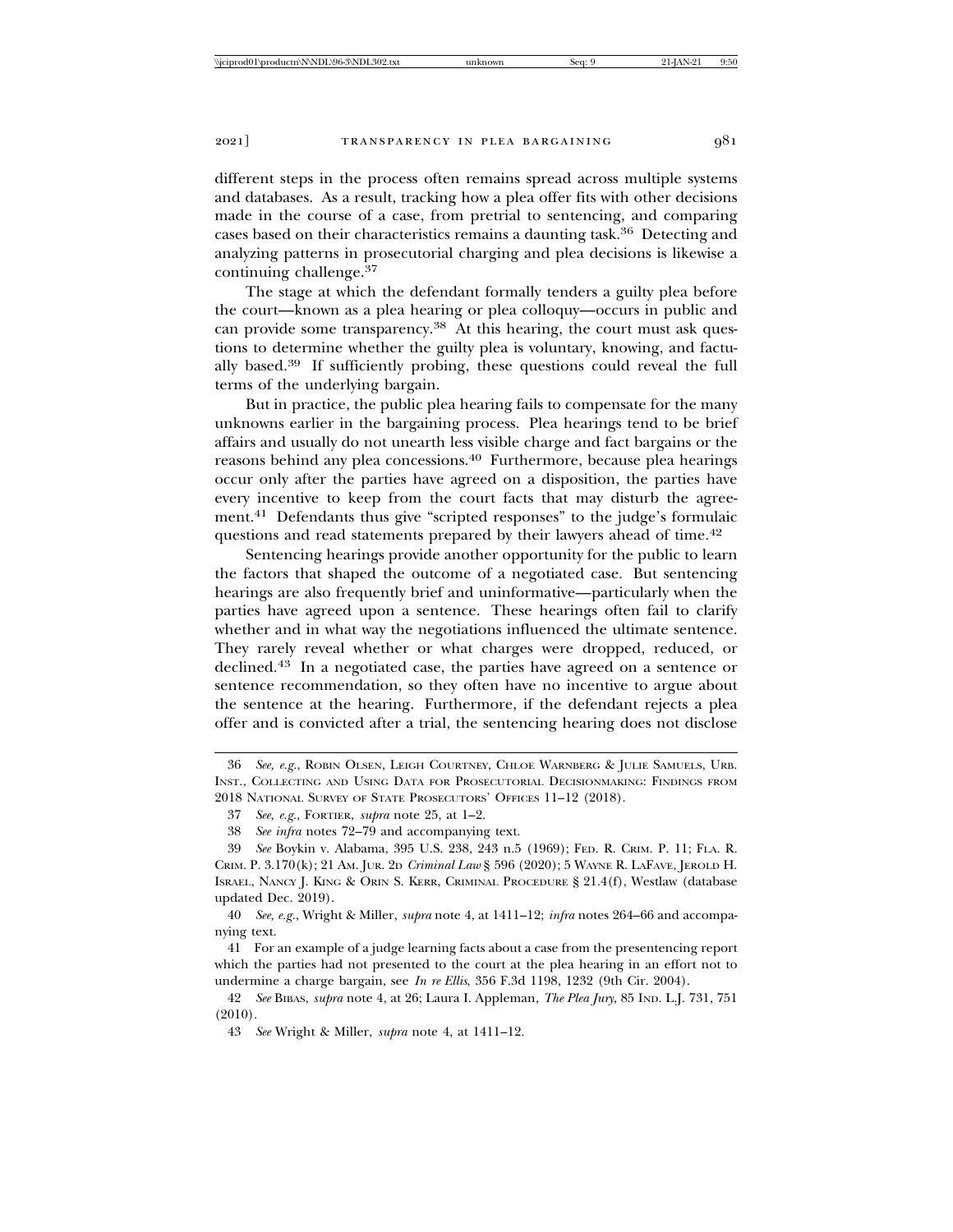the differential between the rejected plea offer and the posttrial sentence. In brief, much plea-related information is absent from the sentencing hearing, so its publicity does not make up for the opacity of the process that precedes it in negotiated cases.

## II. CONSTITUTIONAL COMMITMENT TO PUBLIC CRIMINAL PROCEEDINGS

The lack of transparency in plea bargaining contrasts sharply with our longstanding legal commitment to public criminal proceedings. This commitment is rooted in the English common law<sup>44</sup> and enshrined in the Sixth Amendment, which provides that "[i]n all criminal prosecutions, the accused shall enjoy the right to a  $\dots$  public trial."<sup>45</sup> State constitutions, statutes, and judicial decisions have long affirmed the same principle.46 Open criminal proceedings were conceived as a fundamental right for criminal defendants because of the recognition that transparency helps ensure fair treatment: "The knowledge that every criminal trial is subject to contemporaneous review in the forum of public opinion is an effective restraint on possible abuse of judicial power."<sup>47</sup>

The publicity of criminal proceedings is further safeguarded by the First Amendment.<sup>48</sup> As the Supreme Court has explained, the rights to free speech and free press presuppose the right to receive information about the workings of the government—including how criminal proceedings are handled.49 The First Amendment thus "goes beyond protection of the press and the self-expression of individuals to prohibit government from limiting the

*In re Oliver*, 333 U.S. at 266–68 (omission original) (footnotes omitted); *see also* Richmond Newspapers, Inc. v. Virginia, 448 U.S. 555, 567 (1980); Kenneth Katkin, *"Incorporation" of the Criminal Procedure Amendments: The View from the States*, 84 NEB. L. REV. 397, 444–45 (2005) (discussing state law protecting the right to public trial).

- 47 *In re Oliver*, 333 U.S. at 270.
- 48 *See* U.S. Const. amend. I.

49 *Richmond Newspapers*, 448 U.S. at 575 ("These expressly guaranteed freedoms [of speech, press, and assembly] share a common core purpose of assuring freedom of communication on matters relating to the functioning of government. Plainly it would be difficult to single out any aspect of government of higher concern and importance to the people than the manner in which criminal trials are conducted; as we have shown, recognition of this pervades the centuries-old history of open trials and the opinions of this Court."); *see also* Kleindienst v. Mandel, 408 U.S. 753, 762 (1972).

<sup>44</sup> *In re* Oliver, 333 U.S. 257, 266–68 (1948) ("This nation's accepted practice of guaranteeing a public trial to an accused has its roots in our English common law heritage."). 45 U.S. CONST. amend. VI.

<sup>46</sup> As the Supreme Court explained:

In this country the guarantee to an accused of the right to a public trial first appeared in a state constitution in 1776. Following the ratification in 1791 of the Federal Constitution's Sixth Amendment, which commands that "In all criminal prosecutions, the accused shall enjoy the right to a speedy and public trial . . ." most of the original states and those subsequently admitted to the Union adopted similar constitutional provisions. Today almost without exception every state by constitution, statute, or judicial decision, requires that all criminal trials be open to the public.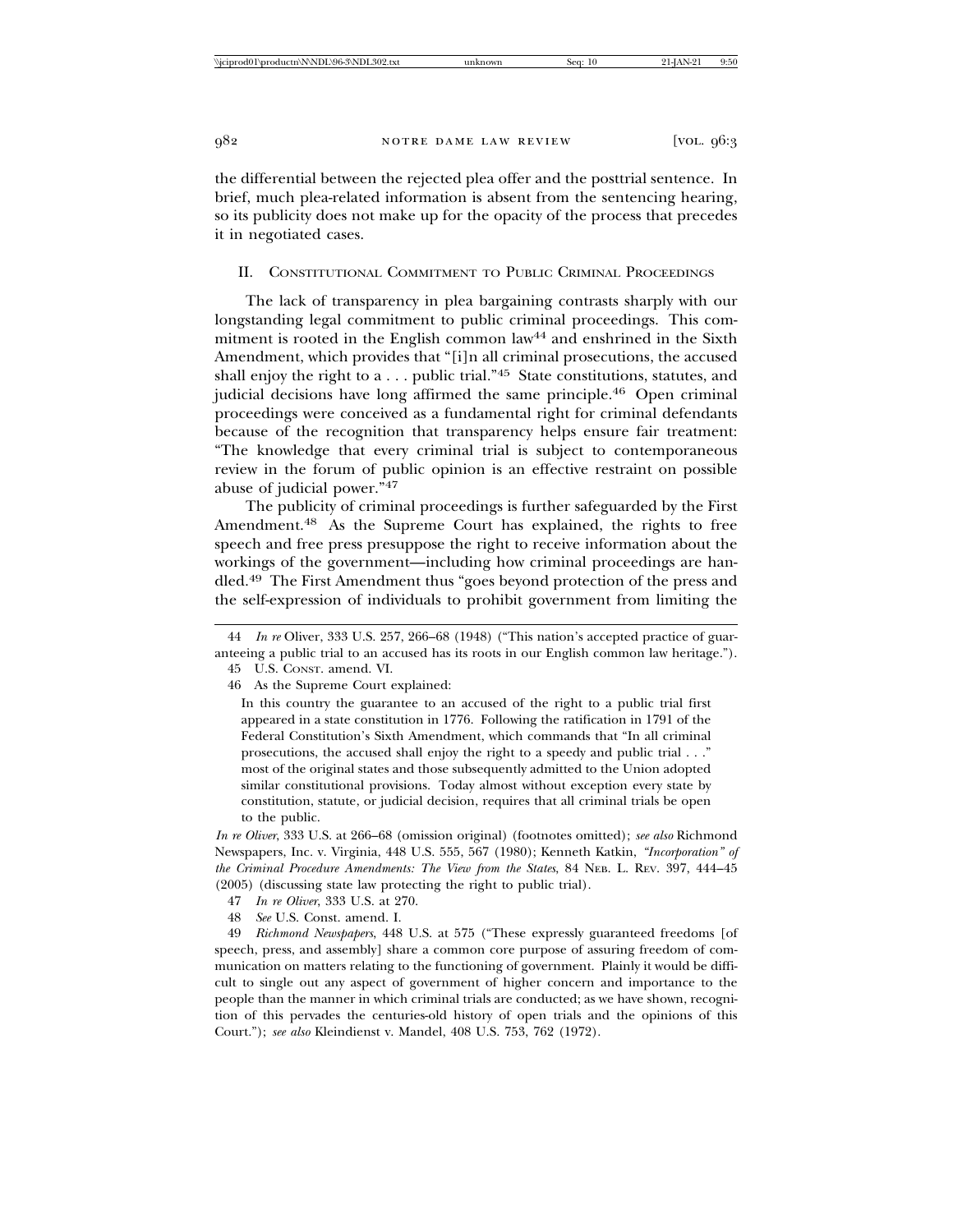stock of information from which members of the public may draw."50 Today, courts frequently view the Sixth and First Amendment rights to a public criminal proceeding as coextensive.

In deciding how broadly to apply the constitutional provisions on publicity, courts examine the functions and purposes of these provisions. According to the Supreme Court, the right to a public trial helps ensure fair treatment of the defendant and advances the truth-seeking goal of the justice system.51 Public proceedings can enhance the accuracy of the outcome by encouraging witnesses to come forward.52 The possibility of public scrutiny also encourages participants to follow the rules, remain impartial, and stay "keenly alive to a sense of their responsibility" in dispensing justice.53 As Justice Harlan remarked, "the public-trial guarantee embodies a view of human nature, true as a general rule, that judges, lawyers, witnesses, and jurors will perform their respective functions more responsibly in an open court than in secret proceedings."<sup>54</sup> By promoting the fairness and integrity of the proceedings, public access benefits not only the defendant, but also "society as a whole."55

Openness is also critical to ensuring that the proceedings are *perceived* as fair and legitimate. As the Supreme Court has explained, "public access to the criminal trial fosters an appearance of fairness, thereby heightening pub-

50 *Richmond Newspapers*, 448 U.S. at 575–76 (quoting First Nat'l Bank of Bos. v. Bellotti, 435 U.S. 765, 783 (1978)).

51 *See, e.g.*, Globe Newspaper Co. v. Superior Ct. for the Cnty. of Norfolk, 457 U.S. 596, 606 (1982) ("Public scrutiny of a criminal trial enhances the quality and safeguards the integrity of the factfinding process, with benefits to both the defendant and to society as a whole.").

52 *In re Oliver*, 333 U.S. at 270 n.24 (first citing 6 JOHN HENRY WIGMORE, EVIDENCE IN TRIALS AT COMMON LAW § 1834, at 435 (rev. vol. 1976); and then citing Tanksley v. United States, 145 F.2d 58, 59 (9th Cir. 1944)).

53 *Id.* at 270 n.25 (quoting 1 THOMAS M. COOLEY, A TREATISE ON THE CONSTITUTIONAL LIMITATIONS WHICH REST UPON THE LEGISLATIVE POWER OF THE STATES OF THE AMERICAN UNION 379 (Boston, Little, Brown & Co. 6th ed. 1890)). In other words, publicity reduces the risk of misconduct, false statements, and biased judgments. *See Richmond Newspapers*, 448 U.S. at 569 ("Both Hale in the 17th century and Blackstone in the 18th saw the importance of openness to the proper functioning of a trial; it gave assurance that the proceedings were conducted fairly to all concerned, and it discouraged perjury, the misconduct of participants, and decisions based on secret bias or partiality." (first citing MATTHEW HALE, THE HISTORY OF THE COMMON LAW OF ENGLAND AND AN ANALYSIS OF THE CIVIL PART OF THE LAW 343–45 (London, Henry Butterworth 6th ed. 1820); and then citing 3 WILLIAM BLACK-STONE, COMMENTARIES \*372-73)).

54 Estes v. Texas, 381 U.S. 532, 588 (1965) (Harlan, J., concurring); *see also In re Oliver*, 333 U.S. at 270 n.25 ("The requirement of a public trial is for the benefit of the accused; that the public may see he is fairly dealt with and not unjustly condemned, and that the presence of interested spectators may keep his triers keenly alive to a sense of their responsibility and to the importance of their functions[.]" (quoting 1 COOLEY, *supra* note 53, at 379)).

55 *Globe Newspaper*, 457 U.S. at 606.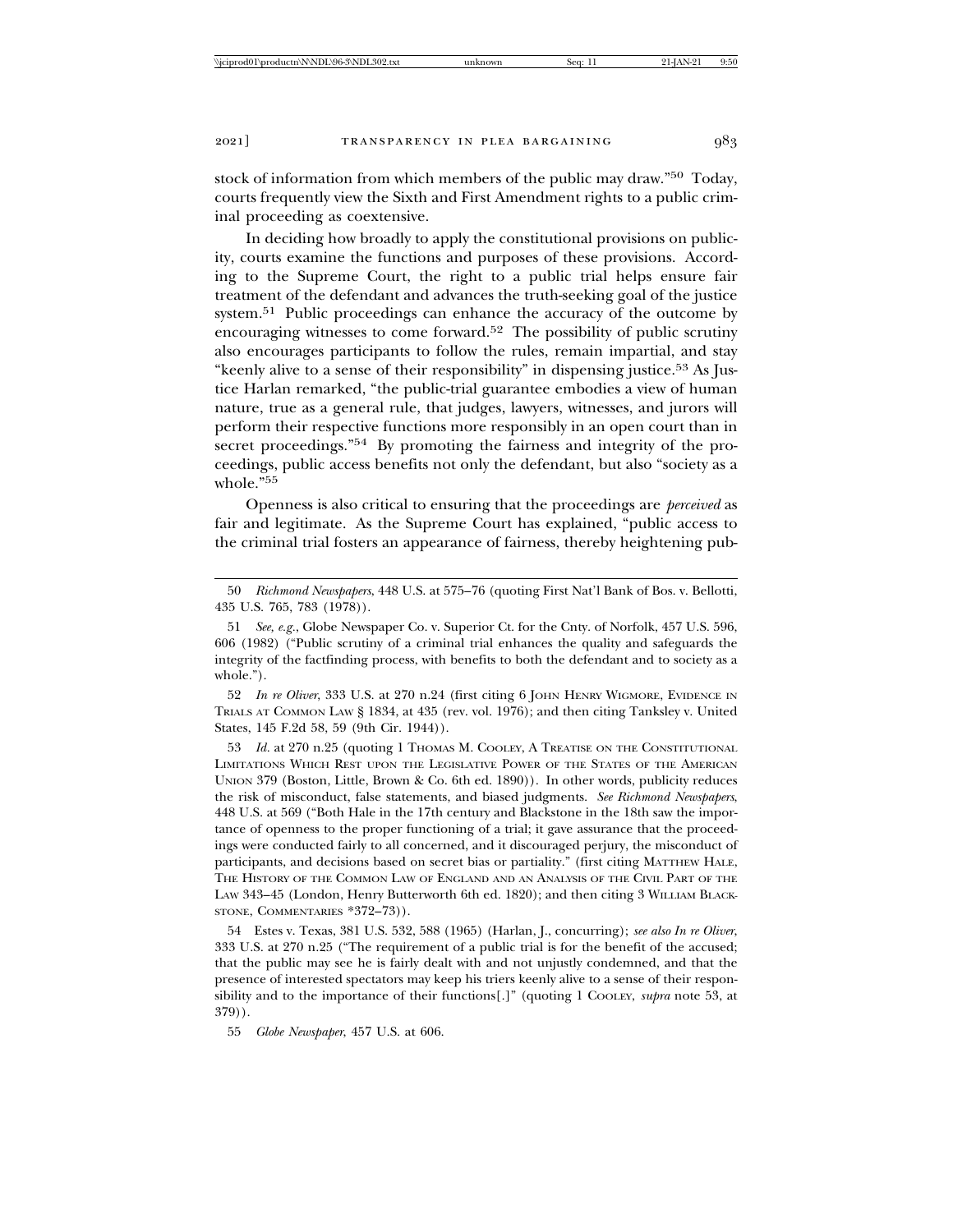lic respect for the judicial process."56 Writing for a plurality in *Richmond Newspapers v. Virginia*, Chief Justice Burger noted the longstanding commonlaw position that openness of criminal proceedings has a "therapeutic value" for the community and enhances "public acceptance of both the process and its results."57 As he elaborated, "[p]eople in an open society do not demand infallibility from their institutions, but it is difficult for them to accept what they are prohibited from observing."<sup>58</sup>

Critically, publicity allows citizens to monitor judicial proceedings for unfairness and injustice and to hold governmental officials accountable for such abuses. The Supreme Court has repeatedly called attention to this longstanding function of publicity, noting that the public trial "guarantee has always been recognized as a safeguard against any attempt to employ our courts as instruments of persecution. The knowledge that every criminal trial is subject to contemporaneous review in the forum of public opinion is an effective restraint on possible abuse of judicial power."59 Public criminal proceedings allow the community to hear and evaluate the reasons given for acquitting or convicting a defendant of particular charges and, in the event of a conviction, the reasons for a particular punishment. Such transparency of reasoning is important to ensuring that a verdict is based on the facts and the law and not on partiality or incompetence. As legal philosopher Jeremy Bentham declared, "Without publicity, all other checks are insufficient: in comparison of publicity, all other checks are of small account."<sup>60</sup>

Finally, public proceedings inform citizens about the functioning of the criminal justice system. This knowledge allows them to "effectively participate in and contribute to our republican system of self-government."<sup>61</sup> Citizens who have seen firsthand the imperfections and injustices of the criminal process are better able to advocate for reforming it.62 Public access not only ensures a fair proceeding for the defendant, but also guarantees to the public a right to witness how criminal justice in its name is dispensed. For that reason, the right to a public trial does not belong merely to the accused, but is rather "a shared right of the accused and the public, the common concern being the assurance of fairness."<sup>63</sup>

- 60 *Id.* at 271 (quoting 1 BENTHAM, *supra* note 56, at 524).
- 61 *Globe Newspaper*, 457 U.S. at 604.

<sup>56</sup> *Id.*; *see also In re Oliver*, 333 U.S. at 270 n. 24 (noting as a benefit of public access that "spectators learn about their government and acquire confidence in their judicial remedies" (first citing 6 WIGMORE, *supra* note 52, § 1834, at 435; then citing State v. Keeler, 156 P. 1080 (Mont. 1916); and then citing 1 JEREMY BENTHAM, RATIONALE OF JUDICIAL EVIDENCE 525 (London, Hunt & Clarke 1827))).

<sup>57</sup> *Richmond Newspapers*, 448 U.S. at 570–71.

<sup>58</sup> *Id.* at 572.

<sup>59</sup> *In re Oliver*, 333 U.S. at 270.

<sup>62</sup> *See* Simonson, *supra* note 9, at 2200–01, 2211 (arguing that public access to criminal proceedings "enhances self-government and democracy among local citizenry").

<sup>63</sup> Press-Enterprise Co. v. Superior Ct. of Cal. for Riverside Cnty. (*Press-Enterprise II*), 478 U.S. 1, 7 (1986).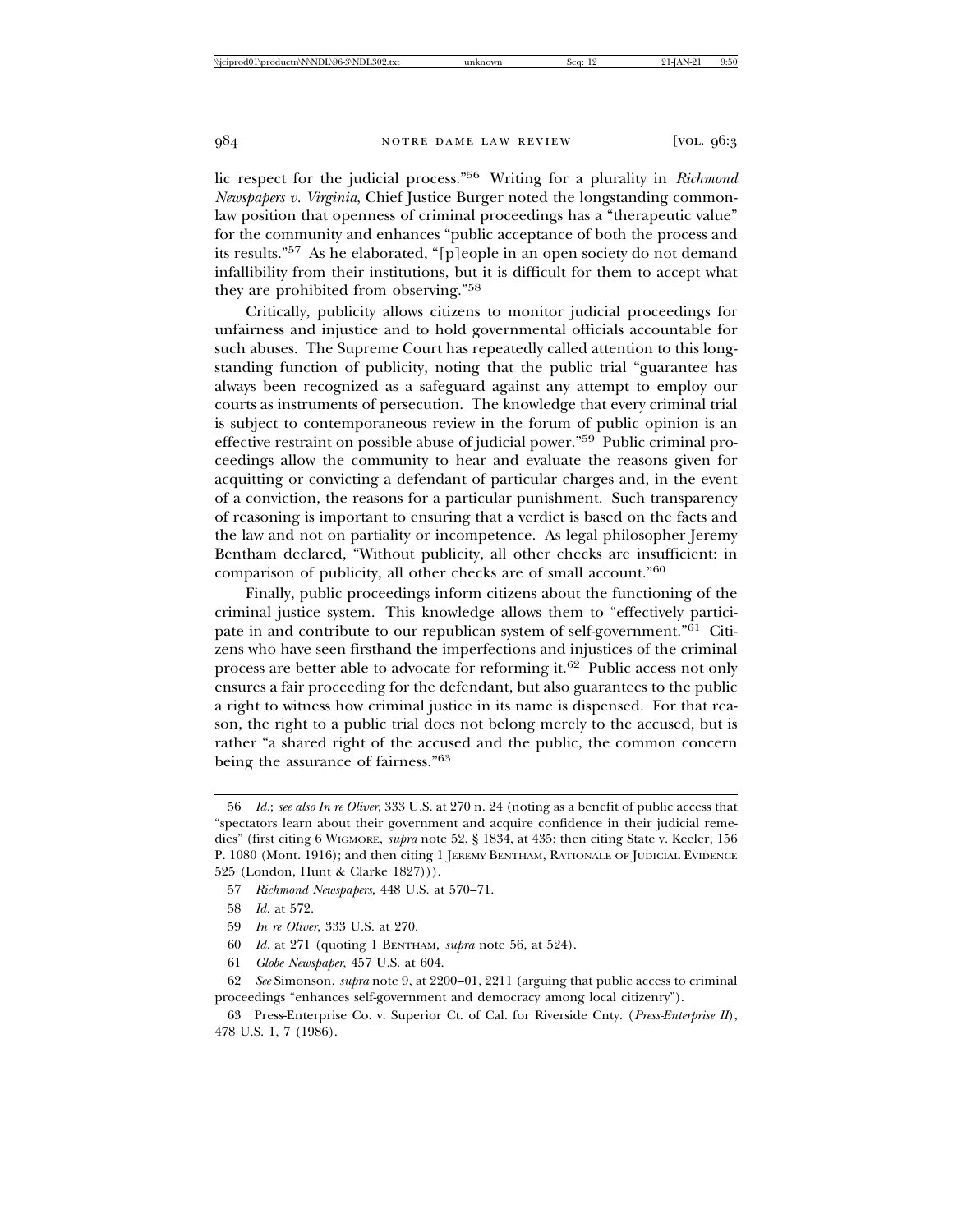While the text of the Sixth Amendment speaks of the defendant's right to a public *trial*, courts have extended both the Sixth Amendment and the First Amendment rights of public access to a range of nontrial proceedings, including some relating to plea bargaining. In determining whether public access applies to a nontrial judicial proceeding, courts have applied the "experience and logic" test. Under it, they examine "whether the place and process have historically been open to the press and general public" and "whether public access plays a significant positive role in the functioning of the particular process in question."64 Public access is more likely to be granted if it "would serve as a curb on prosecutorial or judicial misconduct or would further the public's interest in understanding the criminal justice system."65

Courts have generally "protect[ed] access unless its denial is longstanding and functionally necessary."66 Grand jury proceedings, for example, remain secret because they have historically been exempt from public access and secrecy is necessary for their proper functioning.67 By contrast, under the logic and experience test, courts have extended the right of access to other nontrial criminal proceedings, including jury selection<sup>68</sup> and preliminary,69 suppression,70 and sentencing hearings.71

Courts have also applied the right of public access to plea hearings.<sup>72</sup> Accordingly, governments must take all reasonably available measures to accommodate such access.73 The extension of publicity rights to plea hearings makes sense in a world where jury trials are the exception and guilty

66 6 LAFAVE ET AL., *supra* note 39, § 24.1(a).

67 Douglas Oil Co. of Cal. v. Petrol Stops Nw., 441 U.S. 211, 219 (1979) (explaining that publicity would discourage witnesses to come forward and "testify fully and frankly," as they would fear retribution and would be subject to inducements; that publicity would increase the risk that the suspect would flee or try to tamper with the grand jury; and that suspects who are ultimately exonerated do not suffer "public ridicule" during the proceedings (footnote omitted)).

68 *See generally* Weaver v. Massachusetts, 137 S. Ct. 1899 (2017); Presley v. Georgia, 558 U.S. 209, 215 (2010) (per curiam); Press-Enterprise Co. v. Superior Ct. of Cal., Riverside Cnty., 464 U.S. 501 (1984).

69 *Press Enterprise II*, 478 U.S. at 7 ("[T]he First Amendment question cannot be resolved solely on the label we give the event, *i.e.*, 'trial' or otherwise, particularly where the preliminary hearing functions much like a full-scale trial.").

70 *See generally* Waller v. Georgia, 467 U.S. 39 (1984).

71 *See* Simonson, *supra* note 9, at 2195, 2208, 2216–19; Memorandum from Sara Sun Beale & Nancy King to the Cooperator Subcomm. (July 21, 2016), *in* ADVISORY COMM. ON CRIM. RULES, *supra* note 13, at 217 [hereinafter Beale & King Memorandum].

72 *See, e.g.*, *In re* Copley Press, Inc., 518 F.3d 1022, 1027 (9th Cir. 2008); United States v. Alcantara, 396 F.3d 189, 199–202 (2d Cir. 2005); United States v. Haller, 837 F.2d 84, 87 (2d Cir. 1988); *In re* Wash. Post Co., 807 F.2d 383, 389 (4th Cir.1986); Lilly v. State, 365 S.W.3d 321, 331–32 (Tex. Crim. App. 2012).

73 *See Lilly*, 365 S.W.3d at 332; *Alcantara*, 396 F.3d at 202–05.

<sup>64</sup> *Id.* at 8.

<sup>65</sup> Oregonian Publ'g Co. v. U.S. Dist. Ct. for the Dist. of Or., 920 F.2d 1462, 1465 (9th Cir. 1990).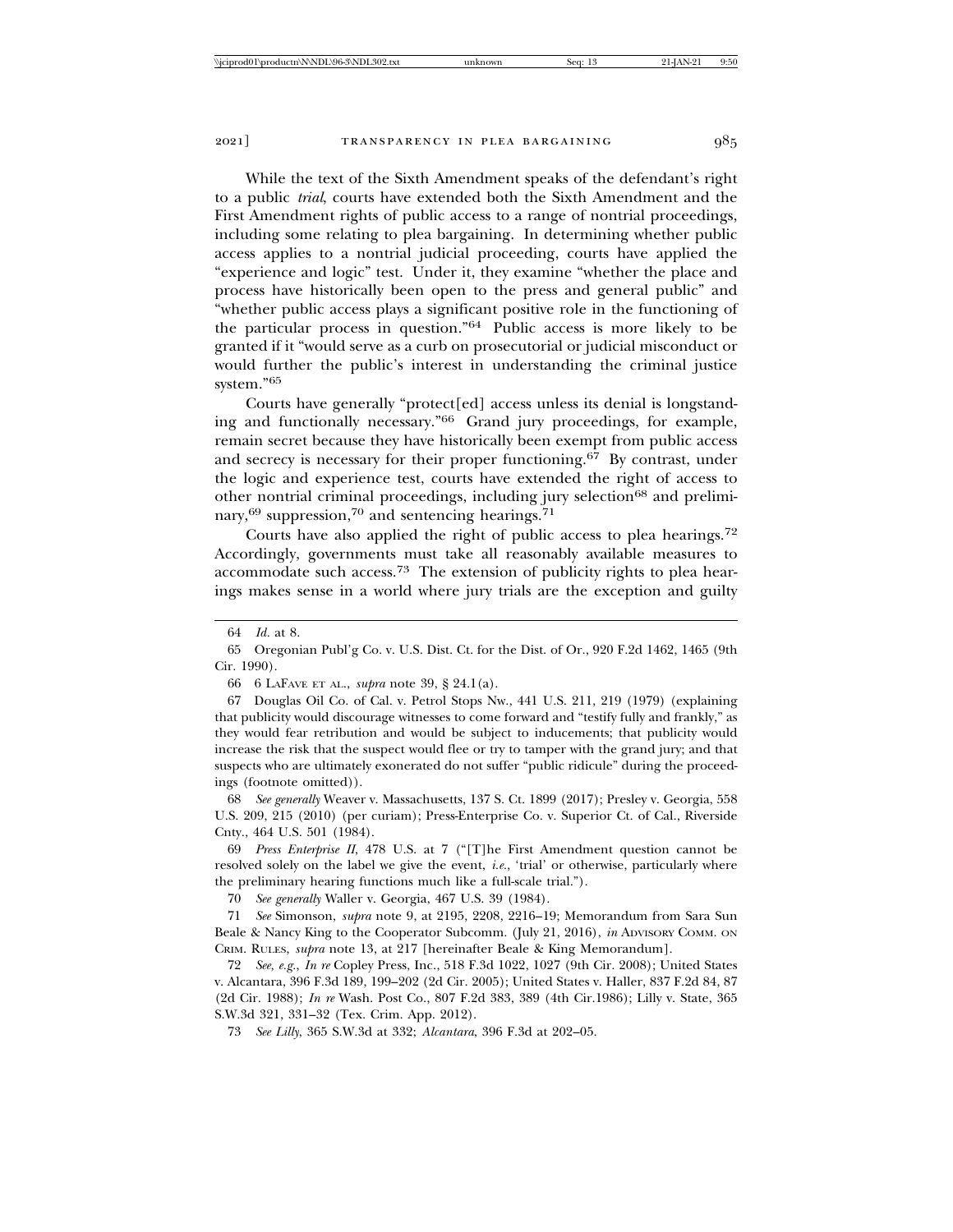pleas are the norm.74 In fact, the bypass of the jury, which during trial serves as "an inestimable safeguard against the corrupt or overzealous prosecutor and against the compliant, biased, or eccentric judge," makes public access to plea-related proceedings "even more significant."75 The presence of the public at plea hearings can help ensure fairness by "monitoring the administration of justice by plea."76 It helps "discourag[e] either the prosecutor or the court from engaging in arbitrary or wrongful conduct."77 Public access to plea hearings and sentencing hearings also "reveals the basis on which society imposes punishment."78 It informs the community about the operation of the criminal justice system and enables more effective public participation in democratic government.<sup>79</sup>

A number of courts have also confirmed a Sixth Amendment and First Amendment right of public access to plea agreements and plea hearing transcripts.<sup>80</sup> This result flows out of caselaw affirming that the right of public access to criminal proceedings "extends to the documents filed in connection with those proceedings."81 Besides the Constitution, the common law further protects access to judicial documents.<sup>82</sup>

The right of access to public plea agreements hinges on the agreements being judicial records—that is, being filed with the court or disclosed on the record at the plea hearing.<sup>83</sup> Accordingly, in jurisdictions where plea agreements are not placed on record with the court, the doctrine of public access does little to ensure transparency in plea bargaining. Likewise, the right of public access does not extend to plea *offers*—at least not to those offers that, as is the custom, have not been placed on the record.<sup>84</sup>

76 United States v. DeJournett, 817 F.3d 479, 485 (6th Cir. 2016); *see also* Wash. Post v. Robinson, 935 F.2d 282, 288 (D.C. Cir. 1991); *Oregonian Publ'g Co.*, 920 F.2d at 1465.

- 78 United States v. Danovaro, 877 F.2d 583, 589 (7th Cir. 1989).
- 79 Simonson, *supra* note 9, at 2200–01, 2211.

80 *See, e.g.*, *In re* Copley Press, Inc., 518 F.3d 1022, 1027 (9th Cir. 2008); *DeJournett*, 817 F.3d at 485; *Wash. Post*, 935 F.2d at 288; *Oregonian Publ'g Co*., 920 F.2d at 1465; United States v. Haller, 837 F.2d 84, 87 (2d Cir. 1988).

81 Beale & King Memorandum, *supra* note 71, at 220 (citing authorities).

82 *See* Nixon v. Warner Commc'ns, Inc., 435 U.S. 589, 597 (1978).

84 *See, e.g.*, *El-Sayegh*, 131 F.3d at 163; *Ring*, 47 F. Supp. 3d at 41–42.

<sup>74</sup> *In re Copley Press*, 518 F.3d at 1027 (noting that "it stands to reason that plea colloquies, which 'serve[ ] as a substitute for a trial,' should also be open to the public" (alteration original) (quoting *In re Wash. Post*, 807 F.2d at 389)); Oregonian Publ'g Co. v. U.S. Dist. Ct. for the Dist. of Or., 920 F.2d 1462, 1465 (9th Cir. 1990); *In re Wash. Post*, 807 F.2d at 389; 6 LAFAVE ET AL., *supra* note 39, § 24.1(a); Simonson, *supra* note 9, at 2174–78, 2194–95.

<sup>75</sup> Press-Enterprise Co. v. Superior Ct. of Cal. for Riverside Cnty. (*Press-Enterprise II*), 478 U.S. 1, 12–13 (1986) (quoting Duncan v. Louisiana, 391 U.S. 145, 156 (1968)).

<sup>77</sup> *In re Wash. Post*, 807 F.2d at 389.

<sup>83</sup> *See, e.g.*, United States v. El-Sayegh, 131 F.3d 158, 163 (D.C. Cir. 1997); United States v. Ring, 47 F. Supp. 3d 38, 41–42 (D.D.C. 2014); *cf. Ex parte* Birmingham News Co., 624 So. 2d 1117, 1131 (Ala. Crim. App. 1993) ("Until such time as a defendant is about to enter a guilty plea, however, there is no requirement of disclosure.").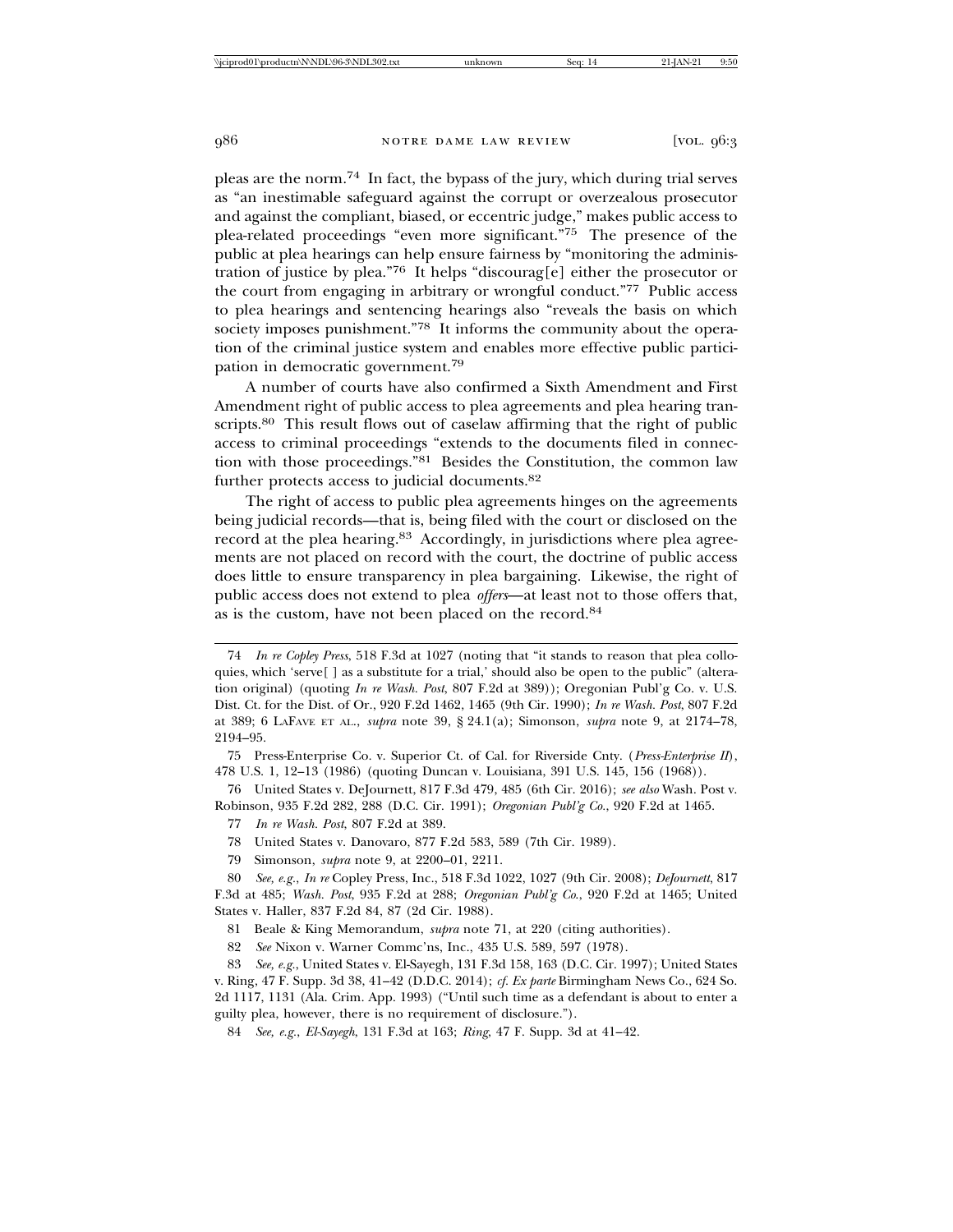The few courts that have considered the question have also refused to extend the First and Sixth Amendment rights of public access to plea negotiations.85 As one court explained, such negotiations are "private matters between the parties," they have not "historically been open to the press and general public," and "public access to such negotiations could obviously play a significantly harmful role, rather than 'a significantly positive role[,] in the functioning of the [negotiation] process.'"86 The court never elaborated why public access would "obviously" harm plea negotiations, leaving the function and desirability of secrecy in such negotiations unexamined.

In brief, while constitutional rights of access extend to proceedings and records that document the final outcome of plea negotiations, the negotiations themselves remain shielded from access under the assumption that neither experience nor logic calls for greater disclosure. The next two Parts critically examine the reasons for and against transparency in plea bargaining, showing the limits to the assumption that secrecy in plea negotiations is functionally necessary.

#### III. REASONS FOR NONTRANSPARENCY

The lack of transparency of plea bargaining was not the product of reasoned deliberation about its costs and benefits. Rather, it reflected uncertainty about the legality and desirability of plea bargaining itself.<sup>87</sup> Plea deals were not officially sanctioned by the Supreme Court and state legislatures until the early 1970s.<sup>88</sup> As the 1967 report of a task force of the President's Commission on Law Enforcement and Administration of Justice explained:

There [wa]s ordinarily no formal recognition that the defendant has been offered an inducement to plead guilty. Although the participants and frequently the judge kn[e]w that negotiation ha[d] taken place, the prosecutor and defendant . . . ordinarily [had to] go through a courtroom ritual in which they deny that the guilty plea is the result of any threat or promise.<sup>89</sup>

<sup>85</sup> *See, e.g.*, *Birmingham News Co.*, 624 So. 2d at 1131; State v. Lopez, 497 A.2d 390, 397 (Conn. 1985) (holding that "neither the defendant nor the public is entitled to attend" plea negotiations); *cf.* Richmond Newspapers, Inc. v. Virginia, 448 U.S. 555, 598 n. 23 (1980) (Brennan, J., concurring) ("Nor does this opinion intimate that judges are restricted in their ability to conduct conferences in chambers, inasmuch as such conferences are distinct from trial proceedings."); United States v. Verdoorn, 528 F.2d 103, 107 (8th Cir. 1976) (noting judicial policy to encourage plea negotiations, which makes it "essential that . . . negotiations remain confidential to the parties if they are unsuccessful").

<sup>86</sup> *Birmingham News Co.*, 624 So. 2d at 1131 (alterations in original) (quoting Press-Enterprise Co. v. Superior Ct. of Cal. for Riverside Cnty. (*Press-Enterprise II*), 478 U.S. 1, 8 (1986)).

<sup>87</sup> *See* Albert W. Alschuler, *Plea Bargaining and Its History*, 79 COLUM. L. REV. 1, 5–6, 19–21 (1979). *See generally* William Ortman, *When Plea Bargaining Became Normal*, 100 B.U. L. REV. 1435 (2020).

<sup>88</sup> *See* Brady v. United States, 397 U.S. 742, 758 (1970); Alschuler, *supra* note 87, at 40. 89 U.S. DEP'T OF JUST., PRESIDENT'S COMM'N ON LAW ENF'T & ADMIN. OF JUST., TASK

FORCE REPORT: THE COURTS 9 (1967), *quoted in In re* Ellis, 356 F.3d 1198, 1231 (9th Cir. 2004).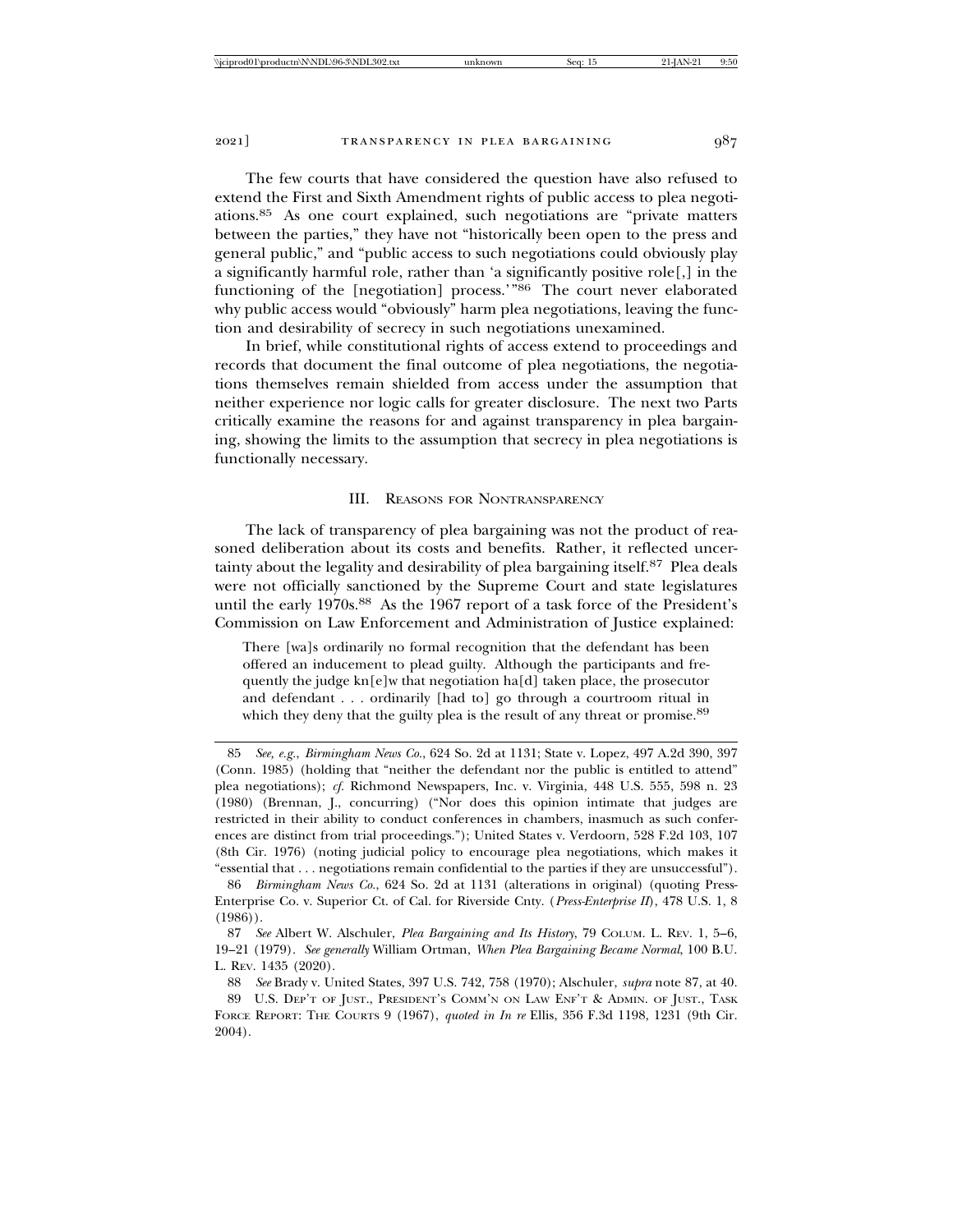Given the disapproval and sometimes outright illegality of plea bargaining, the parties conducted their discussions behind closed doors and created no documentation of the agreements they reached.<sup>90</sup>

In the 1970s, as plea bargains became accepted by the courts, a movement toward documenting at least some elements of these bargains arose. The Supreme Court required that a court must examine the knowledge and voluntariness of guilty pleas on the record.<sup>91</sup> Many jurisdictions further mandated courts to determine the factual basis of a guilty plea on the record.<sup>92</sup>

Yet the process of negotiating a plea agreement remained shielded from outside scrutiny. The following Sections examine the justifications given for continued lack of transparency in plea bargaining.

### *A. Encouraging Candor in Negotiations*

A common reason given for confidentiality in plea negotiations is that it is necessary to encourage candor among the participants. If the parties were concerned that their statements and offers would become public, the reasoning goes, they may not be as forthcoming or flexible in the negotiations. Under this view, publicity may discourage some parties to engage in the process altogether. As the Eighth Circuit explained:

Plea bargaining has been recognized as an essential component of the administration of justice. "Properly administered, it is to be encouraged." If such a policy is to be fostered, it is essential that plea negotiations remain confidential to the parties if they are unsuccessful. Meaningful dialogue between the parties would, as a practical matter, be impossible if either party had to assume the risk that plea offers would be admissible in evidence.<sup>93</sup>

In most cases, courts make these arguments in favor of confidentiality when rejecting demands to introduce evidence of a plea offer in a subse-

<sup>90</sup> Daniel S. McConkie, *Judges as Framers of Plea Bargaining*, 26 STAN. L. & POL'Y REV. 61, 82 (2015) (quoting the Federal Rules of Criminal Procedure, Rule 11 advisory committee notes to 1974 amendment and noting that plea bargaining at the time was "informal and largely invisible").

<sup>91</sup> *Brady*, 397 U.S. at 747 n.4; Boykin v. Alabama, 395 U.S. 238, 241–44 (1969).

<sup>92</sup> *See* FED. R. CRIM. P. 11(b)(3); 5 LAFAVE ET AL., *supra* note 39, § 21.4(f).

<sup>93</sup> United States v. Verdoorn, 528 F.2d 103, 107 (8th Cir. 1976) (citations omitted) (quoting Santobello v. New York, 404 U.S. 257, 260 (1971)); *see also* Jenkins v. State, 493 S.W.3d 583, 607–08 (Tex. Crim. App. 2016) ("[A]llowing a defendant to introduce evidence at trial of a sentence offered by the State during plea negotiations clearly militates against public policy favoring the conclusion of litigation by compromise and settlement because it discourages the State from making such offers in the future."); United States v. El-Sayegh, 131 F.3d 158, 163 (D.C. Cir. 1997) ("Public access to unconsummated plea agreements cannot be squared with the confidentiality required for candid negotiations."); Motion to Quash Subpoenas Improperly Seeking Irrelevant and Protected Material from Criminal Case at 8, United States v. BNP Paribas SA, No. 4:11-CV-3718, 2013 WL 10197924 (S.D. Tex. Oct. 3, 2013) ("As noted by many courts, such disclosure would also discourage other parties from being as forthright and candid in future plea negotiations.").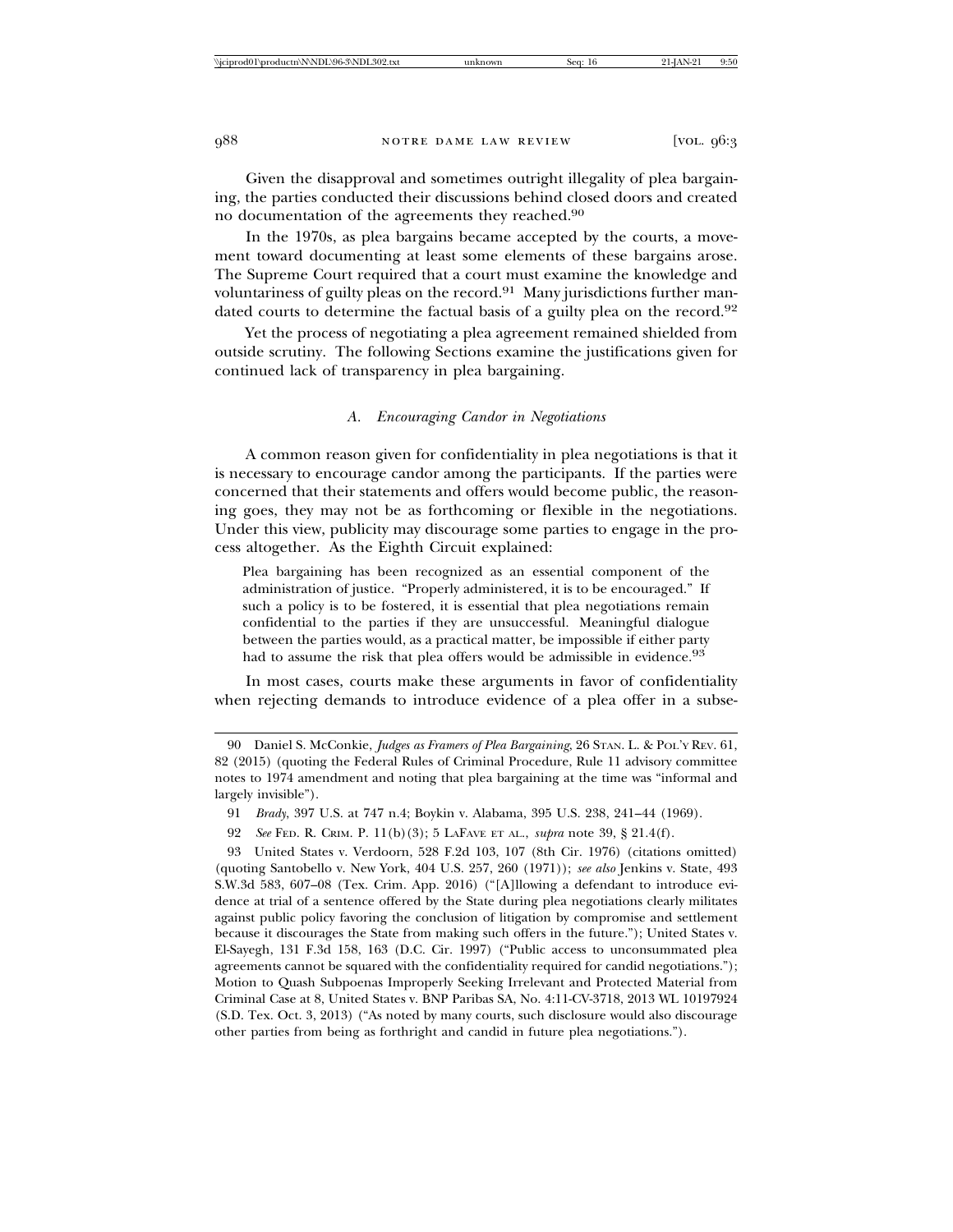quent civil or criminal proceeding.<sup>94</sup> Rules of evidence and related caselaw already prohibit such use of plea offers and plea-related statements and therefore mitigate the risk that disclosure would inhibit negotiations.<sup>95</sup> These rules also help protect the defendant's right to a fair trial should negotiations fall apart.<sup>96</sup>

Still, concerns about inhibiting candor have merit when it comes to the idea of conducting negotiations entirely in public. Requiring the parties to negotiate in public would, at least in some cases, impair their ability to be fully forthcoming and reach a compromise. For example, if the parties had to bargain in public, they would likely be wary of conceding weakness in the evidence supporting their case or strength in the evidence supporting the opponent's case. Such concessions are often key to the success of plea negotiations, and discouraging the parties from making them would stand in the way of compromise. Publicity would be particularly problematic in high-profile cases where media coverage of the negotiations could also taint the jury pool should the negotiations fall apart and the case proceed to trial.<sup>97</sup> Finally, public negotiations would also be problematic in cases where the prosecution is seeking the cooperation of the defendant, a point discussed further in Section III.C. Proposals to open plea bargaining to the public must take these concerns into account.

#### *B. Protecting Prosecutorial Discretion*

Secrecy may also be defended on the ground that it enables prosecutors to use their discretion to exercise mercy where the circumstances warrant it. The lack of transparency limits oversight of prosecutorial decisions, so it gives

<sup>94</sup> *See, e.g.*, United States v. Robertson, 582 F.2d 1356, 1365 (5th Cir. 1978); *Verdoorn*, 528 F.2d at 107; *Jenkins*, 493 S.W.3d at 607–08. *But cf. El-Sayegh*, 131 F.3d at 163 (making this argument in the context of a media request to access a draft plea agreement).

<sup>95</sup> *See, e.g.*, FED. R. EVID. 410; FED. R. CRIM. P. 11(f); *Robertson*, 582 F.2d at 1365 (stressing that even before the enactment of the Federal Rules of Evidence, courts recognized "the inescapable truth that for plea bargaining to work effectively and fairly, a defendant must be free to negotiate without fear that his statements will later be used against him" (quoting United States v. Herman, 544 F.2d 791, 796 (5th Cir. 1977); and citing United States v. Ross, 493 F.2d 771, 775 (5th Cir. 1974)); *Jenkins*, 493 S.W.3d at 607–08 ("[A]llowing a defendant to introduce evidence at trial of a sentence offered by the State during plea negotiations clearly militates against public policy favoring the conclusion of litigation by compromise and settlement because it discourages the State from making such offers in the future."); *id.* at 607 ("We have held that a State's plea offer, presented by a capital defendant at the punishment phase, might be '*minimally* relevant' as tending to show the District Attorney's office's belief that the defendant is not a future danger. Nevertheless, such evidence is not admissible under Rule 403 because it is 'substantially outweighed by the danger of both unfair prejudice and of misleading the jury.' Admitting evidence of plea negotiation also runs the risk of confusing the issues by leading the jury down a path of inquiry into the motivations behind each party's plea offer." (footnotes omitted)).

<sup>96</sup> *Cf*. United States v. BP Prods. N. Am. Inc., No. H-07-434, 2008 WL 501321, at \*18 (S.D. Tex. Feb. 21, 2008).

<sup>97</sup> *Id.*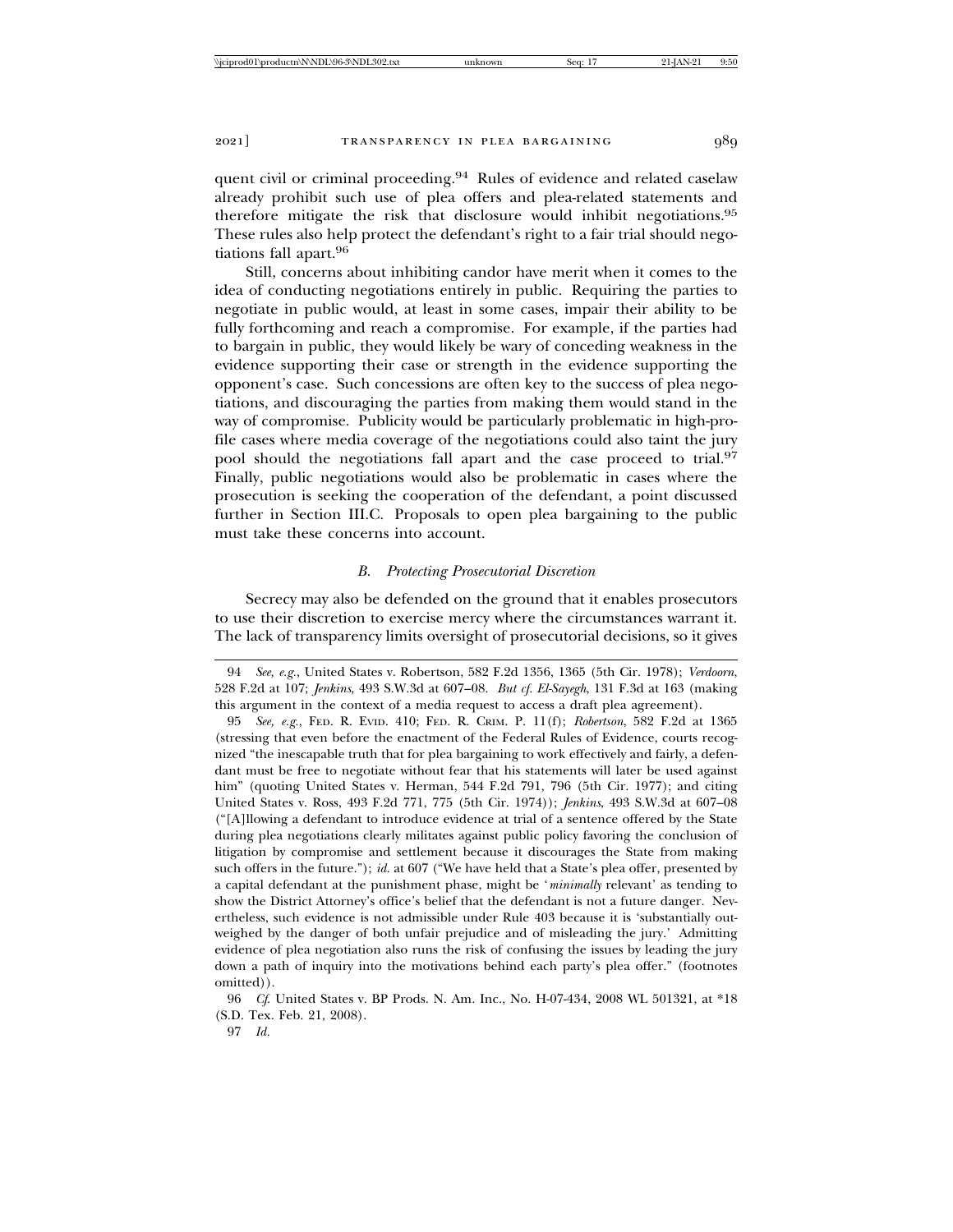prosecutors greater freedom to reduce or modify charges to provide leniency in the face of rigid criminal laws.

Many commentators view prosecutorial discretion to dispense mercy during plea bargaining as necessary in light of the severity of our sentencing laws and the draconian collateral consequences that may accompany criminal convictions.98 This view rests on the assumption that, based on their expertise and their understanding of the facts and the law in a particular case, prosecutors are better situated to determine what disposition is in the public's interest than other relevant actors, such as legislatures, judges, or the public.

American prosecutors have historically enjoyed broad discretion in charging decisions because principles of separation of powers have been interpreted to prevent judges from interfering with those decisions.99 As part of plea bargaining, prosecutors may agree to reduce or modify charges to ameliorate the harshness of the penalty that the defendant faces—a severe mandatory sentencing minimum, a harsh sentencing enhancement, or a drastic collateral consequence, such as deportation.<sup>100</sup> The lack of transparency means that prosecutors do not need to justify their charging choices to the public; very often, their charging choices also remain effectively hidden from supervisors and the court.<sup>101</sup>

Some worry that if the parties were forced to expose plea negotiations to public scrutiny, prosecutors might be more reluctant to agree to "creative" plea bargains that stretch the law to provide leniency.102 Such bargains might be perceived by superiors or by the public as underenforcing the law or "going easy" on a defendant for improper reasons. Accordingly, while transparency does not formally limit prosecutorial discretion, it may effec-

101 FORTIER, *supra* note 25, at 1–2, 9.

<sup>98</sup> Ronald F. Wright, *Prosecutorial Guidelines and the New Terrain in New Jersey*, 109 PENN ST. L. REV. 1087, 1104 (2005) ("Perhaps the only way to remove some of the severity [of our sentencing laws] is to allow prosecutors to operate quietly, dispensing mercy in a few cases, even if it is done inconsistently."); *see also* Jeffrey Bellin, *Reassessing Prosecutorial Power Through the Lens of Mass Incarceration*, 116 MICH. L. REV. 835, 853–56 (2018) (quoting and agreeing with Wright).

<sup>99</sup> Judges can reject charges that are not supported by probable cause, but cannot prevent a prosecutor from dismissing or reducing charges. *See, e.g.*, Darryl Brown, *The Judicial Role in Criminal Charging and Plea Bargaining*, 46 HOFSTRA L. REV. 63, 63–66 (2017) (noting that this is the standard role of judges in the federal and most state systems, but then proceeding to outline ways in which judges could influence prosecutorial decisions to reduce or decline charges in certain states and certain contexts).

<sup>100</sup> *See* BRUCE FREDERICK & DON STEMEN, THE ANATOMY OF DISCRETION: AN ANALYSIS OF PROSECUTORIAL DECISION MAKING—TECHNICAL REPORT 47–48, 176–79, 195–98 (2012); Eisha Jain, *Prosecuting Collateral Consequences*, 104 GEO. L.J 1197, 1215–16 (2016); Thea Johnson, *Measuring the Creative Plea Bargain*, 92 IND. L.J. 901, 930–33 (2017); Wright et al., *supra* note 23 (manuscript at 5–6, 22–26).

<sup>102</sup> *Cf.* Bellin, *supra* note 98, at 853–56; Johnson, *supra* note 32, at 875 (noting the benefits of the lack of transparency for prosecutors who wish to "enforce the criminal law, while not having defendants 'suffer enormous and disproportionate consequences'"); Wright, *supra* note 98, at 1104.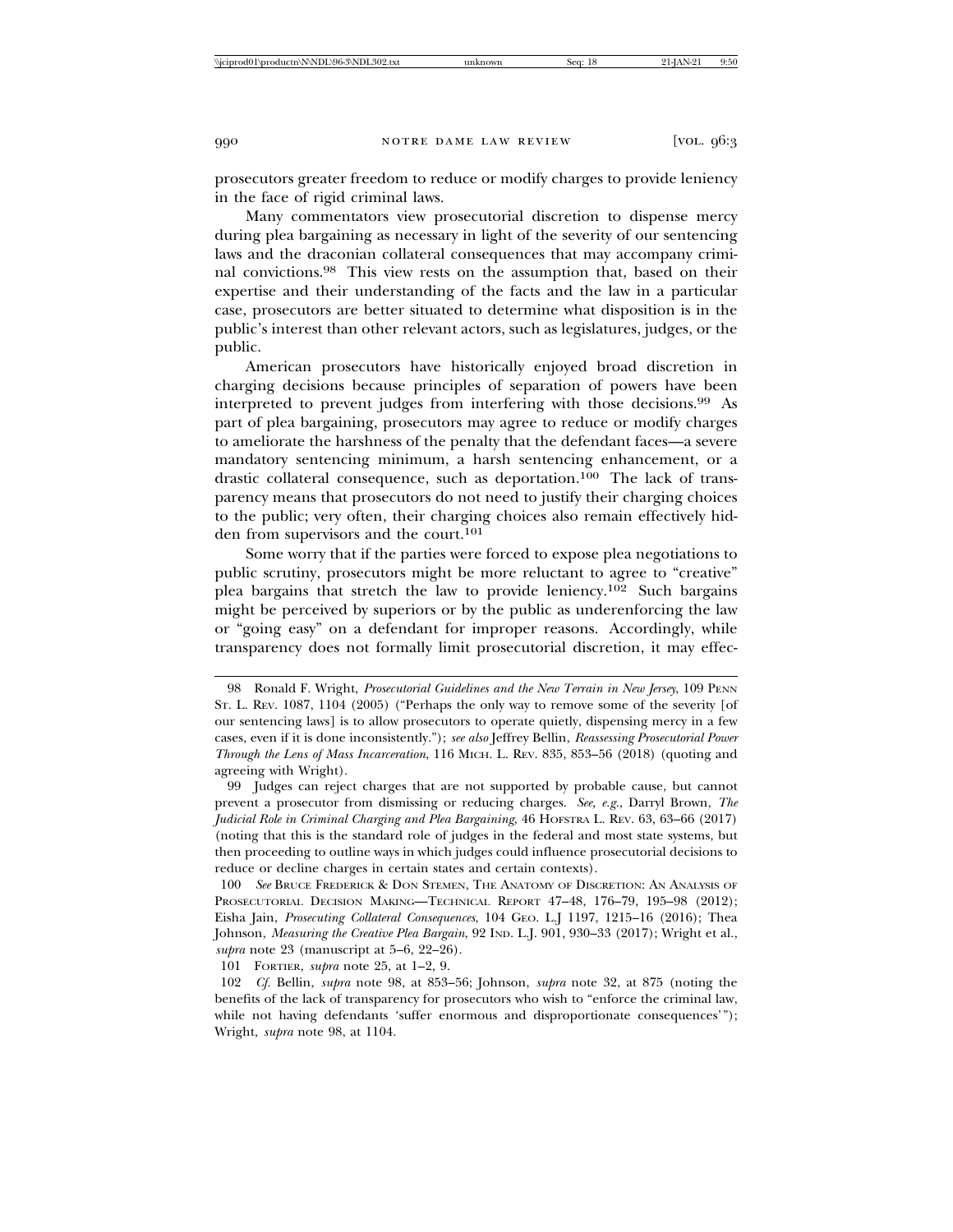tively do so in practice by discouraging prosecutors from entering into plea bargains that stretch the facts or the law to protect defendants from unduly punitive consequences.

# *C. Shielding Cooperators from Harm*

Another argument for confidentiality in plea bargaining is that it is necessary to protect cooperating defendants from retaliation. Cooperation is vital to the success of many complex prosecutions; at the federal level, cooperation agreements are used in at least ten percent of criminal cases.103 Yet recent studies have revealed that cooperators frequently face threats and sometimes actual violence (especially in detention) if it becomes known that they have assisted the government.104 Some observers have therefore argued against making plea agreements or plea-related documents public, to the extent that these might disclose the cooperation of a defendant and place him at risk or discourage future defendants from cooperating.<sup>105</sup>

The experience of the federal system with publicly filed plea agreements illustrates some of the problems with exposing plea agreements to the public. Plea agreements generally disclose whether a defendant has agreed to cooperate, as this is a critical concession on which the government's promises to drop charges or recommend a sentence reduction might hinge. Consequently, when a plea agreement is placed on the record, and the record is made available to the public electronically, criminal associates can find out that a defendant has cooperated and may threaten to harm him or his family.106 This in turn jeopardizes the success of ongoing investigations that depend on the cooperation of those who are threatened and deters other defendants from assisting the government.

In a 2015 Federal Judicial Center "Survey of Harm to Cooperators," 976 federal judge respondents reported "571 instances of harm or threat" to defendants and witnesses and 31 murders of cooperating defendants within the preceding three years.107 The survey found further that "[t]he plea agreement or plea supplement was the document most frequently used to identify a defendant/offender as a cooperator—a minimum of 135 instances."108 Intimidation is not a concern in every case in which there is cooperation, and in many cases, the risk of intimidation cannot be eliminated by confidentiality, as "there will often be alternative sources of informa-

<sup>103</sup> D. Brock Hornby, *Can Federal Sentencing Remain Transparent*?, JUDICATURE, Spring 2019, at 46, 47.

<sup>104</sup> MARGARET S. WILLIAMS, DONNA STIENSTRA & MARVIN ASTRADA, FED. JUD. CTR., SUR-VEY OF HARM TO COOPERATORS: FINAL REPORT 8, 10 (2016). *See generally Panel Five: Cooperation and Plea Agreements—Judges' Roundtable*, 79 FORDHAM L. REV. 85 (2010) [hereinafter *Cooperation and Plea Agreements*].

<sup>105</sup> *E.g.*, *Cooperation and Plea Agreements*, *supra* note 104, at 92–95.

<sup>106</sup> David L. Snyder, Note, *Nonparty Remote Electronic Access to Plea Agreements in the Second Circuit*, 35 FORDHAM URB. L.J. 1263, 1265, 1271–72 (2008).

<sup>107</sup> WILLIAMS ET AL., *supra* note 104, 8, 10.

<sup>108</sup> *Id.* at 13.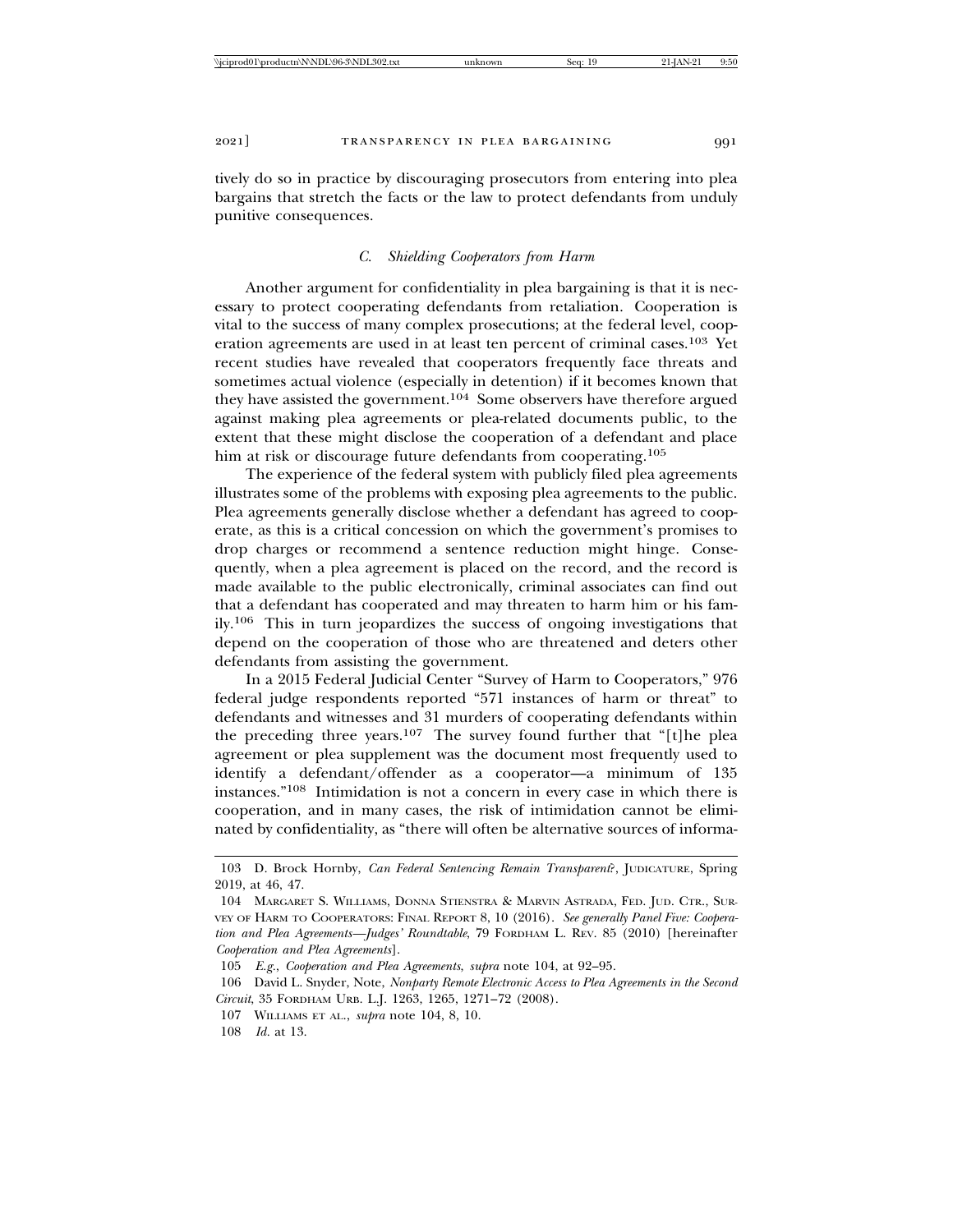tion about cooperators."109 Still, the data from the survey of harm to cooperators indicate that this is a concern that must be taken seriously.

# *D. Conserving Criminal Justice Resources*

Some commentators have advanced practical arguments in favor of continued secrecy. They have argued that documenting plea discussions or plea offers would be time consuming and unfeasible.110 Particularly in large urban jurisdictions, prosecutors and defense attorneys carry heavy caseloads and depend on quick and informal bargaining to dispose of cases efficiently.111

Memorializing plea offers and providing reasons for the offers would mean taking time away from completing other prosecutions. Placing offers on the record with the court would also absorb valuable time and resources of the court as well as the parties. Additionally, the installation, maintenance, and proper use of digital databases in which plea data would be recorded may have significant startup costs. The challenges of operating digital databases are likely to be particularly daunting for smaller, rural offices, which tend to lack resources and qualified staff to maintain and operate the necessary data management systems.112 States will need to consider these burdens in assessing whether and how to record and disclose plea-bargaining data.

#### IV. THE COSTS OF NONTRANSPARENCY

While legitimate reasons support maintaining some aspects of plea bargaining confidential, lawmakers and courts must also consider the important interests that weigh against such secrecy. These concern the very fairness and legitimacy of plea bargaining and will therefore often outweigh at least the practical and logistical considerations in favor of maintaining plea-bargaining confidentiality.

<sup>109</sup> Beale & King Memorandum, *supra* note 71, at 237. For example, cooperation frequently requires testimony against a codefendant, and such testimony, unless closed to the public (which is rare), reveals the cooperator's assistance to the government.

<sup>110</sup> *See In re* Alvernaz, 830 P.2d 747, 756 n.7 (Cal. 1992) ("[M]emorializing plea bargain discussions in this particular manner could be burdensome in high-volume courts were it to be followed as a general practice."); Schneider & Alkon, *supra* note 4, at 454–59 (noting commentators' concerns about resources in implementing more robust plea data collection by courts); Graham C. Polando, *Being Honest About Chance: Mitigating* Lafler v. Cooper*'s Costs*, 3 HLRE: OFF REC. 61, 66 (2013).

<sup>111</sup> *See In re Alvernaz*, 830 P.2d at 756 n.7; Polando, *supra* note 110, at 66. *See generally* Adam M. Gershowitz & Laura R. Killinger, Essay, *The State (Never) Rests*: *How Excessive Prosecutorial Caseloads Harm Criminal Defendants*, 105 NW. U. L. REV. 261 (2011).

<sup>112</sup> OLSEN ET AL., *supra* note 36, at 10; *see also* P. Leila Barghouty, *The Police Avoid Requests for Their Records by Simply Not Keeping Any*, THE OUTLINE (Sept. 3, 2019), https:// theoutline.com/post/7901/the-police-avoid-requests-for-their-records-by-simply-not-keeping-any?zd=1&zi=eucwm7jr (noting difficulties that law enforcement agencies, especially in rural areas, have had in maintaining digital databases).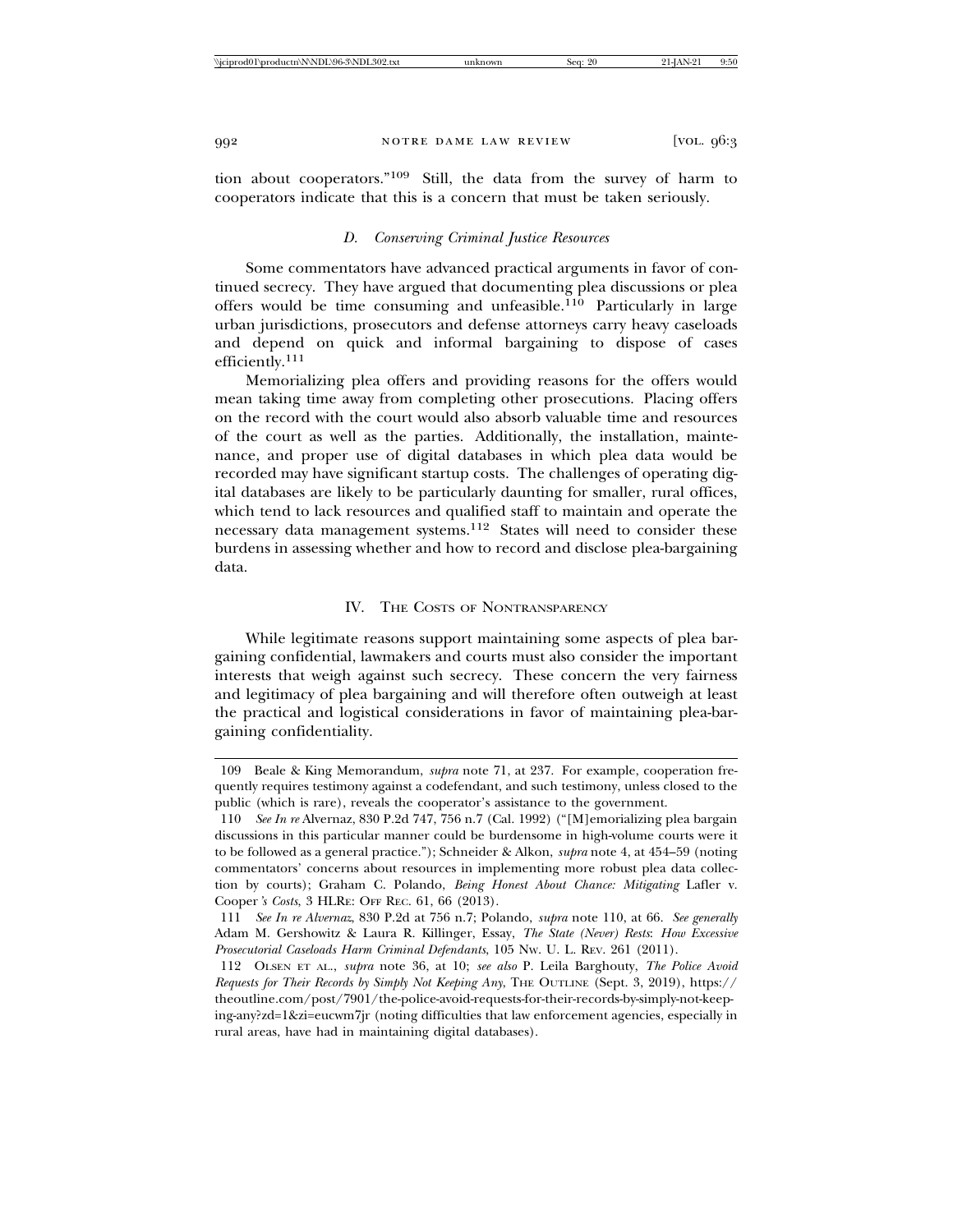#### *A. Concealing Disparate Treatment of Similarly Situated Defendants*

The lack of transparency makes it difficult for attorneys, judges, and the public to monitor the process and detect when similarly situated defendants are not treated equally in the plea-bargaining process. Because there are no searchable databases of plea offers, defense attorneys often do not know what the "going rate" for plea bargains in particular cases are, particularly if the attorneys are not part of a public defender's office, are relatively inexperienced in handling the type of case at issue, or are new to the jurisdiction.<sup>113</sup> Accordingly, they cannot be sure whether an offer they have received for a client is reasonable and consistent with the norm. Nor can they point to plea precedent in arguing for equal treatment of their clients.

The lack of transparency also makes it more difficult for judges to evaluate the fairness of plea bargains in deciding whether to accept a guilty plea and whether to go along with the parties' sentencing recommendation. In most U.S. jurisdictions today, judges cannot easily search plea or sentencing precedents. While average statistics might be available, databases that allow them to compare case characteristics are not.<sup>114</sup>

The lack of transparency thus allows disparate treatment to remain hidden. There is some preliminary evidence to suggest that similarly situated defendants are not treated consistently in plea bargaining. When scholars have been able to access and review plea, charging, and sentencing data, they have found disparities on the basis of wealth and race.<sup>115</sup> These results suggest that better documentation and transparency measures are necessary to uncover and address unequal treatment in plea bargaining.

# *B. Hiding Ineffective Assistance of Counsel During Plea Bargaining*

The Supreme Court has held that the Sixth Amendment right to effective assistance of counsel extends to plea negotiations.116 At a minimum, counsel must inform her client of any plea offer by the prosecution and must provide competent advice about the consequences of accepting or rejecting the offer.<sup>117</sup>

<sup>113</sup> *See* Levine et al., *supra* note 24, at 667.

<sup>114</sup> *See, e.g*., Marc L. Miller, *A Map of Sentencing and a Compass for Judges: Sentencing Information Systems, Transparency, and the Next Generation of Reform*, 105 COLUM. L. REV. 1351, 1366 (2005) ("No state provides sufficient information to answer the basic question: What distribution of sentences has been imposed by other judges for similar cases?"); Samuel R. Wiseman, *The Criminal Justice Black Box*, 78 OHIO ST. L.J. 349, 372–79, 382–83 (2017).

<sup>115</sup> *See generally KUTATELADZE ET AL., supra note 25; Carlos Berdejó, Criminalizing Race: Racial Disparities in Plea-Bargaining*, 59 B.C. L. REV. 1187 (2018); Christi Metcalfe & Ted Chiricos, *Race, Plea, and Charge Reduction: An Assessment of Racial Disparities in the Plea Process*, 35 JUST. Q. 223 (2018); David B. Mustard, *Racial, Ethnic, and Gender Disparities in Sentencing: Evidence from the U.S. Federal Courts*, 44 J.L. & ECON. 285 (2001); M. Marit Rehavi & Sonja B. Starr, *Racial Disparity in Federal Criminal Sentences*, 122 J. POL. ECON. 1320 (2014).

<sup>116</sup> Missouri v. Frye, 566 U.S. 134, 143 (2012).

<sup>117</sup> *Id.* at 145; Lafler v. Cooper, 566 U.S. 156, 162–163 (2012).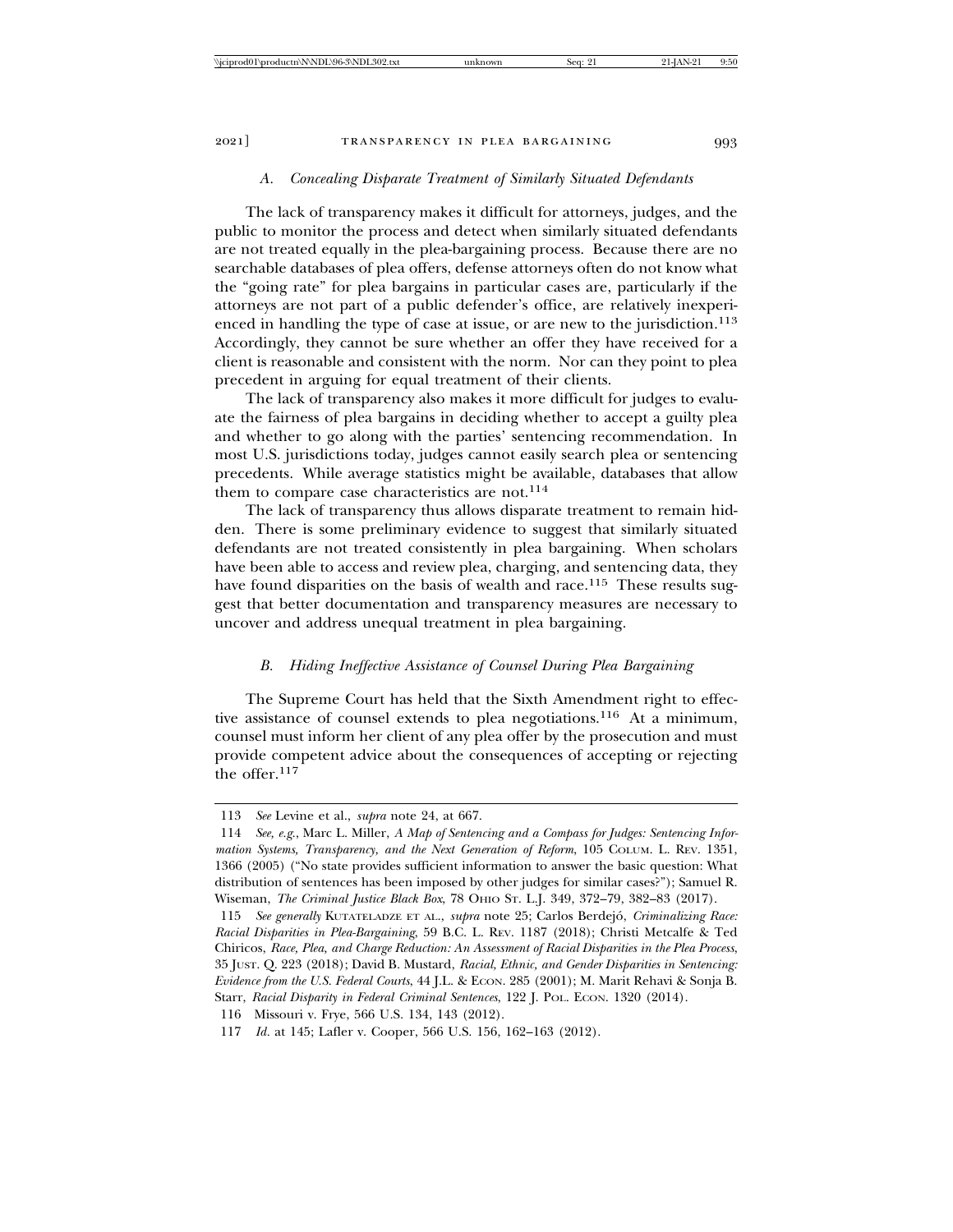As the Supreme Court has recognized, however, it is difficult to ensure that defendants are receiving effective assistance if plea bargaining occurs off the record.118 If offers made and concessions exchanged are not properly documented, a court reviewing an ineffective assistance claim would have a difficult time resolving, after the fact, whether a prosecutor did in fact extend a plea offer that the attorney failed to convey, and if so, what the terms of that offer were.

Going beyond constitutional claims of ineffective assistance, the lack of searchable plea records inhibits proactive efforts by defense attorneys to improve the assistance they provide during plea negotiations.119 Without information about the standard plea deal for certain crimes, defense attorneys are likely to be less effective in negotiating with the prosecution.120 As negotiation scholars Andrea Kupfer Schneider and Cynthia Alkon explain, "In plea bargaining, defense counsel either can make the opening offer or will be responding to the prosecutor. In order to know what would be a good and legitimate outcome . . . one needs information about other similarly situated defendants."<sup>121</sup>

More broadly, the lack of information about what occurs during plea negotiations—and how that affects outcomes—hinders efforts to develop standards of quality representation.122 Pamela Metzger and Andrew Ferguson have argued that public defenders need to collect and analyze data about defense inputs and outcomes to identify what strategies work and what competent representation looks like.123 When information about a critical stage of the process—plea bargaining—is missing, neither defender's offices nor bar associations have reliable measures by which to develop standards for adequate representation.

# *C. Disguising the Trial Penalty*

The lack of transparency also prevents the public from understanding what trial penalties are imposed on those defendants who refuse plea offers and proceed to trial. Analysis of the average sentences received by those who plead guilty and those who go to trial on particular charges suggests that defendants are frequently penalized for exercising their Sixth Amendment right to trial and that the penalty can be significant.124 Yet comparing aver-

<sup>118</sup> *See Frye*, 566 U.S. at 146; Stern, *supra* note 14, at 250–51.

<sup>119</sup> *See generally* Levine et al., *supra* note 24; Pamela Metzger & Andrew Guthrie Ferguson, *Defending Data*, 88 S. CAL. L. REV. 1057 (2015); Schneider & Alkon, *supra* note 4.

<sup>120</sup> Schneider & Alkon, *supra* note 4, at 478 (quoting Rodney J. Uphoff, *The Criminal Defense Lawyer as Effective Negotiator: A Systemic Approach*, 2 CLINICAL L. REV. 73, 105–06  $(1995)$ .

<sup>121</sup> Schneider & Alkon, *supra* note 4, at 477–78.

<sup>122</sup> *Id.* at 473–74.

<sup>123</sup> Metzger & Ferguson, *supra* note 119, at 1097, 1113.

<sup>124</sup> *See, e.g*., Brian D. Johnson, *Plea-Trial Differences in Federal Punishment: Research and Policy Implications*, 31 FED. SENT. REP. 256, 257 (2019) ("[O]n average, trial conviction increases the odds of incarceration by two to six times and produces sentence lengths that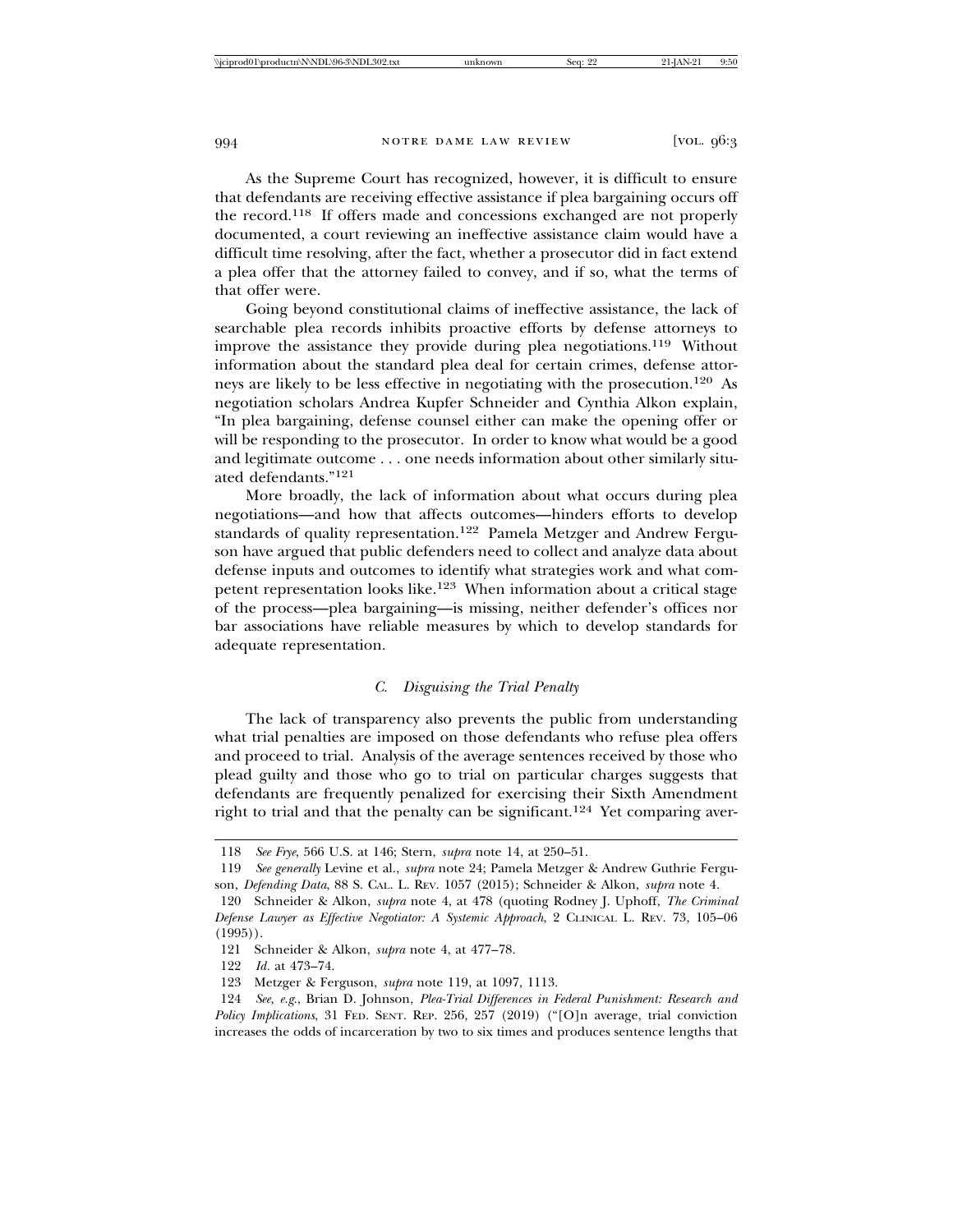age sentences is not a perfectly reliable way to measure the trial penalty, as the groups of defendants who have pleaded guilty may be qualitatively different from the groups of defendants who go to trial. It is important, therefore, to examine records of plea offers in cases where defendants proceed to trial and to compare the plea offer to the posttrial sentence in the same case. Until records of plea offers in cases that go to trial are publicly available, we cannot determine with precision the size of trial penalties or the circumstances under which they are imposed. The lack of data in turn limits public discussion about whether and how to address factors that contribute to significant trial penalties.

#### *D. Concealing the True Facts*

The lack of transparency in plea bargaining also permits the parties to conceal facts in the case from the public—and sometimes the court—to achieve a mutually agreed upon result. To obtain a less punitive outcome while ensuring a quick and certain resolution of the case, the parties often negotiate charge bargains that omit or misrepresent relevant facts.125 For example, to avoid lifetime sex-offender registration, the parties may agree to reduce a felony sexual assault charge to simple assault or a series of misdemeanor sex offenses.126 To avoid deportation or the loss of occupational licenses, felonies may be negotiated down to misdemeanors.127 To skirt harsh mandatory minimum sentences, the presence of a gun during the commission of a drug sale might be omitted or the quantity of drugs might be recalculated and charges negotiated accordingly.128 Likewise, the prior

- 126 Johnson, *supra* note 32, at 856–57.
- 127 *See id.* at 858.
- 128 *Id.* at 862–63.

are 20 to 60 percent longer." (citation omitted)); Andrew Chongseh Kim, *Underestimating the Trial Penalty: An Empirical Analysis of the Federal Trial Penalty and Critique of the Abrams Study*, 84 MISS. L.J. 1195, 1202 (2015) (finding that "federal defendants convicted at trial receive sentences that are sixty-four percent longer than similar defendants who plead guilty, excluding the effects of charge and fact bargaining"); Nancy J. King, David A. Soule,´ Sara Steen & Robert R. Weidner, *When Process Affects Punishment: Differences in Sentences After Guilty Plea, Bench Trial, and Jury Trial in Five Guidelines States*, 105 COLUM. L. REV. 959, 973–75, 992 (2005) (studying sentencing practices in five states and finding trial penalties ranging from 13% to 461%); Candace McCoy, *Plea Bargaining as Coercion: The Trial Penalty and Plea Bargaining Reform*, 50 CRIM. L.Q. 67, 89–90 (2005) (finding an average trial penalty 44.5 months greater than the sentence imposed after a guilty plea in state felony cases); HUM. RTS. WATCH, AN OFFER YOU CAN'T REFUSE: HOW US FEDERAL PROSECUTORS FORCE DRUG DEFENDANTS TO PLEAD GUILTY 102 (2013) (reporting that "the mean sentence for all drug trafficking offenses in which conviction was obtained by plea was 5 years, 4 months, and the mean sentence for cases in which conviction was obtained at trial was 16 years, i.e., three times longer" (footnote omitted)).

<sup>125</sup> *See* HUM. RTS. WATCH, *supra* note 124, at 86–87; Mari Byrne, Note, *Baseless Pleas: A Mockery of Justice*, 78 FORDHAM L. REV. 2961, 2964 (2010); Donnelly, *supra* note 4, at 430–35; Johnson, *supra* note 32, at 855; Schulhofer & Nagel, *supra* note 32, at 1293; Turner, *supra* note 21, at 212–23.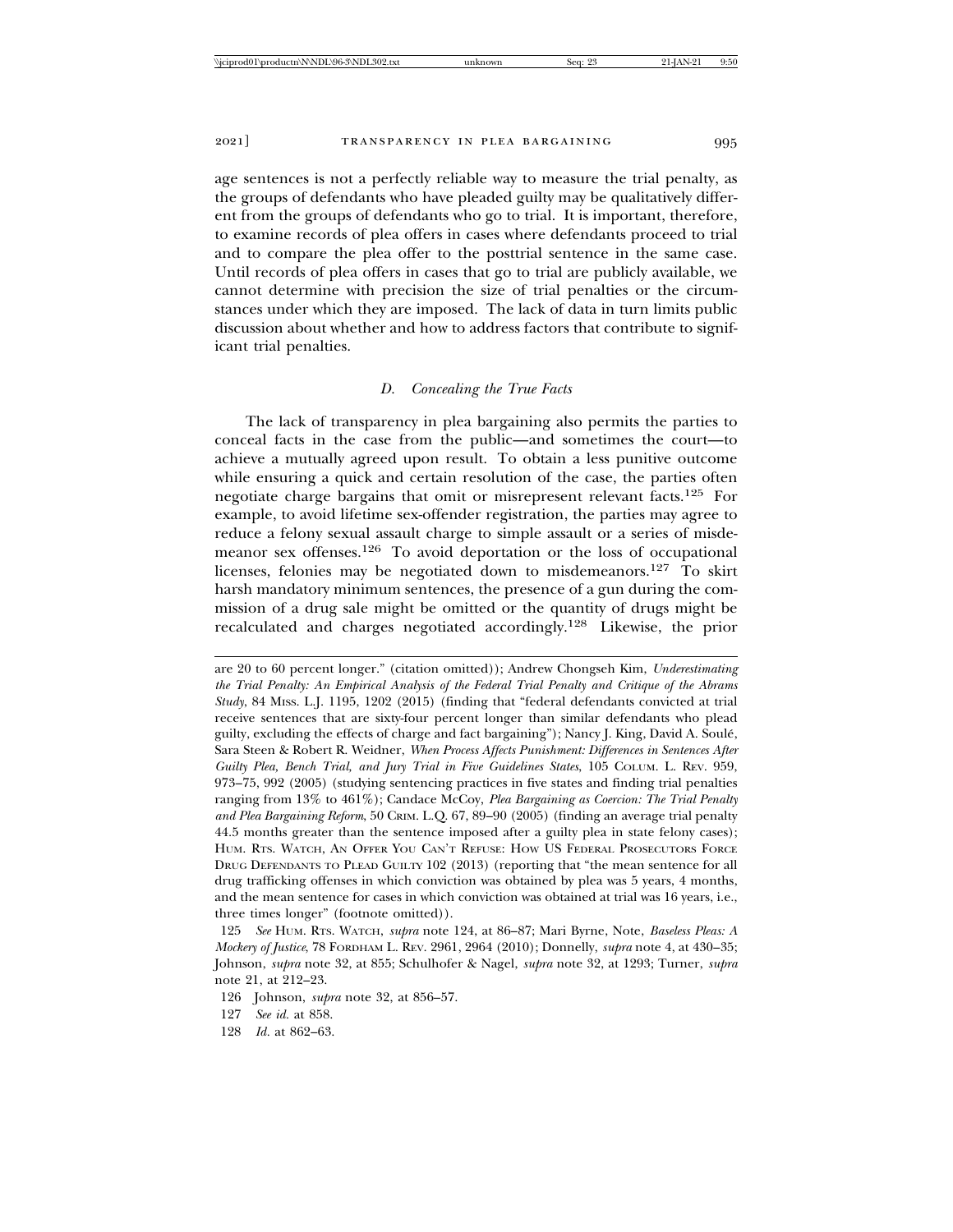record of the offender might be minimized to evade very severe penalties for recidivism.129

The practice of fact bargaining allows the parties to avoid the harsh consequences dictated by rigid sentencing schemes and resolve the case with less effort.130 Yet it can also subvert legislative and judicial authority to set appropriate criminal punishment. Particularly when done off the record, fact bargaining also conflicts with a central purpose of the criminal process—to seek the truth about the case.<sup>131</sup> In turn, this deepens public mistrust and disapproval of plea bargaining.<sup>132</sup>

Even if fact bargains might be justifiable in some cases, the secrecy of plea bargaining prevents outsiders from learning how often and under what circumstances fact bargains occur.133 And because the negotiations are off the record, prosecutors do not need to concern themselves with providing

132 The few surveys that have examined public views of plea bargaining have generally found high levels of disapproval. *See, e.g.*, DAVID FOGEL, ". . . WE ARE THE LIVING PROOF . . .": THE JUSTICE MODEL FOR CORRECTIONS 309 (2d ed. 1979) (noting a Michigan survey finding public disapproval of plea bargaining between 67–70% in the years 1973–75); CANDACE MCCOY, POLITICS AND PLEA BARGAINING: VICTIMS' RIGHTS IN CALIFORNIA 64–65 (1993) (discussing nationwide and California surveys finding that a majority of the public disapproved of plea bargaining); Robert F. Rich & Robert J. Sampson, *Public Perceptions of Criminal Justice Policy: Does Victimization Make a Difference*?, *in* 5 VIOLENCE AND VICTIMS 109, 113–14 (1990) (noting a 1983 survey of Chicago residents finding that 64% of respondents would like to see plea bargaining abolished); Ronald W. Fagan, *Public Support for the Courts: An Examination of Alternative Explanations*, 9 J. CRIM. JUST. 403, 408 (1981) (noting a Washington public opinion survey showing 82% support for the statement that prosecutors "should try to convict the offender of the crime committed, not reduce the charge to a less serious offense"). *But cf.* Johnson, *supra* note 20, at 153 (describing a survey of law students finding that "respondents tended to describe plea bargaining in neutral to positive terms").

A major reason for the disapproval is the secrecy of the process, which makes it "impossible to tell what the person had really done . . . or to understand if the punishment really fit the crime." MCCOY, *supra*, at 65; *see also id.* at 67; Sergio Herzog, *Plea Bargaining Practices: Less Covert, More Public Support?*, 50 CRIME & DELINQ. 590, 590–92 (2004) (describing survey of Canadian public opinion and Israeli experimental study finding that lack of transparency is a major reason for public disapproval of the practice). In a report encouraging other countries to adopt the U.S. federal rules of publicly filed plea agreements in cases involving business crimes, the Department of Justice likewise acknowledged that lack of transparency is likely to breed public mistrust of plea bargaining. Scott D. Hammond, Deputy Assistant Att'y Gen., Dep't of Just., The U.S. Model of Negotiated Plea Agreements: A Good Deal with Benefits for All 7 (Oct. 17, 2006) (transcript available at https:// www.justice.gov/atr/file/518421/download) ("[I]f corporate defendants were regularly allowed to enter into secret deals with the government, investors, members of the public, and the victims of the charged crime would naturally question the fairness and transparency of the sentence imposed.").

133 Frank O. Bowman, III & Michael Heise, *Quiet Rebellion II: An Empirical Analysis of Declining Federal Drug Sentences Including Data from the District Level*, 87 IOWA L. REV. 477, 524 (2002).

<sup>129</sup> *Id.* at 863.

<sup>130</sup> *See id.* at 858.

<sup>131</sup> *Id.* at 859.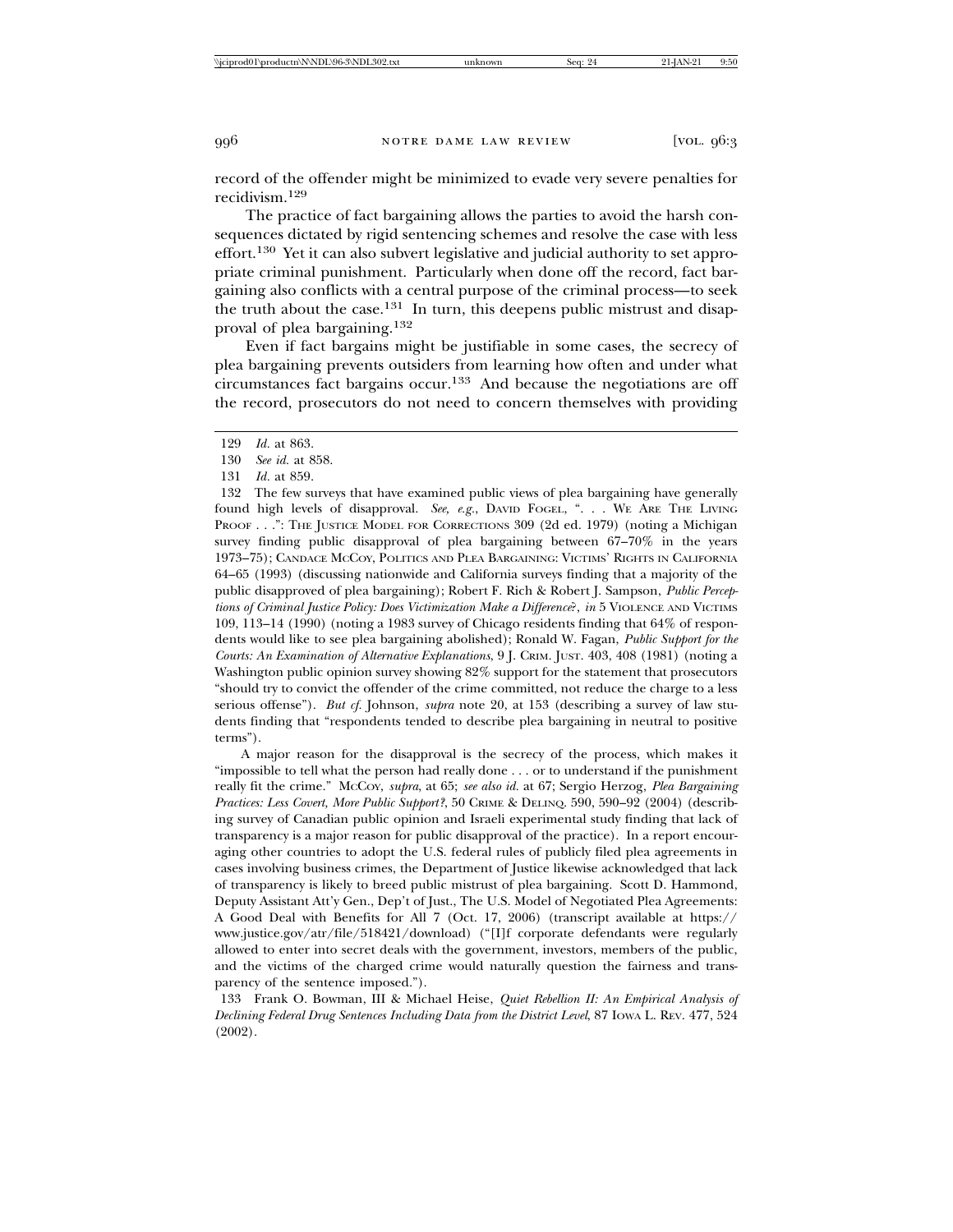any justification for factually baseless bargains. In the end, lack of transparency in the negotiations inhibits public discussion about the costs and benefits of fact bargains, and it also cuts short debate about the underlying problem—the severity of sentencing and collateral consequences that fact bargains seek to avoid.

### *E. Undermining Victims' Ability to Provide Input*

Victims in criminal cases also have legitimate interests that can be affected by plea bargaining. These include the interests in uncovering the facts of the case, seeing the criminal law properly enforced, and, if applicable, obtaining redress for injuries inflicted by the defendant.134 When plea bargaining occurs in private, between the prosecutor and defense attorney only, victims' interests can be overlooked. Recognizing this risk, many states and the federal government have adopted laws that require prosecutors to inform victims of plea agreements, either before the agreements are finalized by the parties or at least before they are presented to the court.135 However, these laws have not been followed consistently in practice.136 The lack of transparency in plea bargaining means that when a failure to follow the victim notification law occurs, it is often not uncovered in time to permit victims to provide meaningful input into the process.

Consider the case of Jeffrey Epstein, the wealthy financier charged with sexually assaulting and trafficking dozens of minor girls.<sup>137</sup> Relying on his political connections, wealth, and high-powered attorneys, Epstein was able

<sup>134</sup> *See generally* Sarah N. Welling, *Victim Participation in Plea Bargains*, 65 WASH. U. L.Q. 301 (1987).

<sup>135</sup> *See, e.g.*, 18 U.S.C. § 3771(a)(9) (2018); *see also* Paul G. Cassell, *Crime Victims' Rights*, *in* 3 REFORMING CRIMINAL JUSTICE, *supra* note 3, at 227, 236–37. Several states have recently amended their laws to introduce or strengthen victim participation in plea bargaining. *See, e.g*., ARIZ. CONST. art. II, § 2.1(A)(4); ME. STAT. tit. 15, § 812 (2019); MO. CONST. art. I, § 32(1)(2); NEB. REV. STAT. § 23-1201 (2020); S.D. CONST. art VI, § 29(7); *see also* Kathy Leigh Berkowitz, *Polk Woman Says Plea Deal Violated Rights as Victim Under Marsy's Law— Constitutional Amendment Passed by Florida Voters Intended to Increase Rights of Victims to Be Informed, Participate in Criminal Cases*, THE LEDGER (Feb. 22, 2019), https:// www.theledger.com/news/20190221/polk-woman-says-plea-deal-violated-rights-as-victimunder-marsys-law—-constitutional-amendment-passed-by-florida-voters-intended-to-

increase-rights-of-victims-to-be-informed-participate-in-criminal-cases; *Marsy's Law Summary*, OHIO CRIME VICTIM JUST. CTR., https://www.ocvjc.org/marsys-law-summary (last visited Nov. 3, 2020); Erin McCarthy Holliday, *Pennsylvania Voters Approve Marsy's Law Victims' Rights Amendment with Constitutionality Question Pending*, JURIST (Nov. 6, 2019), https:// www.jurist.org/news/2019/11/pennsylvania-voters-approve-marsys-law-victims-rightsamendment-with-constitutionality-question-pending/.

<sup>136</sup> *See, e.g.*, BIBAS, *supra* note 4, at 35; U.S. GOV'T ACCOUNTABILITY OFF., GAO-09-54, CRIME VICTIMS' RIGHTS ACT: INCREASING AWARENESS, MODIFYING THE COMPLAINT PROCESS, AND ENHANCING COMPLIANCE MONITORING WILL IMPROVE IMPLEMENTATION OF THE ACT (2008); Cassell, *supra* note 135, at 249–50.

<sup>137</sup> *See* Julie K. Brown, *How a Future Trump Cabinet Member Gave a Serial Sex Abuser the Deal of a Lifetime*, MIAMI HERALD (Nov. 28, 2018), https://www.miamiherald.com/news/local/ article220097825.html.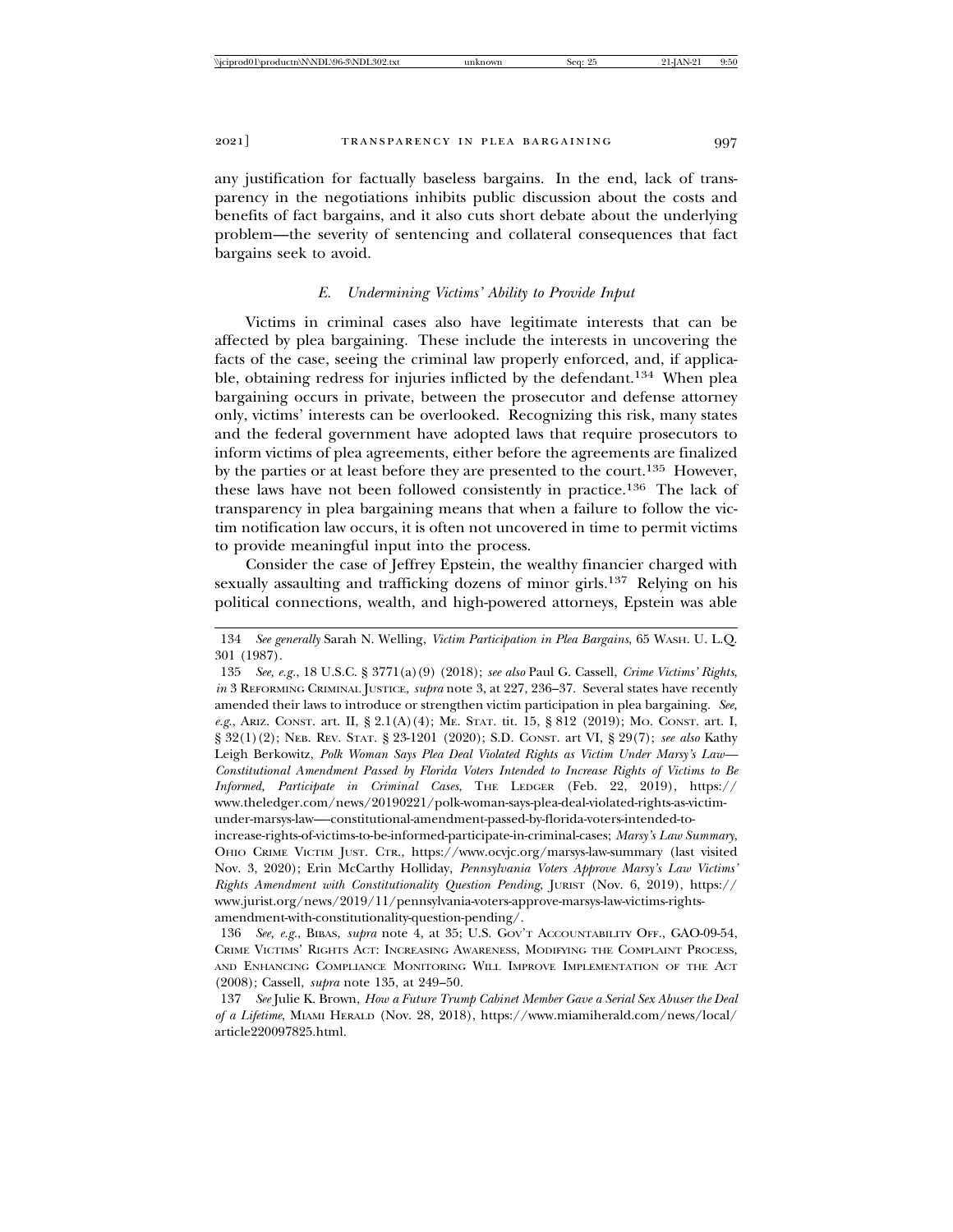to negotiate a plea deal that would spare him from federal prosecution and net him a lenient sentence in state court.138 Critically, Epstein's lawyers were also able to negotiate that the deal be kept secret from both the public and the alleged victims until it was too late for anyone to object.<sup>139</sup> The lack of transparency permanently affected the victims' ability to receive redress for their harms and the ability of the victims and the public to understand what occurred.140

The failure to keep victims informed of proposed plea bargains affects not only the victims' interests, but also the public's concern in uncovering the truth and ensuring that justice is done. It can also limit the court's understanding of the facts in the case and its ability to evaluate a plea bargain fairly and accurately. And it can diminish public confidence in the criminal process. Public opinion surveys about plea bargaining suggest that when victims and the public are kept in the dark about how the process operates, this can deepen "citizen dissatisfaction with plea bargaining."<sup>141</sup>

#### *F. Frustrating Criminal Justice Reform Efforts*

Over the last several years, the United States has witnessed the rise of a broad social and political movement for transparent, data-based criminal justice. The availability of new technology, from body cameras and cell phones to big data analytics and social media, has made injustices in the criminal justice system more apparent to the public. At the same time, it has encouraged a broad coalition of activists,<sup>142</sup> prosecutors,<sup>143</sup> lawmakers,<sup>144</sup>

<sup>138</sup> *Id.*; Paul G. Cassell, Nathanael J. Mitchell & Bradley J. Edwards, *Crime Victims' Rights During Criminal Investigations?: Applying the Crime Victims' Rights Act Before Criminal Charges Are Filed*, 104 J. CRIM. L. & CRIMINOLOGY 59, 68 (2014).

<sup>139</sup> Brown, *supra* note 137; Doe 1 v. United States, 359 F. Supp. 3d 1201, 1218 (S.D. Fla. 2019) (finding that federal prosecutors concealed the bargain from the victims until after its approval by the court and that this violated the Crime Victims' Rights Act).

<sup>140</sup> Brown, *supra* note 137; *Doe 1*, 359 F. Supp. 3d at 1218–19.

<sup>141</sup> *See* ME. STAT. tit. 15, § 812(1) (2019); *see also supra* note 132.

<sup>142</sup> *See, e.g.*, FORTIER, *supra* note 25, at 9 (advocating for greater transparency in prosecutorial decisionmaking and noting that similar calls for transparency "have come from all sides: from voters, academics, public defenders, county legislatures . . . , and even from prosecutors"); *Harnessing Data To Improve Lives*, ARNOLD VENTURES (Dec. 1, 2017), https://www.arnoldventures.org/stories/harnessing-data-to-improve-lives/ (noting the foundation's support for "evidence-based policymaking," including in criminal justice); *Our Story*, MEASURES FOR JUST. [hereinafter MEASURES FOR JUST.], https://measuresforjustice.org/about/overview/ (last visited Nov. 3, 2020) (noting as its mission to facilitate reform by "collect[ing], standardiz[ing], and publiciz[ing] . . . criminal justice data"); Joe Luppino-Esposito, *Conservative Criminal Justice Reform Is Alive and Well on Capitol Hill*, TEX. PUB. POL'Y FOUND. (Oct. 26, 2015), https://www.texaspolicy.com/conservative-criminaljustice-reform-is-alive-and-well-on-capitol-hill ("Thanks to data-driven approaches that maximize efficiencies, conservatives are leading the way toward several key reforms.").

<sup>143</sup> *See, e.g*., Olsen et al., *supra* note 36, at 10; SUFFOLK CNTY. DIST. ATT'Y'S OFF., THE RACHAEL ROLLINS POLICY MEMO 2, 9, 24 (2019) [hereinafter ROLLINS MEMO], http:// files.suffolkdistrictattorney.com/The-Rachael-Rollins-Policy-Memo.pdf (committing to leading a data-driven office, collecting and analyzing data to shape prosecutorial decision-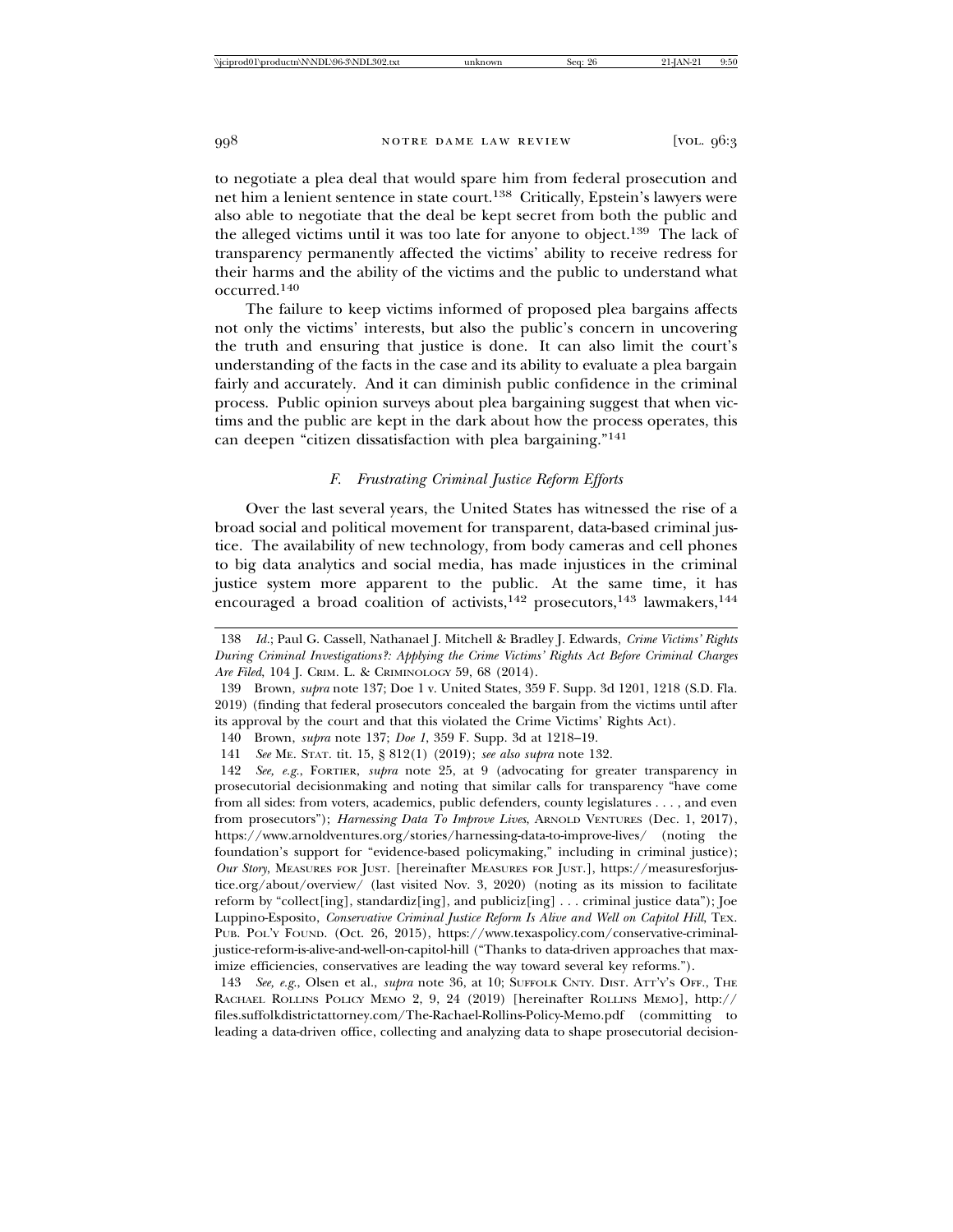and scholars145 to call for solutions that big data enables, specifically, broader collection and analysis of criminal justice information. A few state legislatures have recently passed laws requiring the gathering of data about criminal investigations, prosecutions, and adjudications.146 Nonprofit organizations have also begun compiling criminal justice data in a more centralized and accessible format.<sup>147</sup> This trend reflects a growing understanding that improved data collection can enhance public safety, encourage more efficient criminal case processing, and address injustices in the system.<sup>148</sup>

Because the great majority of criminal cases are resolved through guilty pleas, the lack of data about plea bargaining frustrates efforts toward evidence-based criminal justice reform. Some of the plea-related data (about charges filed, charge amendments, and case dispositions) may be available, but are not easily accessible by the public<sup>149</sup> and are often isolated from other case information, making them difficult to analyze.150 Other plearelated information, such as the terms and timing of a plea offer, is not systematically recorded.151 Even when it is, the records are not public and are often spread across multiple sources, from prosecutors' files to emails and texts, and are therefore difficult to gather and study.<sup>152</sup> Better documenta-

making); Sarah Lustbader, *Spotlight: 'A New Wave of Prosecutorial Transparency*,*'* THE APPEAL (June 7, 2019), https://theappeal.org/spotlight-a-new-wave-of-prosecutorial-transparency. *But cf*. FORTIER, *supra* note 25, at 10–11 (noting that "[w]hile some prosecutors have voluntarily made greater transparency a priority, others have worked against such reform" and giving examples).

144 *See* Jason Tashea, *Liberating Criminal Justice Data: How a Florida Law Provides a Blueprint for the Nation*, A.B.A. J. (June 18, 2019), https://www.abajournal.com/web/article/liberating-criminal-justice-data-how-a-florida-law-offers-a-blueprint-for-the-nation

("Going into effect statewide Jan. 1, 2020, new data will be collected across courts, corrections, police, prosecutors and public defenders. While not retroactively affecting historic data, the new dataset will include charges and case outcomes, [including plea deals,] and any alternative programs used in lieu of trial, conviction or incarceration."); *see also* An Act Increasing Fairness and Transparency in the Criminal Justice System, G.B. 880, 2019 Gen. Assemb., Jan. Sess. (Conn. 2019); KY. REV. STAT. ANN. § 27A.420 (West 2020) (requiring a record, for purposes of maintaining statistics, of the sentencing and charging concessions made in exchange for a guilty plea).

145 *See generally, e.g.*, RACHEL ELISE BARKOW, PRISONERS OF POLITICS: BREAKING THE CYCLE OF MASS INCARCERATION 2 (2019); Andrew Manuel Crespo, *Systemic Facts: Toward Institutional Awareness in Criminal Courts*, 129 HARV. L. REV. 2049 (2016); Jason Kreag, *Prosecutorial Analytics*, 94 WASH. U. L. REV. 771 (2017); Metzger & Ferguson, *supra* note 119; Wiseman, *supra* note 114.

146 *See supra* note 144.

147 *See* MEASURES FOR JUST., *supra* note 142.

148 *See* Amy Bach, *Missing: Criminal Justice Data*, N.Y. TIMES (Mar. 21, 2018), https:// www.nytimes.com/2018/03/21/opinion/missing-criminal-justice-data.html.

149 *Id.*; Crespo, *supra* note 145, at 2053; Wiseman, *supra* note 114, at 372–84.

150 *E.g.*, Wiseman, *supra* note 114, at 372–84, and accompanying text.

151 *See supra* Part I.

152 Scholars have commented on the difficulty of gaining access to information related to plea bargaining. *See, e.g*., Besiki L. Kutateladze, Victoria Z. Lawson & Nancy R. Andiloro, *Does Evidence Really Matter? An Exploratory Analysis of the Role of Evidence in Plea Bargaining in*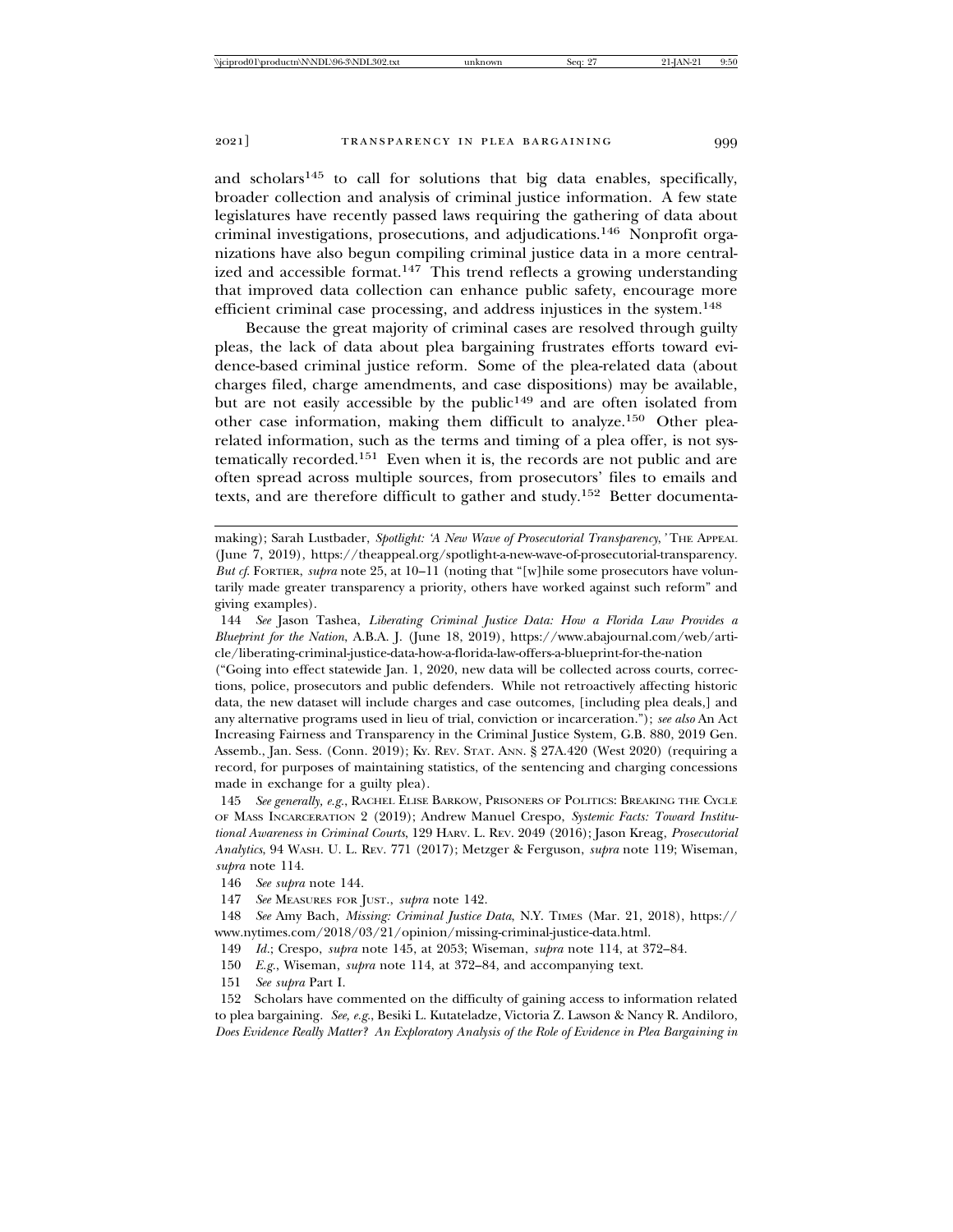tion and access to organized and searchable plea data are therefore necessary to allow meaningful analysis and discussion of areas of the criminal justice system that "might well merit reform."<sup>153</sup>

# V. TRANSPARENCY PROPOSALS

While certain aspects of plea bargaining may need to remain confidential in order to protect candor in the negotiations, to shield cooperators, and to conserve resources, broader transparency in plea bargaining promises to make the process fairer, more truthful, and more legitimate. Enhancing transparency in plea bargaining would also be consistent with our constitutional commitment to open criminal proceedings. This Part addresses several concrete ways in which transparency can be enhanced without unduly burdening the criminal justice system or harming reasonable interests in confidentiality.

# *A. The Multiple Dimensions of Transparency*

Transparency is not an all-or-nothing proposition. Rather, it can vary in degree along several dimensions.154 Lawmakers and courts can consider these various dimensions as they decide which types of transparency best balance the competing values and interests at stake.<sup>155</sup>

The first relevant dimension concerns timing—the question of *when* transparency is provided. For example, transparency may be provided in real time, as soon as decisions are made, or it may be provided later, in a digital or paper record summarizing the process or the outcome.156 In the plea-bargaining context, an example of real-time transparency is when the public is permitted to attend plea hearings or plea negotiations happening in open court.157 By contrast, retrospective transparency occurs when records of plea offers or agreements are made available to others to review after the negotia-

157 *See supra* note 72 and accompanying text (noting that rights of public access extend to plea hearings); *infra* note 285 and accompanying text (discussing state rules requiring judicial participation in negotiations to occur on the record).

*Felony Drug Cases*, 39 LAW & HUM. BEHAV. 431, 431 (2015) ("Unfortunately, these negotiated processes are not formally recorded in court records, and even when they are, researchers seldom are granted access to them.").

<sup>153</sup> Bach, *supra* note 148.

<sup>154</sup> Andrew Keane Woods, *The Transparency Tax*, 71 VAND. L. REV. 1, 6–9 (2018).

<sup>155</sup> The literature on costs and benefits of transparency is vast and spans diverse legal and policy areas. For a sampling, see generally TRANSPARENCY: THE KEY TO BETTER GOVERN-ANCE? 25, 32 (Christopher Hood & David Heald eds., 2006); TROUBLING TRANSPARENCY: THE HISTORY AND FUTURE OF FREEDOM OF INFORMATION (David E. Pozen & Michael Schudson eds., 2018); Hannah Bloch-Wehba, *Visible Policing: Technology, Transparency, and Democratic Control*, 109 CALIF. L. REV. (forthcoming 2021) (available at https://papers.ssrn.com/ sol3/papers.cfm?abstract\_id=3552240); Nathan Cortez, *Regulation by Database*, 89 U. COLO. L. REV. 1 (2018); Mark Fenster, *The Opacity of Transparency*, 91 IOWA L. REV. 885 (2006); Woods, *supra* note 154.

<sup>156</sup> Bloch-Wehba, *supra* note 155 (manuscript at 22–23); David Heald, *Varieties of Transparency*, *in* TRANSPARENCY: THE KEY TO BETTER GOVERNANCE?, *supra* note 155, at 25, 32.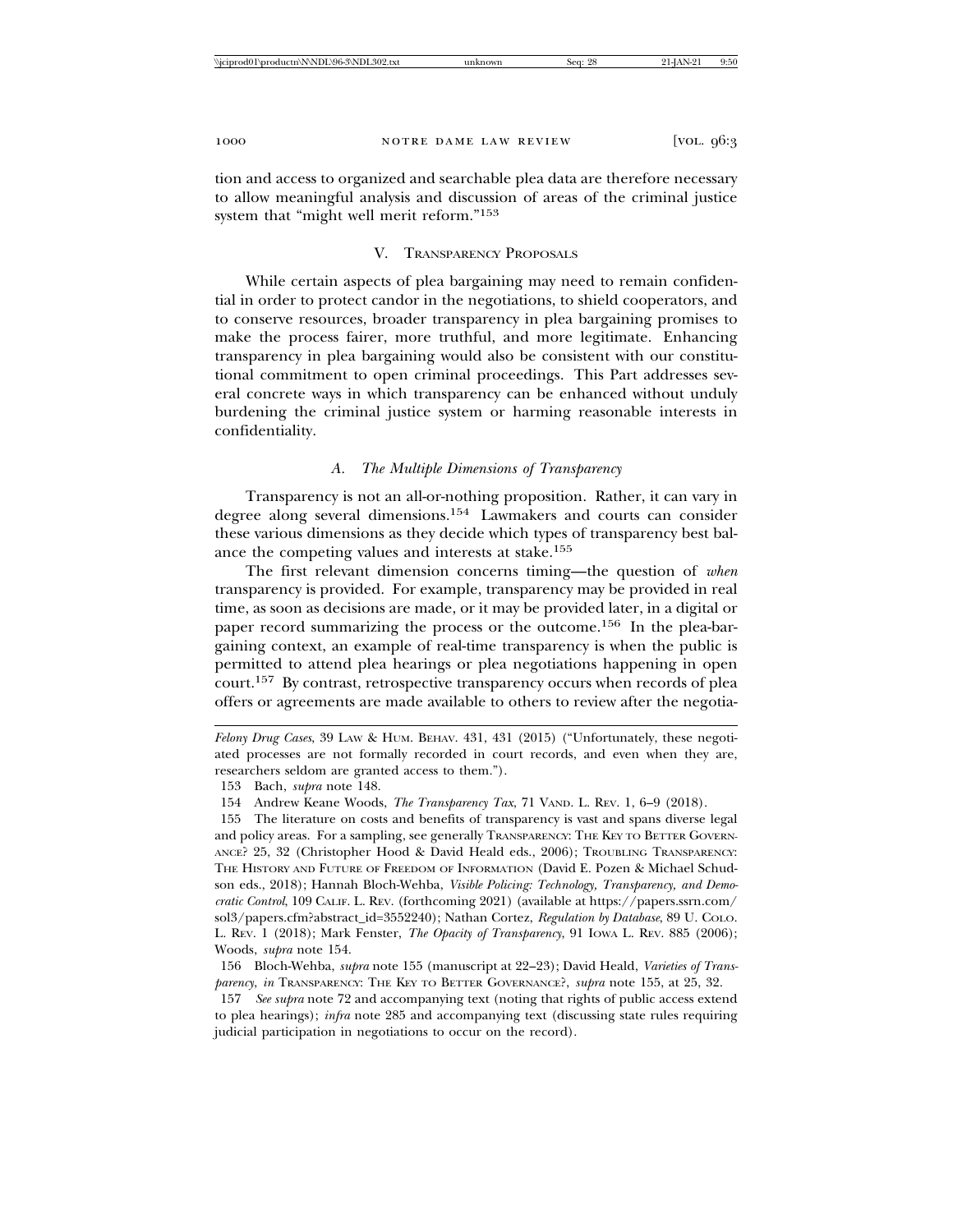tions are over. In some cases, transparency can be delayed for a longer period—for example, to address concerns about the safety of cooperating defendants.158

The second dimension of transparency concerns its subject—transparency about *what*. 159 Does the audience get to see the content of the entire process, or does it only see the outcome, or part of the outcome? For example, publicizing a plea agreement or the resulting sentence uncovers merely the end point of negotiations.<sup>160</sup> Disclosing plea offers provides a glimpse into the steps leading up to the final agreement.161 Opening up the negotiations themselves to outside scrutiny provides the most transparency, but at a higher cost to efficiency and effectiveness.<sup>162</sup>

Another dimension of transparency that policymakers must consider relates to the level at which disclosure is provided. Transparency could be provided on an individual basis, documenting and making available the details of each case, or it could occur on an aggregate basis, where data are anonymized and provided in bulk. Providing aggregate data about plea-bargaining inputs and outputs facilitates analysis of trends and precedents in plea bargaining, while preserving the privacy of the individuals involved in cases. On the other hand, disclosing individual case information helps interested parties to ensure that aggregation is done properly and that justice is being done in each case. Because transparency in individual cases is more likely to threaten the privacy and safety of the defendant, victims, and third parties, however, it needs to be handled more carefully, with redactions of sensitive information and limitations on who can access detailed case-level data.163

Another choice that drafters of transparency rules must make is whether to require that the reasons for a particular decision be made transparent—

<sup>158</sup> *See infra* notes 188–89 and accompanying text; *cf.* Woods, *supra* note 154, at 56 (giving examples of different areas of the law where "[r]ather than face an absolute choice between total transparency and total secrecy, regulators instead choose to keep a policy secret for a limited period of time").

<sup>159</sup> Bloch-Wehba, *supra* note 155 (manuscript at 18–20); Woods, *supra* note 154, at 18–19.

<sup>160</sup> *See infra* Section V.B.

<sup>161</sup> *See infra* Sections V.C–D.

<sup>162</sup> Heald, *supra* note 156, at 31 ("Transparency of process may sometimes be damaging to efficiency and effectiveness, because it directly consumes resources and . . . induces defensive behavior in the face of what is perceived as oppressive surveillance."). If plea negotiations were to be public, participants would likely be less candid and less flexible in their positions; furthermore, special measures would need to be taken to protect sensitive information from disclosure. *See supra* Part III.

<sup>163</sup> Public records laws have developed sophisticated approaches to balancing the interests in government transparency and individual privacy and can provide guidance in this area. *See* Long v. Off. of Pers. Mgmt., 692 F.3d 185, 192 (2d Cir. 2012); *see also* Peter A. Winn, *Judicial Information Management in an Electronic Age: Old Standards, New Challenges*, 3 FED. CTS. L. REV. 135, 141–71 (2009) (identifying techniques through which courts can protect sensitive information while maintaining transparency in court records).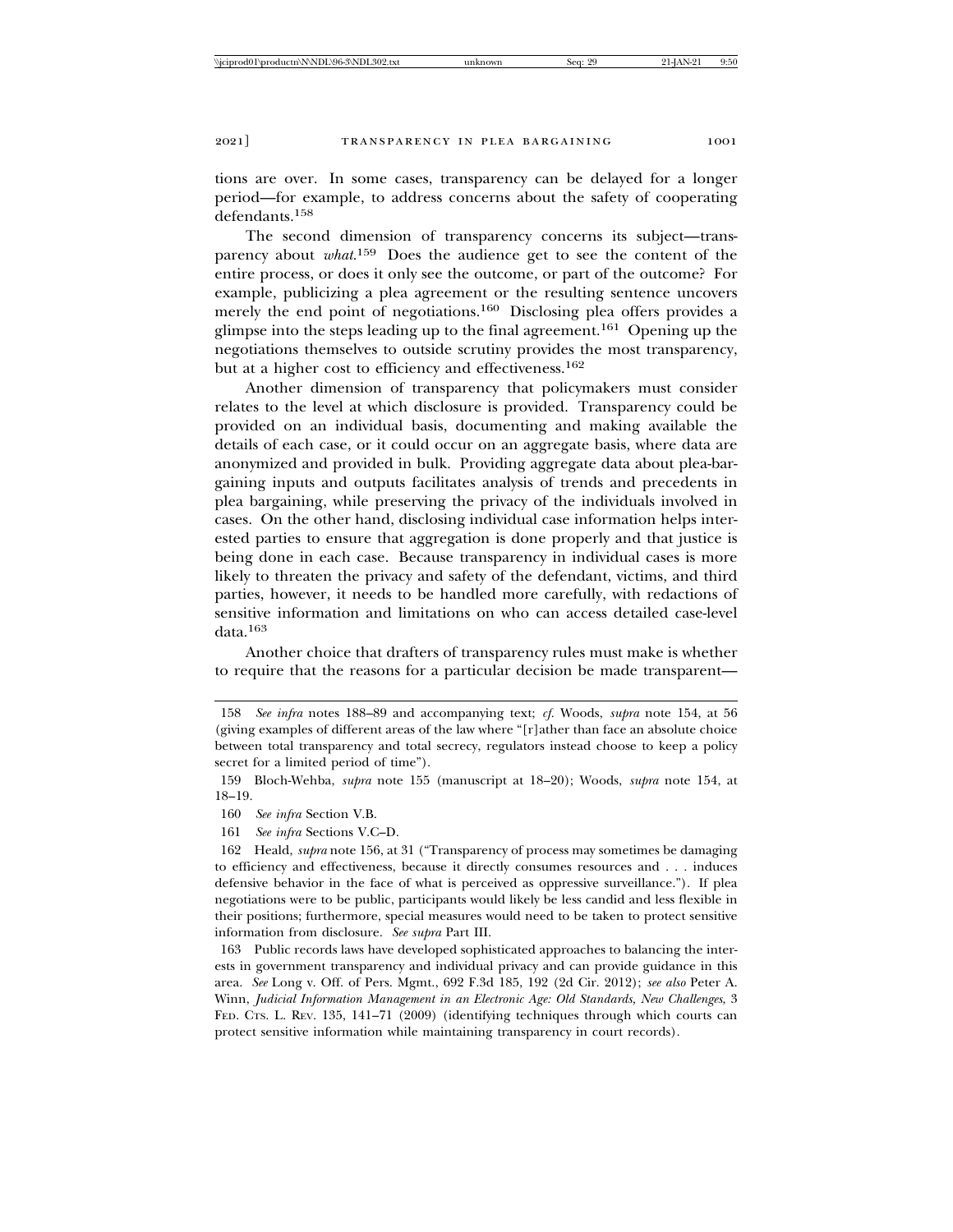transparency about the *why*. 164 A transparency policy at one end of the spectrum might demand that prosecutors explain why they reduce or dismiss charges or recommend a particular sentence.165 A less demanding policy may simply ask the prosecutor to check off boxes listing different possible reasons for charge reductions and plea offers.166 And on the other end of the spectrum, prosecutors may not need to provide any justification for the plea offers they make, as is the current practice.<sup>167</sup>

The last dimension of transparency concerns the audience to which decisions are revealed—transparency *to whom*?168 Are decisions disclosed to the entire public or to just a select group (for example, other defense attorneys, prosecutors, judges, and/or victims)? Broader exposure of plea-related decisions brings additional benefits—such as expanded oversight and accountability for those decisions—but also additional costs. For example, while the disclosure of cooperation agreements to other prosecutors, defense attorneys, or judges does not raise significant concerns about retaliation against cooperating defendants, making the same disclosure to the public at large does.<sup>169</sup> The scale of transparency therefore needs to be adjusted in some contexts to ensure that individual safety and privacy interests are adequately protected.

The proposals in the subsequent Sections build on the understanding that transparency has several dimensions and gradations, and that different levels and types of transparency bring different costs and benefits. This gives flexibility to policymakers to design transparency rules in a way that fosters openness, accountability, and public engagement with criminal justice, while recognizing the limits that may at times be imposed on transparency in an effort to protect candor in plea negotiations, the safety of cooperating defendants, and the resources of the criminal justice system.

# *B. Requiring That Plea Agreements Be in Writing and on the Record*

Perhaps the easiest and most straightforward transparency measure that legislators across the United States can introduce is to require that plea agreements be in writing and filed with the court. This rule is already in place in a number of states, and if adopted more broadly, it would enhance the predictability, fairness, and public understanding of plea-bargaining outcomes.

About half of the states and the federal system already demand that plea agreements be disclosed on the record in some fashion.170 Many of these states follow the model of Federal Rule of Criminal Procedure  $11(c)(2)$ ,

<sup>164</sup> Woods, *supra* note 154, at 19.

<sup>165</sup> *See infra* notes 247–51 and accompanying text.

<sup>166</sup> *See infra* note 251 and accompanying text.

<sup>167</sup> *See supra* note 33.

<sup>168</sup> Bloch-Wehba, *supra* note 155 (manuscript at 20–22); Woods, *supra* note 154, at 20–22.

<sup>169</sup> *See supra* Section III.C.

<sup>170</sup> *See supra* note 27 and accompanying text.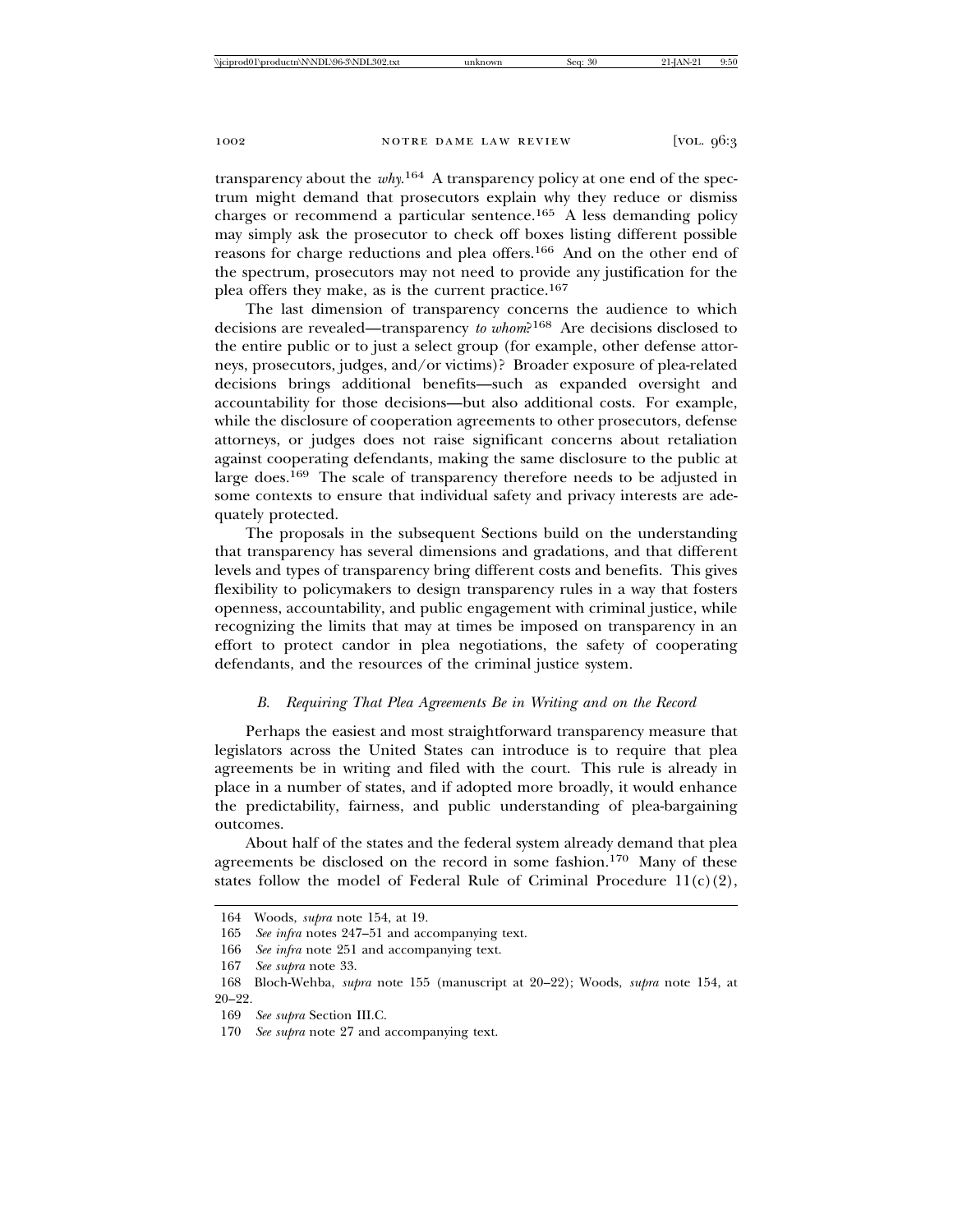which provides that plea agreements must be disclosed "in open court" or, on showing of good cause, in camera, at the time the plea is offered.<sup>171</sup> While Rule  $11(c)(2)$  does not expressly require that plea agreements be in writing or be filed with the court, in practice, this is the norm in federal  $\frac{172}{172}$ 

Yet in some states with equivalent rules, the parties regularly enter into verbal agreements and simply disclose them to the court at the plea hearing.173 This introduces the risk that terms of the oral agreement would be forgotten or misinterpreted by the parties and would lead to disputes when the agreement is presented to the court.174 Furthermore, members of the public interested in learning about the terms of the bargain must either be present at the hearing or request (and pay for) a transcript after the fact. Given the logistical difficulties of attending numerous plea hearings or gathering multiple transcripts for comparison of plea terms, this type of transparency is of limited use for those wishing to monitor plea agreements more systematically.

A more promising model rule is therefore one that further requires that the plea agreement be reduced to writing. An example is Arizona Rule of Criminal Procedure 17.4(b), which provides that "[t]he terms of a plea agreement must be in writing and be signed by the defendant, defense counsel (if any), and the prosecutor" and that "[t]he parties must file the agreement with the court."175 Criminal procedure rules in Indiana and New Mexico likewise specify that plea agreements must be in writing and filed with the court.<sup>176</sup>

Adopting a rule that requires plea agreements to be in writing and on the record would yield several important benefits. First, it would offer greater predictability to the parties and reduce disputes about the terms of the agreement.177 Second, it would allow the public to better monitor plea

174 *See Cassady*, 486 So. 2d at 456.

175 ARIZ. R. CRIM P. 17.4(b).

<sup>171</sup> FED. R. CRIM. P. 11(c)(2).

<sup>172</sup> *See supra* notes 27–28 and accompanying text; *see also Cooperation and Plea Agreements*, *supra* note 104, at 90 ("[T]here is no rule . . . in the federal criminal context that requires the filing of a plea agreement . . . . It has been a practice in many districts around the country, but it is just that. It has been a practice." (statement of Judge K. Michael Moore)). 173 *See* State v. Padilla, No. 98187, 2012 WL 6515118, at \*7 (Ohio Ct. App. Dec. 13, 2012) ("A written plea offer and agreement can greatly limit problems, like here, where an oral offer is made and then is subsequently rescinded on the morning that the plea is to be taken in open court."); *Ex parte* Cassady, 486 So. 2d 453, 456 (Ala. 1986); *see also* Jenia I. Turner, Lecture at the Cleveland-Marshall College of Law Criminal Justice Forum & Constitution Day Lecture: Should Plea Bargaining Be More Transparent? (Sept. 19, 2019).

<sup>176</sup> IND. CODE § 35-35-3-3(a) (2017) ("No plea agreement may be made by the prosecuting attorney to a court on a felony charge except: (1) in writing . . . . The plea agreement shall be shown as filed  $\dots$ ."); N.M. R. CRIM. P. 5-304(B) ("If a plea agreement has been reached by the parties which contemplates entry of a plea of guilty or no contest it shall be reduced to writing substantially in the form approved by the Supreme Court. The court shall require the disclosure of the agreement in open court . . . .").

<sup>177</sup> *See Cassady*, 486 So. 2d at 456; *Padilla*, 2012 WL 6515118, at \*7.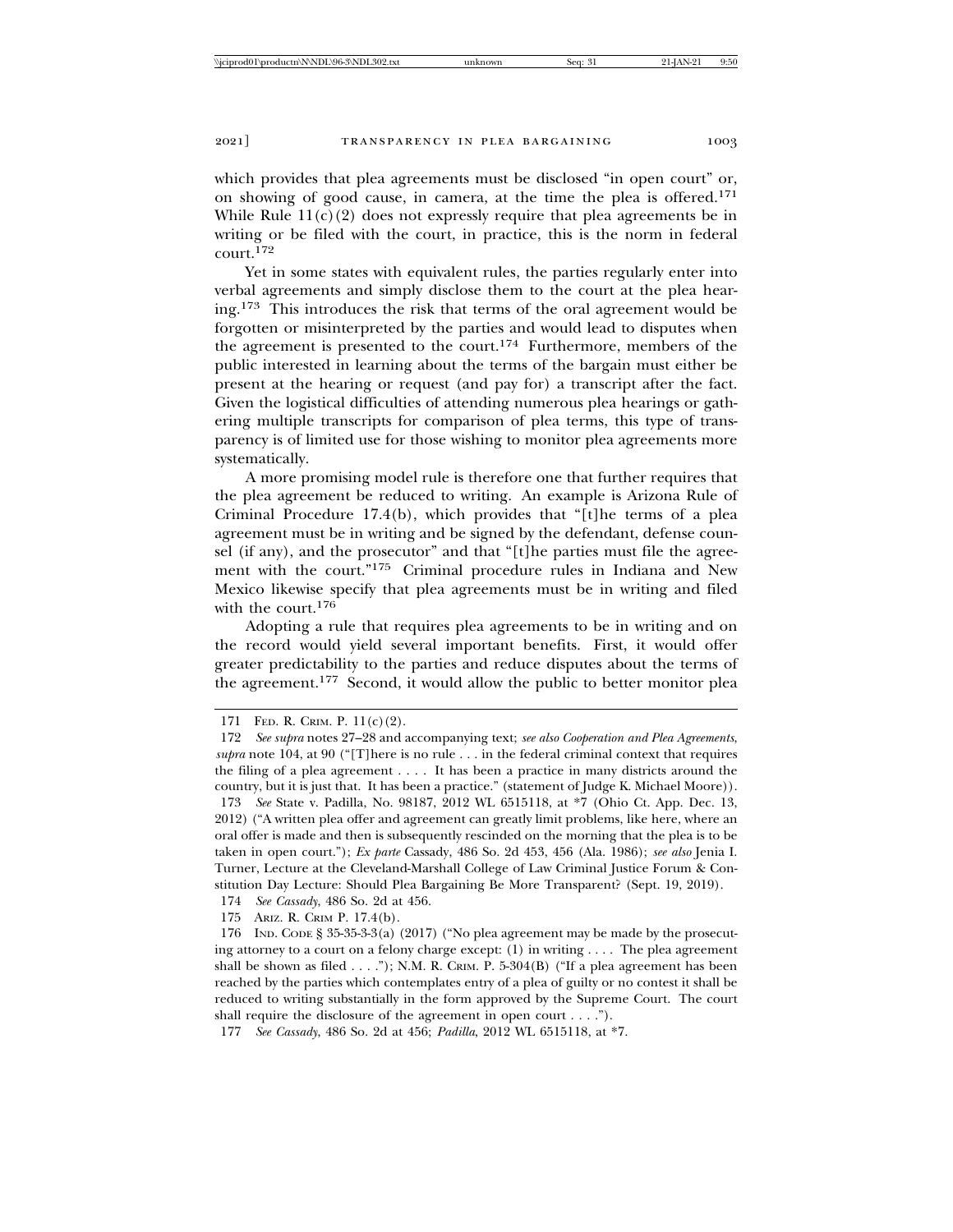bargaining because once a plea agreement is placed on record with the court, the public has a right of access to it.<sup>178</sup> The mere possibility of such monitoring would in turn encourage the parties to follow the rules and provide fair and consistent treatment to defendants. By making the records of plea agreements publicly accessible (particularly if they are also electronic and searchable), the rule would also facilitate empirical analysis of plea bargaining and thus more informed discussion about areas that merit reform.<sup>179</sup>

Requiring that plea agreements be in writing and placed on the record is not likely to impose significant costs. Plea agreements have long been placed in writing and made part of the record in federal court and in states like Arizona, Indiana, and New Mexico. There is no evidence to suggest that this has overwhelmed courts or prosecutors in these states or that it has impeded plea negotiations.180 With the advent of technology, including case management systems that help auto-populate standard plea agreement forms, any burden in reducing an oral plea agreement to writing is likely to be minimal.<sup>181</sup>

Placing plea agreements on the record can have one significant cost: it can increase the risk of harm to cooperating defendants. When the defendant's cooperation is recorded in a plea agreement, which is then publicly disclosed on an electronic platform, criminal rivals or associates of the defendant can use information about the defendant's cooperation to threaten or harm him. Courts must therefore take additional precautions to address this concern.

Courts have traditionally sealed plea agreements where the prosecutor shows that disclosure poses a risk of physical harm to the cooperator or his family.<sup>182</sup> Because the sealing itself can signal that the defendant has cooperated, however, some judges have more recently experimented with a more radical approach. In 2016, the federal Committee on Court Administration and Case Management recommended a blanket policy under which *all* plea agreements would include a sealed supplement, and that supplement would indicate whether the defendant cooperated with the government or not.<sup>183</sup> Several courts have followed this recommendation.<sup>184</sup>

<sup>178</sup> *See supra* notes 80–83 and accompanying text.

<sup>179</sup> To permit such analysis, plea-agreement data must be integrated with charging and sentencing information in each case. *See generally* Crespo, *supra* note 145; Schneider & Alkon, *supra* note 4.

<sup>180</sup> Jury and bench trial rates in these three states were one to three percent of total criminal dispositions in 2016, consistent with rates in most other states. *See* CT. STAT. PRO-JECT, *supra* note 1.

<sup>181</sup> *See, e.g.*, *Electronic Docket: Setting Control Lets You Manage Your Dockets*, PROSECUTOR BY KARPEL, http://www.prosecutorbykarpel.com/features/electronic-docket/ (last visited Nov. 3, 2020) [hereinafter KARPEL, *Electronic Docket*]. The system also permits the prosecution to easily share the written plea agreement with the defense. *Id.*

<sup>182</sup> *See, e.g.*, Wash. Post v. Robinson, 935 F.2d 282, 291 (D.C. Cir. 1991).

<sup>183</sup> Interim Guidance for Cooperator Information, *supra* note 13, at 245.

<sup>184</sup> *See id.*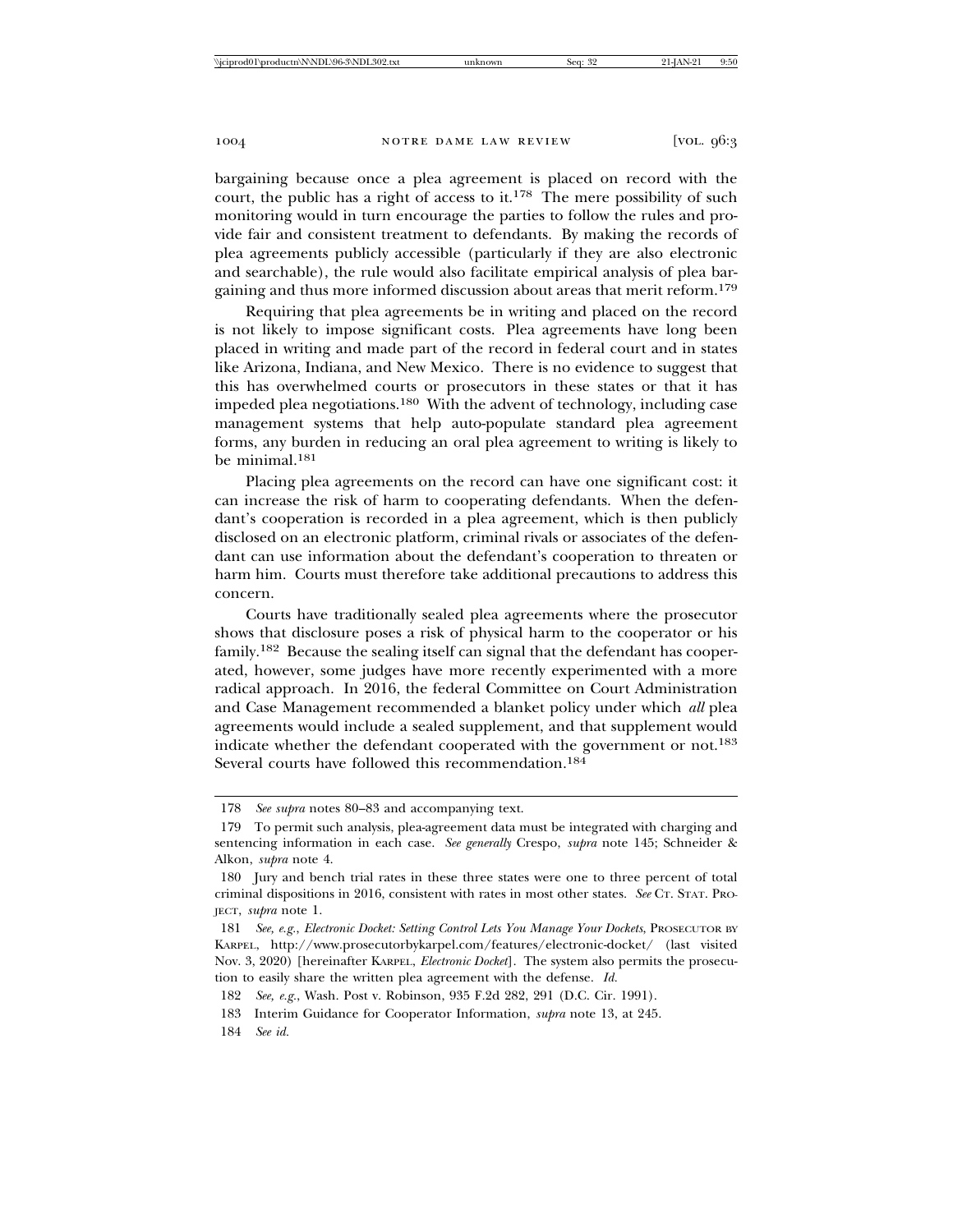Sealing of plea agreements does not mean complete lack of transparency. Even when plea agreements—or their supplement—are sealed and inaccessible to the public, they are available to prosecutors, defense attorneys, and judges, providing a measure of internal transparency.

Yet the blanket sealing of plea agreement supplements raises concerns as it conceals a high number of judicial records that are presumed to be open to the public under constitutional law. Such categorical sealing policies rest on shaky constitutional grounds. As a memo to the Advisory Committee on the Federal Rules of Criminal Procedure explained, "the Supreme Court and circuit courts have to date rejected categorical, across-the-board closure policies and required case-by-case justifications."<sup>185</sup>

Courts have generally disfavored categorical sealing practices because they risk diminishing fairness and public confidence in the criminal process. The process by which prosecutors solicit and reward cooperation by defendants is opaque, inconsistent, "unregulated[,] and insulated from internal and external review."<sup>186</sup> If the ultimate cooperation agreements are also systematically hidden from the public, one of the few existing checks on the process would disappear. And, as Federal District Judge Brock Hornby has argued, "if cooperation can be successfully disguised, the public will be unable to ascertain whether a federal judge's explanation for any sentence is forthright and complete. Potentially all federal sentences and their rationales will seem veiled."187

Given the high costs of blanket sealing policies to the fairness and legitimacy of the criminal process, it is important to consider more targeted approaches to the problem of harm to cooperating defendants. For example, supplements to plea agreements may be presumptively sealed for only a limited time, becoming public records after a set period (e.g., five years), unless the prosecutor shows a continuing risk to the defendant. Such a scheme would be similar to the deferral of declassification of sensitive national security information, where the information becomes accessible to the public only after a fixed period of time.188 Temporary sealing would also be consistent with constitutional law on public access by ensuring that sealing is no broader than necessary to protect legitimate government interests.<sup>189</sup>

Another way in which jurisdictions could narrow and focus sealing practices is by using sealed supplements only for certain types of cases where retaliation is likely to occur, such as cases involving drug trafficking or organ-

<sup>185</sup> Beale & King Memorandum, *supra* note 71, at 226.

<sup>186</sup> Jessica A. Roth, *Informant Witnesses and the Risk of Wrongful Convictions*, 53 AM. CRIM. L. REV. 737, 756 (2016).

<sup>187</sup> Hornby, *supra* note 103, at 47.

<sup>188</sup> *See, e.g*., Exec. Order No. 13,526, § 1.5, 3 C.F.R. 298 (2010) (setting out the duration of national security classifications).

<sup>189</sup> ROBERT TIMOTHY REAGAN, FED. JUD. CTR., SEALING COURT RECORDS AND PROCEED-INGS: A POCKET GUIDE 21–22 (2010).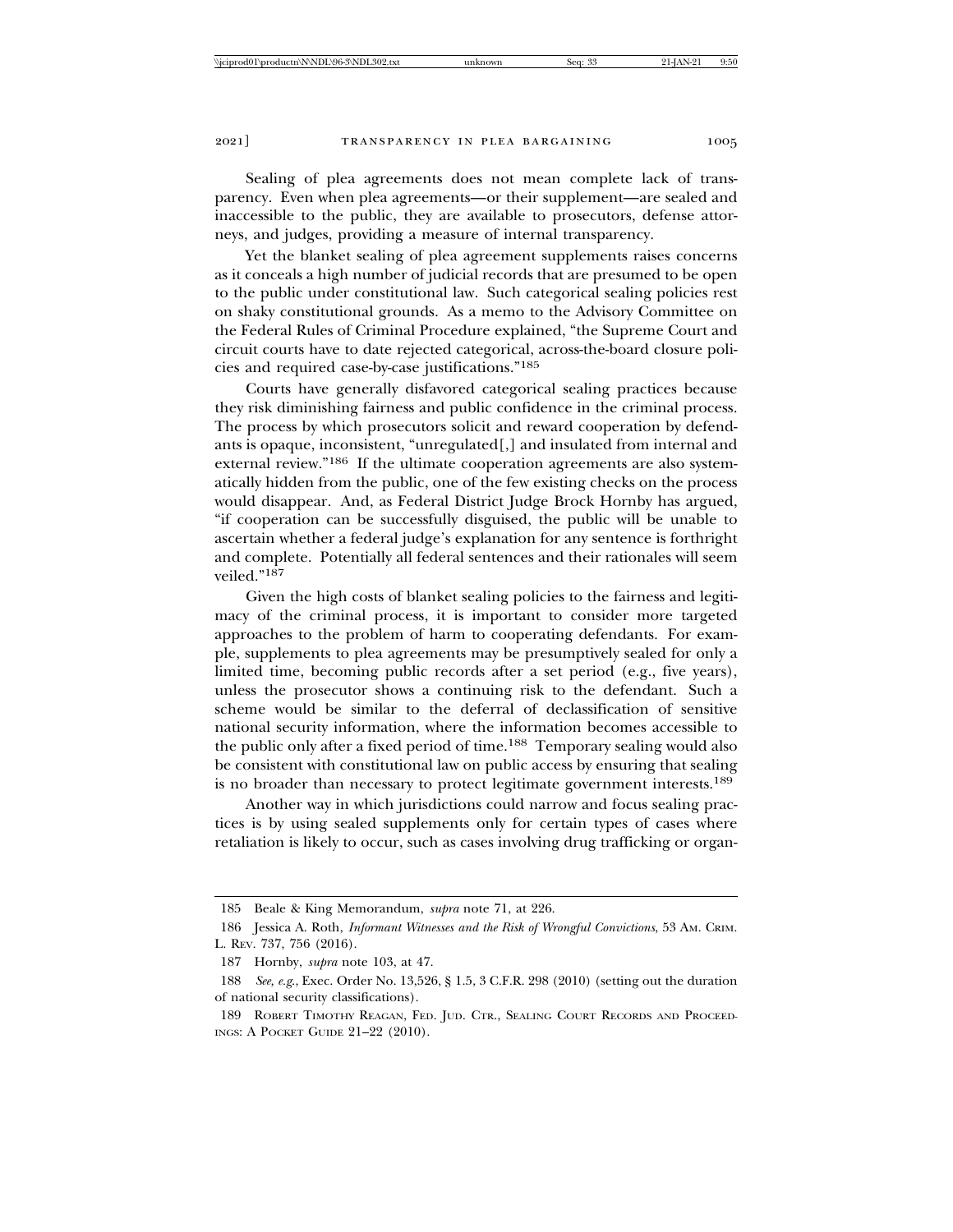ized crime.190 In other cases, courts can continue to use a case-by-case approach to sealing.

In brief, courts have a range of techniques at their disposal to deal with the risk of harm to cooperators when plea agreements are placed on the record. Given the range of benefits that result from the writing and recording of plea agreements—increasing predictability, promoting fairness, and strengthening public confidence in the process—states across the country should mandate such recording.

# *C. Placing Plea Offers on the Record*

Another way in which plea-bargaining transparency can be enhanced is to require that, before proceeding to trial, prosecutors set on the record any plea offer that they extended and the defendant rejected. The defendant would hear the offer in open court and have the opportunity to raise questions and concerns before deciding whether to proceed with trial. This requirement would help ensure that the defendant has been informed of the plea offer, a basic element of receiving effective assistance.<sup>191</sup>

Placing the offer on the record would also trigger rights of public access, allowing the public to scrutinize the plea-bargaining process more effectively.192 This would be consistent with our constitutional commitment to public criminal proceedings and facilitate more informed criminal justice policy. In particular, it would permit the public to understand the true size of the trial penalty because the case record would reflect both the plea offer made and the disposition after trial.193 The public could then discuss and determine whether and how much defendants should be penalized for rejecting a plea offer and choosing to exercise their right to trial.

Recent Supreme Court jurisprudence recognizes the benefits of recording plea offers. In *Missouri v. Frye*, 194 the Supreme Court held that criminal defendants have a right to competent counsel during plea bargaining and that, "as a general rule, defense counsel has the duty to communicate formal offers from the prosecution to accept a plea on terms and conditions that may be favorable to the accused."195 The Court established remedies for defendants whose rights to competent representation in plea negotiations

- 193 *See supra* note 124 and accompanying text.
- 194 566 U.S. 134 (2012).
- 195 *Id.* at 145.

<sup>190</sup> The data show that cooperation is most common in white-collar crime cases and drug trafficking cases. Roth, *supra* note 186, at 750 ("[T]hose charged with drug trafficking and fraud accounted for the largest number of [sentencing reductions for cooperation] in the aggregate, representing approximately 74% of all downward departures for cooperation."). Because white-collar crime cases rarely feature threats to cooperating defendants, however, one could limit blanket sealing policies to drug trafficking and organized crime cases.

<sup>191</sup> *See* Missouri v. Frye, 566 U.S. 134, 145 (2012).

<sup>192</sup> *See supra* note 83 and accompanying text.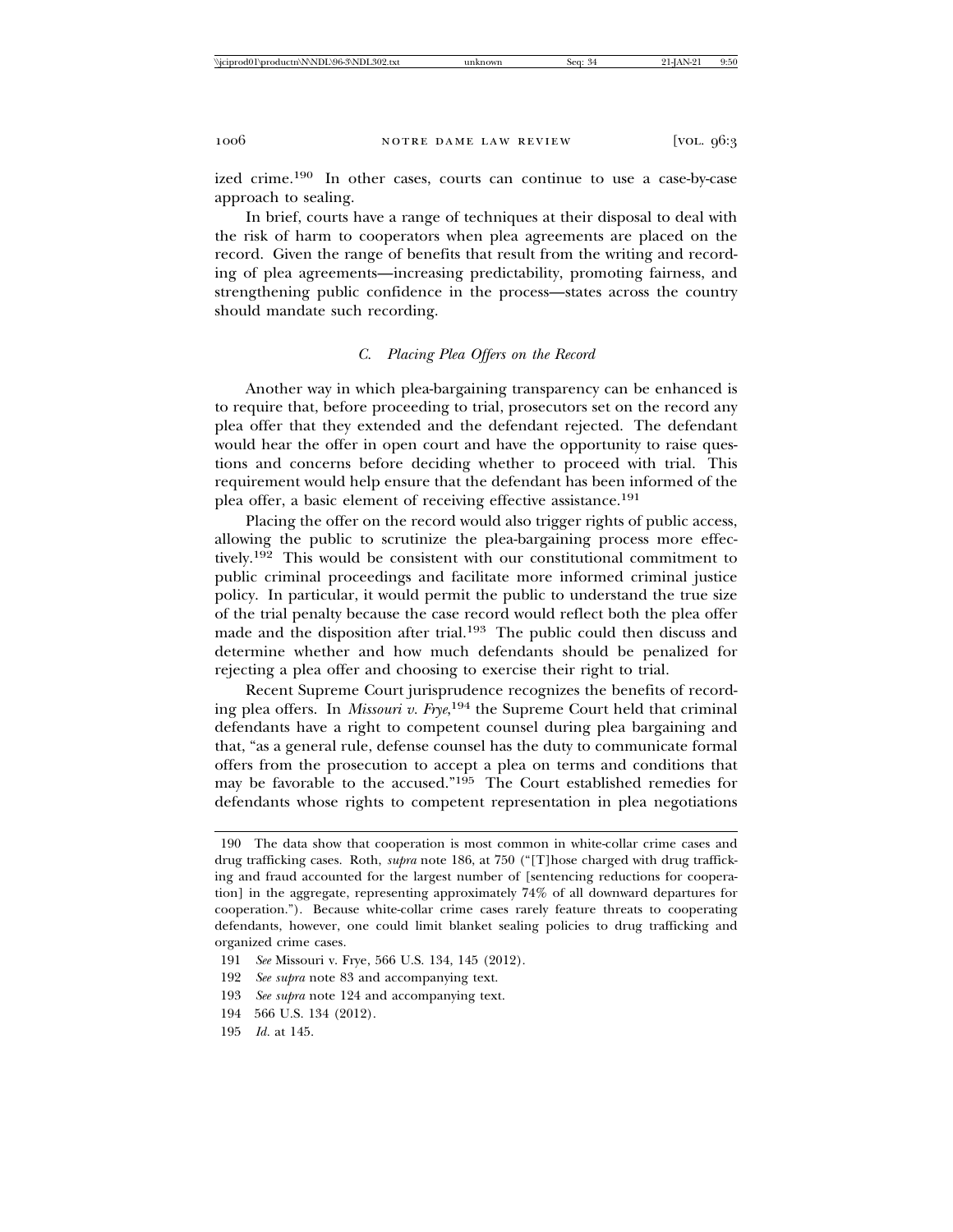are violated,196 and it recommended certain measures to prevent such violations. The Court encouraged prosecutors to memorialize plea offers and place them on the record in order to reduce the risk that a defense attorney may fail to convey a plea offer.<sup>197</sup> Such measures would "help ensure against" late, frivolous, or fabricated claims" of ineffective assistance and improve defense representation at the plea negotiation stage:

First, the fact of a formal offer means that its terms and its processing can be documented so that what took place in the negotiation process becomes more clear if some later inquiry turns on the conduct of earlier pretrial negotiations. Second, States may elect to follow rules that all offers must be in writing, again to ensure against later misunderstandings or fabricated charges. Third, formal offers can be made part of the record at any subsequent plea proceeding or before a trial on the merits, all to ensure that a defendant has been fully advised before those further proceedings commence.198

Some commentators have expressed concerns that memorializing plea offers and placing them on the record before the case proceeds to trial would be too burdensome.<sup>199</sup> Yet existing practice suggests that that it is feasible. Even before *Frye*, a few jurisdictions had begun encouraging or requiring the parties to document plea offers.200 After *Frye*, many more followed suit: prosecutors in federal and state courts across the country began filing motions asking courts to conduct hearings before trial so as to ensure that defendants were aware of plea offers made by the prosecution.201 Some courts began conducting such hearings on their own initiative.202 As an Illinois appeals court recommended, "trial courts [should] make a record of

<sup>196</sup> Lafler v. Cooper, 566 U.S. 156, 170–71 (2012).

<sup>197</sup> *Frye*, 566 U.S. at 146.

<sup>198</sup> *Id.* (citation omitted).

<sup>199</sup> *See, e.g.*, *In re* Alvernaz, 830 P.2d 747, 756 n.7 (Cal. 1992); Polando, *supra* note 110, at 66.

<sup>200</sup> *See* N.J. CT. R. 3:9-1; *In re Alvernaz*, 830 P.2d at 756 n.7.

<sup>201</sup> *See, e.g.*, United States v. Morgan, 294 F. Supp. 3d 1218, 1222, 1226 (D.N.M. 2018) (mem.) (granting prosecution's motion to conduct a "*Frye* hearing" to place plea offer on the record and noting practice of "district courts across the country" to conduct such hearings); Stevens v. United States, No. 2:15cv28, 2015 WL 4361560, at \*3 (E.D. Va. July 13, 2015); People v. Grimes, 378 P.3d 320, 346 (Cal. 2016); *see also The Supreme Court's Decisions in* Lafler *and* Frye, WARRINER L., http://www.warrinerlaw.com/articles/the-consequencesof-the-supreme-courts-decisions-in-lafler-and-frye-ineffective-assistance-of-counsel-in-pleanegotiation/ (last visited Nov. 3, 2020).

<sup>202</sup> *See* United States v. Hopkins, No. 14-CV-0596, 2015 WL 3772622, at \*16–17 (N.D. Okla. June 17, 2015); United States v. Slane, No. 14-938, 2015 WL 728481, at \*20 (W.D. Pa. Feb. 19, 2015); State v. Easterling, 139 N.E.3d 497, 505–506 (Ohio Ct. App. 2019); *What Is a* Lafler Frye *Hearing in Georgia?*, LAWSON & BERRY, https:// www.georgiacriminallawyer.com/what-is-a-lafler-frye-hearing-in-georgia (last visited Nov. 3, 2020) ("The purpose of [a *Lafler/Frye*] hearing is for the court to inquire whether a plea offer has been made, whether the plea offer has been communicated to the client, and what the plea offer is. This is typically done on the record which means that a transcript will be done for the hearing and parties can look through the transcript later on.").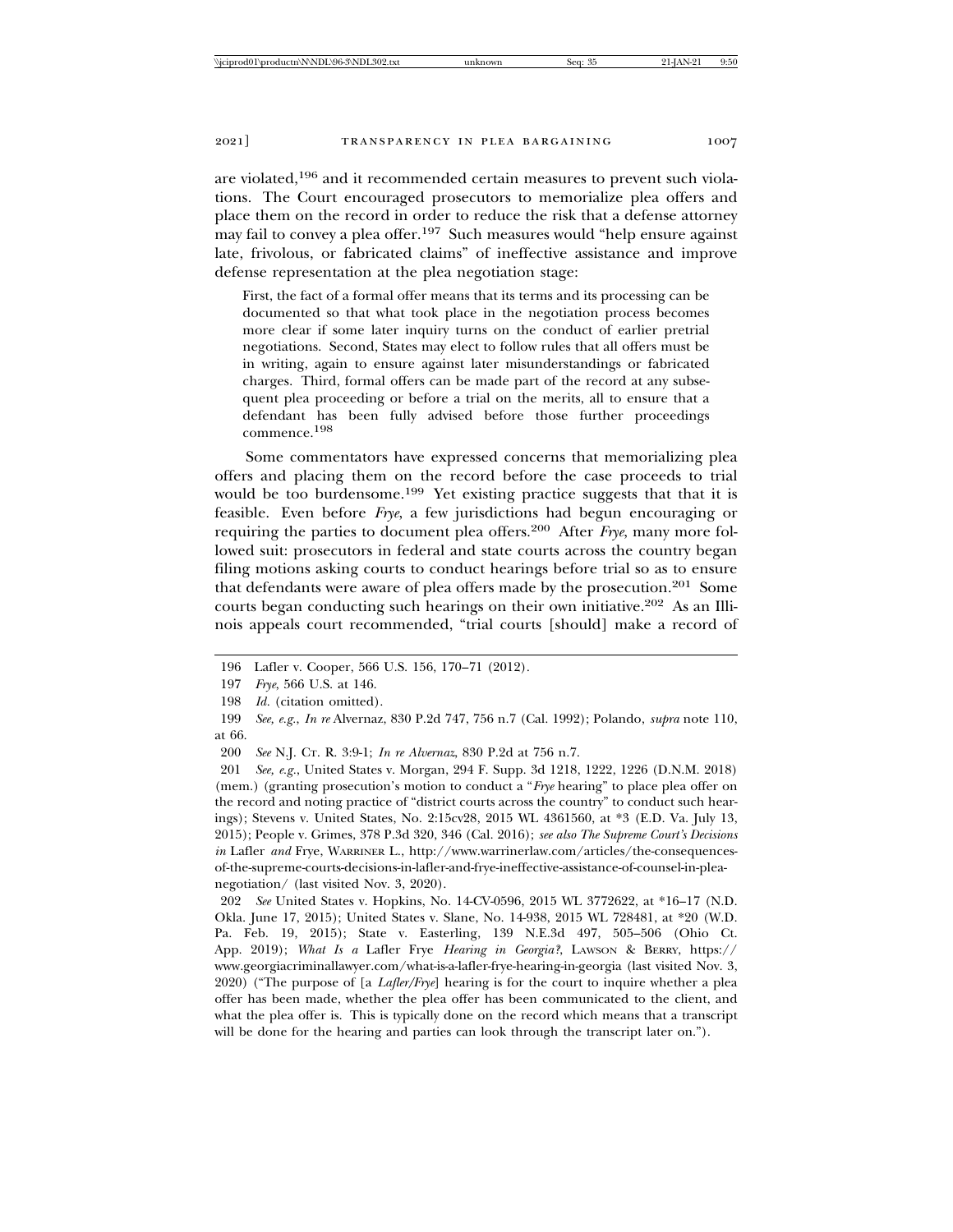plea negotiations 'at a pretrial hearing so that if problems arise, corrective action can be taken prior to the scheduled trial.'"203 Such a record, the court explained, would help guard against "reversal of a judgment for an otherwise error-free trial" and "allow for efficient adjudication of postconviction proceedings."<sup>204</sup>

These so-called *Frye* hearings take somewhat different forms depending on the jurisdiction and its openness to judicial involvement in plea negotiations. But they generally focus on the following questions: (1) "[w]hether the Government has made any formal plea agreement offer(s) to the defense"; (2) "[w]hether the defense attorney has communicated the plea agreement offer $(s)$  and explained it to the defendant"; and  $(3)$  "[i]f there was an offer, whether the defendant rejected it."<sup>205</sup>

The growing number of jurisdictions in which offers are placed on the record and *Frye* hearings are conducted shows that this type of procedure is not unduly lengthy or burdensome. As two practitioner authors commented, "[t]his type of allocution could be accomplished in under 10 minutes on the eve of jury selection."206 Not only are they not lengthy, but they are seen by many courts, prosecutors, and defense attorneys as an efficient and advisable measure to reduce the incidence of ineffective assistance of counsel.<sup>207</sup>

Another potential critique of the practice is that it may encourage improper judicial participation in plea negotiations.208 Indeed, courts must take some precautions to address this concern. What shape the precautions take depends largely on the jurisdiction's approach to judicial participation in plea negotiations. If a jurisdiction prohibits participation altogether, judges must be careful not to make any comment on the merits of the plea offer or inquire into the reasons for it.<sup>209</sup> For example, when the offer is placed on the record, the judge may not compare the outcomes of pleading guilty to those of going to trial and may not "offer[ ] guidance about favorable plea agreement terms."<sup>210</sup>

<sup>203</sup> People v. Morgan, No. 2-17-0988, 2019 WL 962804, at \*8 (Ill. App. Ct. Feb. 14, 2019) (Birkett, J., dissenting) (quoting People v. Williams, 54 N.E.3d 934, 942 (Ill. App. Ct. 2016)).

<sup>204</sup> *Id.* (quoting *Williams*, 54 N.E.3d at 942).

<sup>205</sup> *Slane*, 2015 WL 728481, at \*20 n.14 (citing United States v. Kubini, Crim. No. 11-14, 2017 WL 2573872, at \*4 (W.D. Pa. Sept. 18, 2014) (mem.)); *see also* United States v. Dodge, No. 1:16-CR-1697, 2018 WL 3352965, at \*2 (D.N.M. July 9, 2018).

<sup>206</sup> *See, e.g.*, Maranda E. Fritz & Gabrielle Y. Vazquez, *Effective Assistance of Counsel in Plea Negotiations After* Lafler, N.Y.L.J. (Sept. 29, 2014), https://www.law.com/newyorklawjournal/almID/1202670910273/effective-assistance-of-counsel-in-plea-negotiationsafter-lafler/?slreturn=20201105094444.

<sup>207</sup> *See supra* notes 201–06 and accompanying text; Goode, *supra* note 23.

<sup>208</sup> *See* United States v. Broombaugh, No. 14-40005-10, 2014 WL 3107963, at \*4 (D. Kan. July 8, 2014).

<sup>209</sup> *See Slane*, 2015 WL 728481, at \*20 n.14.

<sup>210</sup> United States v. Morgan, 294 F. Supp. 3d 1218, 1223 (D.N.M. 2018); *see also* Black v. State, No. 63880, 2014 WL 1424587, at \*2 (Nev. Apr. 10, 2014) ("[J]udge's statement that he is 'the toughest sentencer in the building,' his opinion that the State would now have a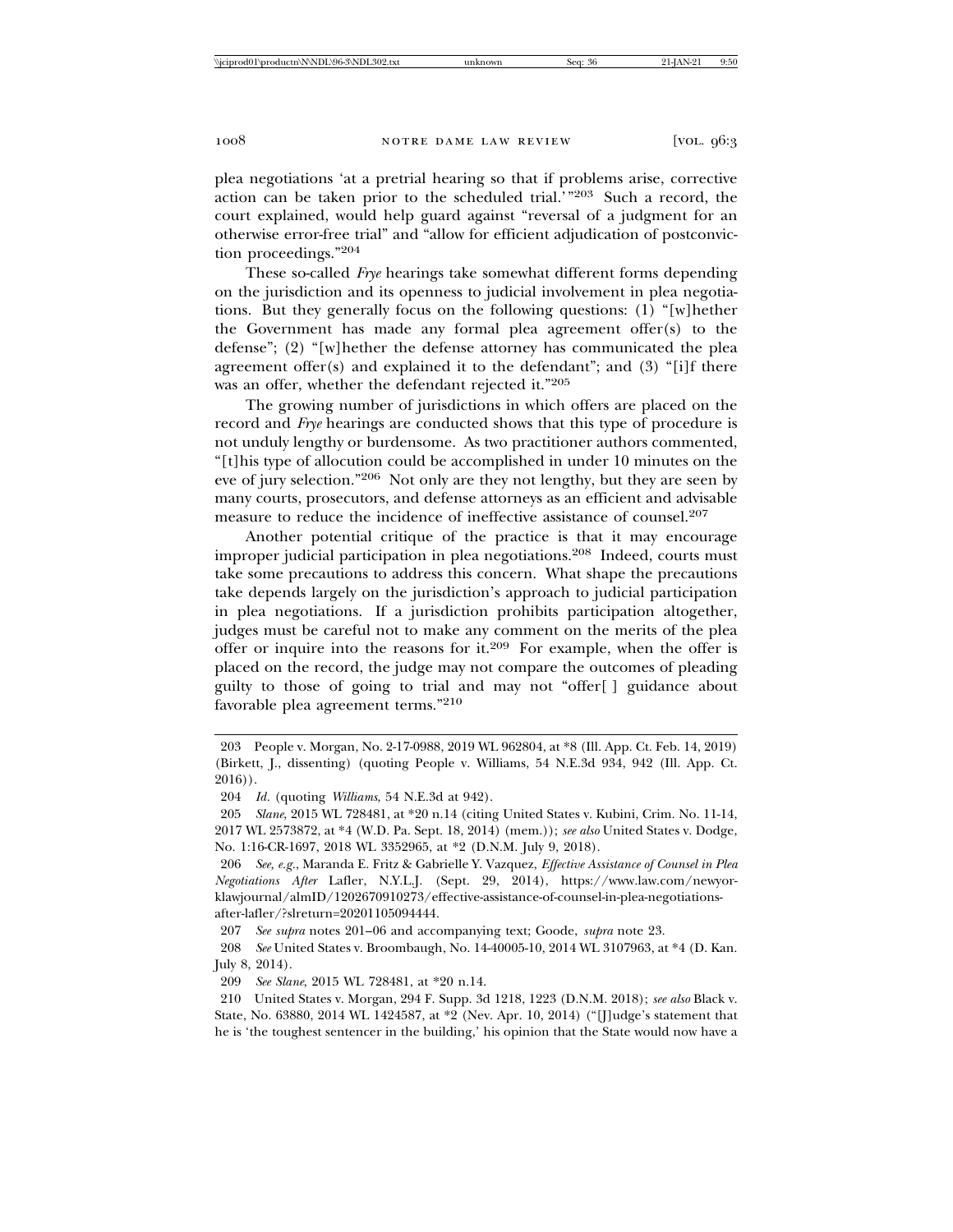Placing the offer on the record is easier in jurisdictions where judicial participation in the negotiations is allowed. $2^{11}$  But even in those jurisdictions, courts must ensure that judicial involvement does not coerce a defendant into pleading guilty or otherwise compromise the court's impartiality.212 Because any statements that judges make in this context would be on the record, appellate courts can review the remarks closely for evidence of threats or other pressures placed on the defendant.<sup>213</sup>

As long as courts take these precautions (as many already do), placing a plea offer on the record should not raise concerns about judicial impartiality or coercion. Judges must also refrain from asking any details about the discussions between counsel and the defendant concerning the offer so as not to interfere with the attorney-client relationship.<sup>214</sup>

#### *D. Creating Searchable Plea Databases*

States and the federal system can further increase fairness in plea bargaining by requiring the recording of plea offers in digital databases that are searchable and accessible to prosecutors, defense attorneys, and judges.

The digital plea records should include, at a minimum, the date of the offer, the terms of the offer, and the date on which it expires.215 This information would be entered into a digital file that also contains charging information, other relevant information about the case (such as the defendant's prior record and detention status), and the final disposition of the case. The data would be shared between prosecutors and defense attorneys and would later be accessible by judges.

The infrastructure for such databases is already available, and versions of them are being used by prosecutors across the country to manage cases, store digital evidence, and share information with the defense.<sup>216</sup> These case man-

less difficult time proving the charges against Black, and his suggestion that Black consider taking an *Alford* plea were not required under *Frye* and were arguably coercive.").

<sup>211</sup> *See* Turner, *supra* note 21, at 238 & n.223.

<sup>212</sup> *See, e.g.*, Foth v. State, No. 03-18-00085, 2019 WL 1474674, at \*5 (Tex. Dist. Ct. Apr. 4, 2019); State v. McNeir, No. 105417, 2018 WL 386618, at \*2 (Ohio Ct. App. Jan. 11, 2018).

<sup>213</sup> *See* Turner, *supra* note 21, at 262–64.

<sup>214</sup> *See* United States v. Pirk, 236 F. Supp. 3d 796, 801 (W.D.N.Y. 2017); *Slane*, 2015 WL 728481, at \*20 n.14; Ellen Podgor, *DOJ's* Lafler*/*Frye *Motion Goes Too Far*, WHITE COLLAR CRIME PROF BLOG (Apr. 4, 2012), https://lawprofessors.typepad.com/whitecollarcrime\_blog/2012/04/dojs-laflerfrye-motion-goes-too-far.html (noting that judges should not ask defense attorneys how they advised their clients to respond to a plea offer).

<sup>215</sup> *See* ROLLINS MEMO, *supra* note 143, at 37 (establishing guidelines for prosecutors in Suffolk County to follow in memorializing plea offers).

<sup>216</sup> *See, e.g*., *Criminal Case Management: Designed by Prosecutors for Prosecutors*, PROSECUTOR BY KARPEL [hereinafter KARPEL, *Criminal Case Management*], http://www.prosecutorby karpel.com/ (last visited Nov. 3, 2020); *eProsecutor*, J. TECHS., http://journaltech.com/ eprosecutor/ (last visited Nov. 3, 2020); *Integrated Criminal Justice Solutions*, TECHSHARE [hereinafter TECHSHARE], https://techsharetx.gov/ (last visited Nov. 3, 2020); *Odyssey Attorney Manager*, TYLER TECHS., https://www.tylertech.com/products/odyssey/attorney-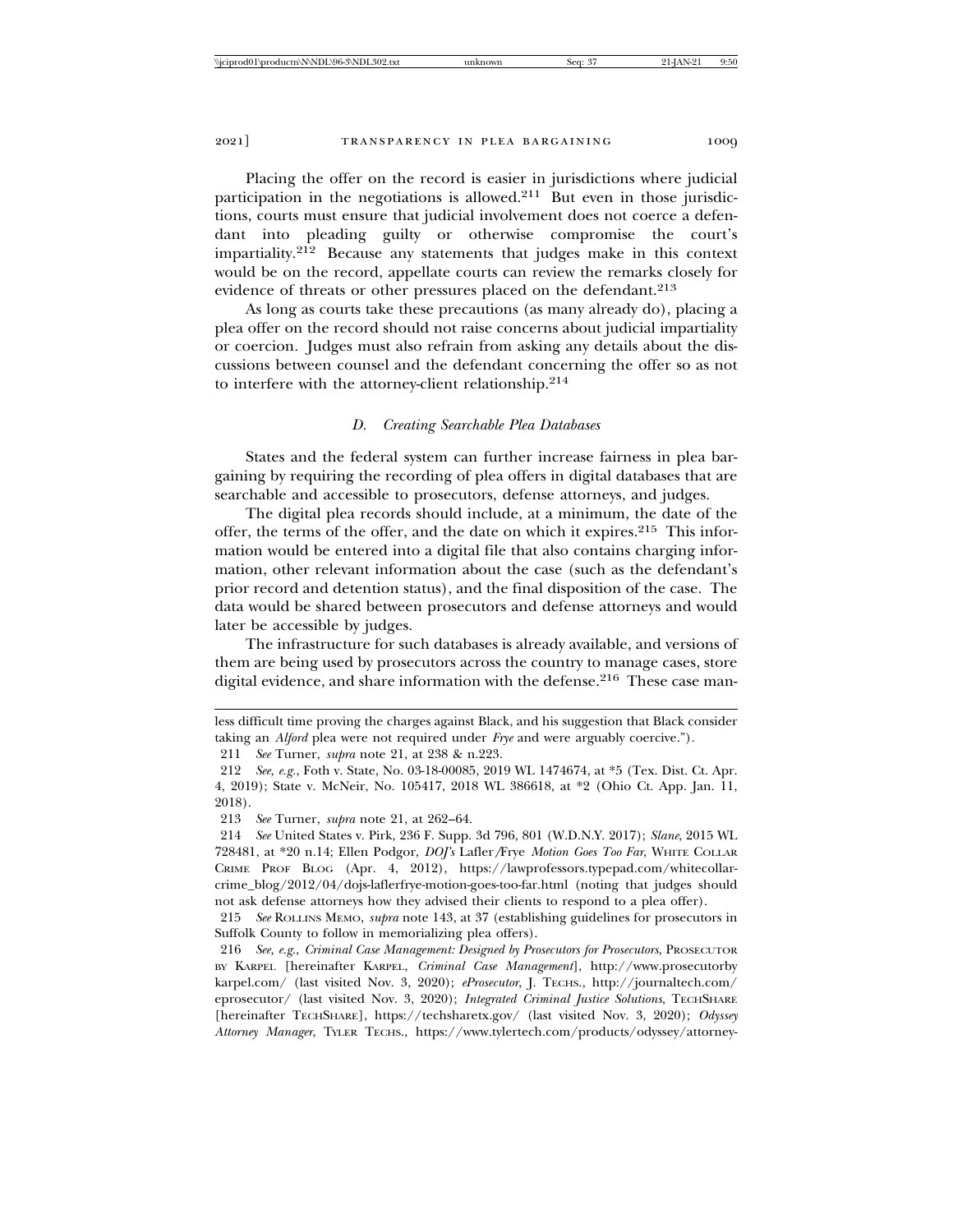agement platforms allow prosecutors to enter a plea offer into a digital file and, with just the click of a button, convey the offer to the defense.217 The software can also generate plea agreements by auto-populating the template with the correct case information.<sup>218</sup> Defense attorneys get an email notification whenever an offer is entered or a file (such as an item of evidence or a draft plea agreement) is uploaded for their review.219 Alerts by the system can also help prosecutors remember to send timely notifications about steps in the case to defense attorneys, victims, or others involved in the management of the case.<sup>220</sup>

The digital platforms keep records of the entries made and can generate data that permit analysis of plea-bargaining decisions and trends.<sup>221</sup> While they are currently not searchable, the platforms can be configured to allow users to consult past plea offers that fit specified criteria.<sup>222</sup> This would permit prosecutors, defense attorneys, or judges to compare an offer to plea precedents. Because records of plea offers are digitally preserved, at some point, anonymized data could also be analyzed as part of internal audits of prosecutorial decisions.

The creation of searchable plea databases would have several important benefits. First, it would reduce the time and effort that prosecutors expend to keep track of cases. As one software maker advertises,

As a prosecutor, you need to focus your razor-like wit to winning cases—not keeping track of files, court dates, and other administrative tasks. . . . Our

219 *See supra* note 217.

222 *Cf.* Crespo, *supra* note 145, at 2070.

manager (last visited Nov. 3, 2020); *see also* OLSEN ET AL., *supra* note 36, at 10 ("Almost all offices report having at least one electronic case management system, except among the small offices, where 32 percent report they do not have one.").

<sup>217</sup> For example, TechShare.Prosecutor allows the prosecutor to enter a plea offer into the system and share it as a document on a mirror TechShare defense attorney portal. The defense attorney receives an email whenever a new document is shared. *See* TECHSHARE, *supra* note 216. A conversation with a Karpel sales agent on June 28, 2019, confirmed that the Karpel software allows entry of plea information and the sharing of this information with the defense. Prosecutors using Odyssey can generate plea agreements and share this information with public defenders via the Odyssey Portal, which allows attorneys to access this information any time of day online, including on mobile platforms. TYLER TECHS., ODYSSEY CASE MANAGER: THE MOST COMPLETE COURT SYSTEM AVAILABLE 11, 13 (2017) [hereinafter ODYSSEY CASE MANAGER], https://www.tylertech.com/DesktopModules/ EasyDNNNews/DocumentDownload.ashx?portalid=0&moduleid=13937&articleid=504& documentid=46.

<sup>218</sup> *See* KARPEL, *Electronic Docket*, *supra* note 181. The case management interface stores plea offers and generates documents that can be quickly shared by email. *See* KARPEL, *Criminal Case Management*, *supra* note 216.

<sup>220</sup> *See, e.g.*, *Case Management Software for Prosecutors*, ABACUSNEXT [hereinafter ABACUS-NEXT], https://www.amicusattorney.com/solutions/prosecutor-case-management-soft ware/ (last visited Nov. 3, 2020).

<sup>221</sup> *See* ODYSSEY CASE MANAGER, *supra* note 217, at 26; *see also Reporting: Real Time Reporting*, PROSECUTOR BY KARPEL, http://www.prosecutorbykarpel.com/features/reporting/ (last visited Nov. 3, 2020).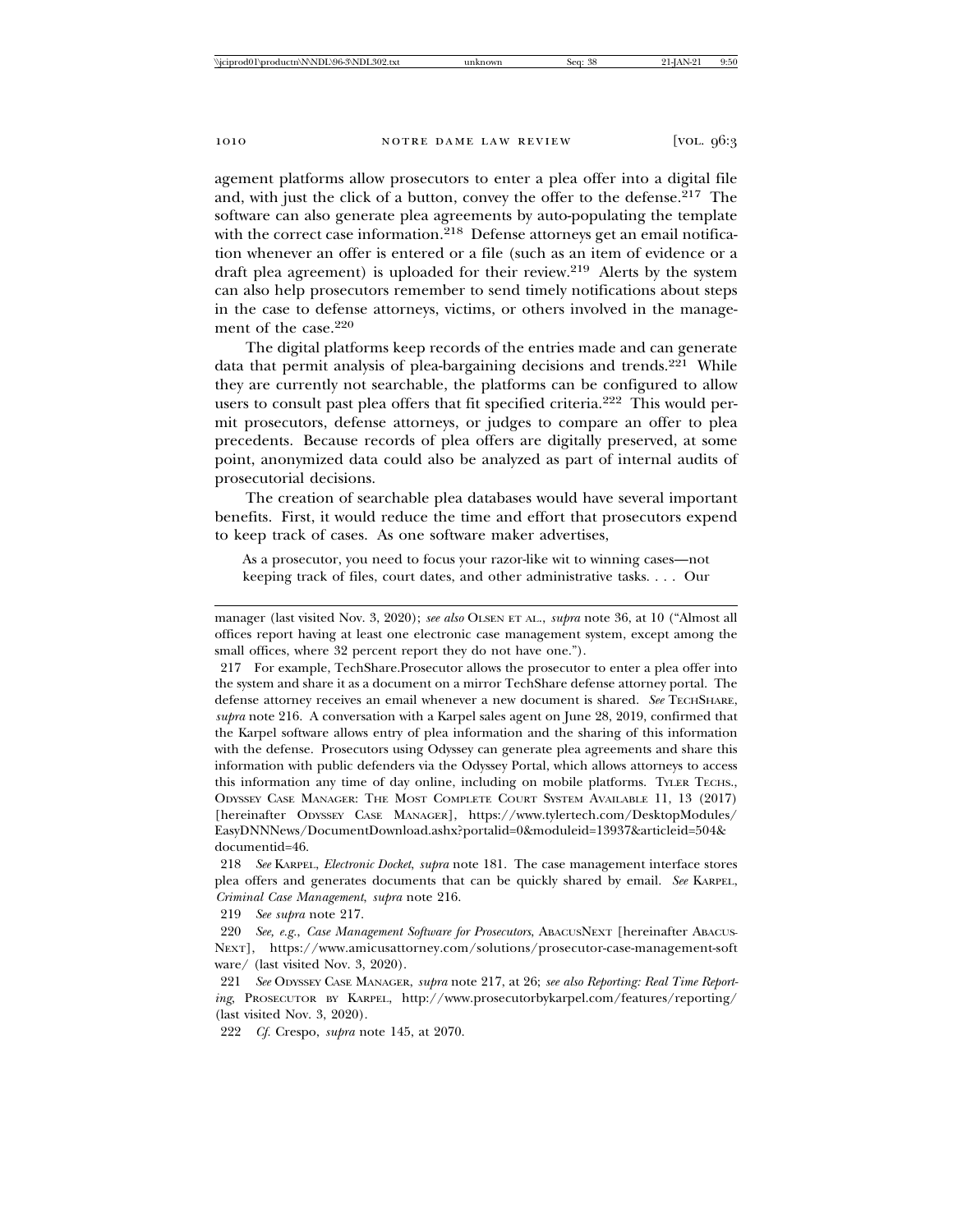prosecutor case management software stays at the office while you're out doing what you do best—enforcing the law and bringing criminals to justice.223

Another company boasts that a customer who "used to take . . . 4–6 hours to update cases after a large docket . . . now only takes 20–30 minutes."<sup>224</sup> Others also highlight testimonies by prosecutors about the efficiencies that their systems create; for example, TechShare quotes a Texas prosecutor as saying that her office "can now process Misdemeanor Dockets in less than two minutes per case by generating the required plea and judgment paperwork in TechShare.Prosecutor system directly in the courtroom."<sup>225</sup>

In addition to saving prosecutors time, the software would permit chief prosecutors to review the operations of the office more effectively, ensuring that "nothing falls through the cracks"226 and that line prosecutors are following office guidelines and policies. If disparities are found, supervisors can adjust office policies to address the problem.227 Because of these benefits of systematic documentation, some chief prosecutors required the documentation of charging and plea decisions even before digital filing systems were available.228 With the advent of modern technology, more head prosecutors are interested in "data-based" prosecutions and would welcome the insights into office operations that plea databases can provide.<sup>229</sup>

Another benefit of the systematic recording of plea offers into databases is that it can reduce disputes between the parties about the existence or terms of the offers. In jurisdictions without routine recording practices, defense attorneys can lose offers when one prosecutor leaves a case (for example, because the prosecutor rotates to a different courtroom or has a scheduling conflict) and the next prosecutor who takes the case fails to honor the initial plea offer because it was not documented.<sup>230</sup> Even when the same prosecutor handles a case throughout, the parties may forget or misinterpret the terms of offers that have not been reduced to writing. Regular plea offer documentation can minimize such misunderstandings and disputes.

226 ABACUSNEXT, *supra* note 220.

<sup>223</sup> ABACUSNEXT, *supra* note 220.

<sup>224</sup> KARPEL, *Electronic Docket*, *supra* note 181.

<sup>225</sup> Melissa Hicks, *TechShare.Prosecutor: Team Attends 2014 Elected Prosecutors Conference Hosted by TDCCA*, TEX. CONF. OF URB. CNTYS. (Feb. 11, 2015), https://cuc.org/blog/2015/ 02/11/techshare-prosecutor-team-attends-2014-elected-prosecutors-conference-hosted-bytdcaa/ (quoting Laura Nodolf, District Attorney, Midland County, Texas).

<sup>227</sup> *See, e.g.*, WAYNE MCKENZIE, DON STEMEN, DEREK COURSEN & ELIZABETH FARID, PROSE-CUTION AND RACIAL JUSTICE: USING DATA TO ADVANCE FAIRNESS IN CRIMINAL PROSECUTION 6–7 (2009) (noting that prosecutors in Wisconsin adjusted their charging policies in response to finding racial disparities in certain types of drug prosecutions).

<sup>228</sup> *See, e.g.*, Marc L. Miller & Ronald F. Wright, *The Black Box*, 94 IOWA L. REV. 125, 134 (2008).

<sup>229</sup> *See supra* note 143.

<sup>230</sup> *See, e.g*., Interview with Kevin Fisher, Criminal Defense Attorney, in Atlanta, Ga. (July 8, 2019).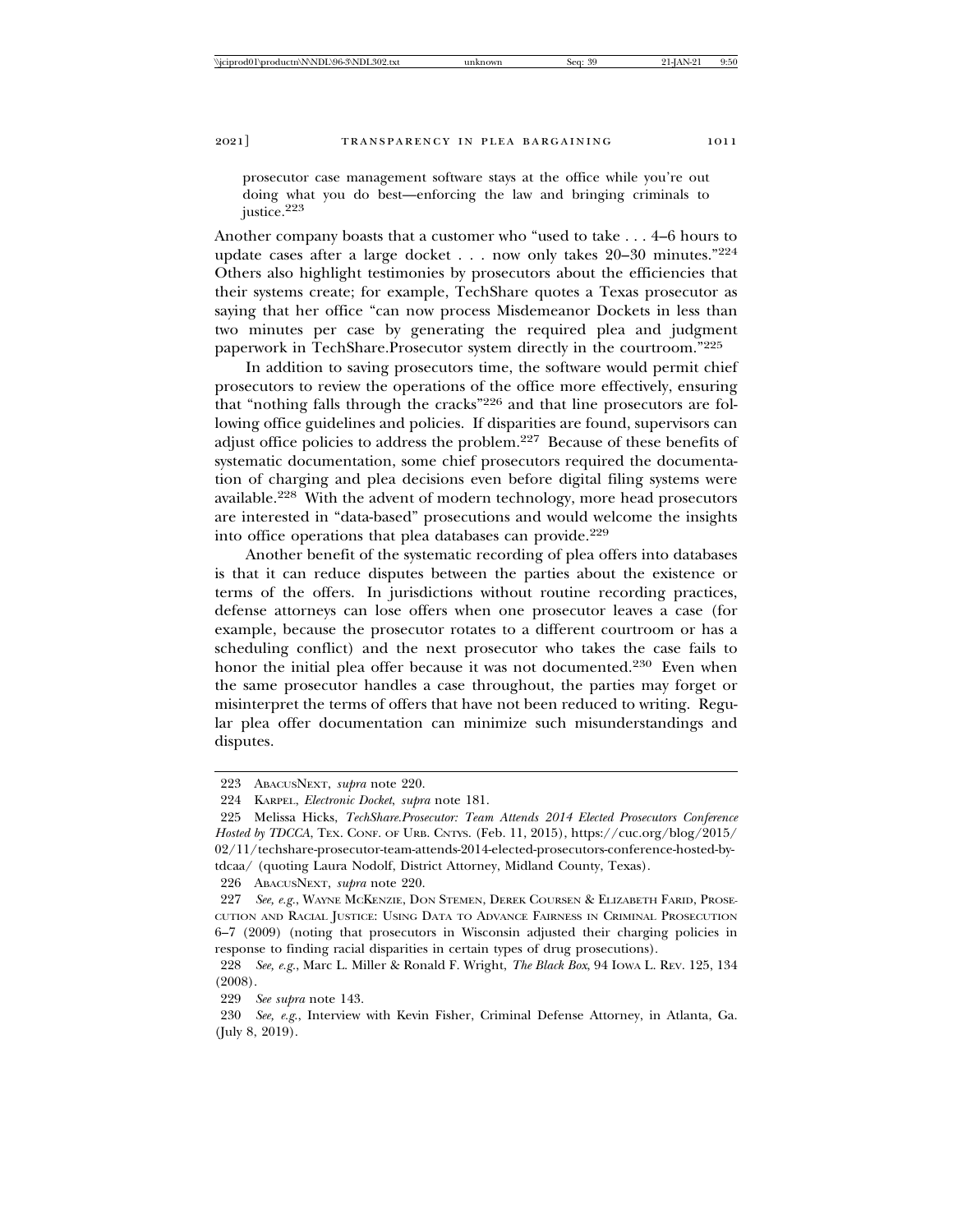Digital recording of offers can also improve prosecutors' compliance with victim consultation laws and policies. In many jurisdictions, prosecutors are required to notify victims of offers made and upcoming plea hearings.<sup>231</sup> Indeed, the number of states requiring such notifications is growing.<sup>232</sup> Even when notification is not expressly required, it can help bolster the legitimacy of the process in the eyes of the victims and the public.233 Yet past practice suggests that victim notification laws are often poorly implemented.234 Digital plea records—and the scheduled reminders they can generate—can help address this problem. A digital recording that automatically reminds the prosecutor to send a notification to the victim—and generates a standard notification message—could help prevent delays and omissions that leave victims with no opportunity to object to the plea deal.<sup>235</sup>

Plea databases can also promote fairness in plea bargaining by enabling participants to assess how a plea offer in one case measures against prior offers in similar cases.236 Prosecutors could consult the database to ensure they are providing consistent treatment of defendants. Defense attorneys could likewise compare plea precedents and assess the reasonableness of offers they are receiving. This would allow them to be more informed and effective advocates for their clients.<sup>237</sup>

Consider a recent headline-grabbing criminal defense tactic that shows the potential of plea databases to promote effective representation and equal treatment of defendants. In July 2019, billionaire Henry Nicholas negotiated an unusually favorable plea deal on charges of drug possession and drug trafficking in Las Vegas.238 He was to serve no jail time, but would instead "go

*Nicholas as Model for Future Plea Deal Requests*, NEV. INDEP. (Aug. 15, 2019), https://then

<sup>231</sup> *See supra* note 135 and accompanying text.

<sup>232</sup> *Id.*

<sup>233</sup> *See, e.g*., Cassell, *supra* note 135, at 237–38; Michael M. O'Hear, *Plea Bargaining and Victims: From Consultation to Guidelines*, 91 MARQ. L. REV. 323, 328 (2007).

<sup>234</sup> *See supra* note 136 and accompanying text.

<sup>235</sup> *See* U.S. GOV'T ACCOUNTABILITY OFF., *supra* note 136, at 34 (finding that a major reason for delay in notifying victims involves the time it takes to collect mailing addresses, write, and post letters).

<sup>236</sup> Stephanos Bibas, *Plea Bargaining Outside the Shadow of Trial*, 117 HARV. L. REV. 2463, 2532 (2004) ("A database of past trial and plea-bargain outcomes would give lawyers access to information that some repeat players already know . . . . Plea bargains, however, are often complex, multidimensional agreements in which the parties need to know the defendant's criminal history and the strength of the evidence as well as the likely sentence. While a database could not capture these facts fully, it could at least provide a starting point or relevant anchor for researching, comparing prices, and bargaining." (footnote omitted)).

<sup>237</sup> *See* Schneider & Alkon, *supra* note 4, at 452–54.

<sup>238</sup> *California Billionaire, Friend Spared Prison Time in Las Vegas Drug Case After Taking Plea Deal*, KTLA5 (July 31, 2019), https://ktla.com/news/local-news/california-billionairefriend-spared-prison-time-in-las-vegas-drug-case-after-taking-plea-deal/#:~:text=A%20Cali fornia%20technology%20billionaire%20and,told%20a%20judge%20on%20Wednesday. &text=Alford%20pleas%20acknowledge%20there%20is,but%20do%20not%20admit %20guilt; Riley Snyder, *Public Defenders to Use Generous Plea Deal Offered to Billionaire Henry*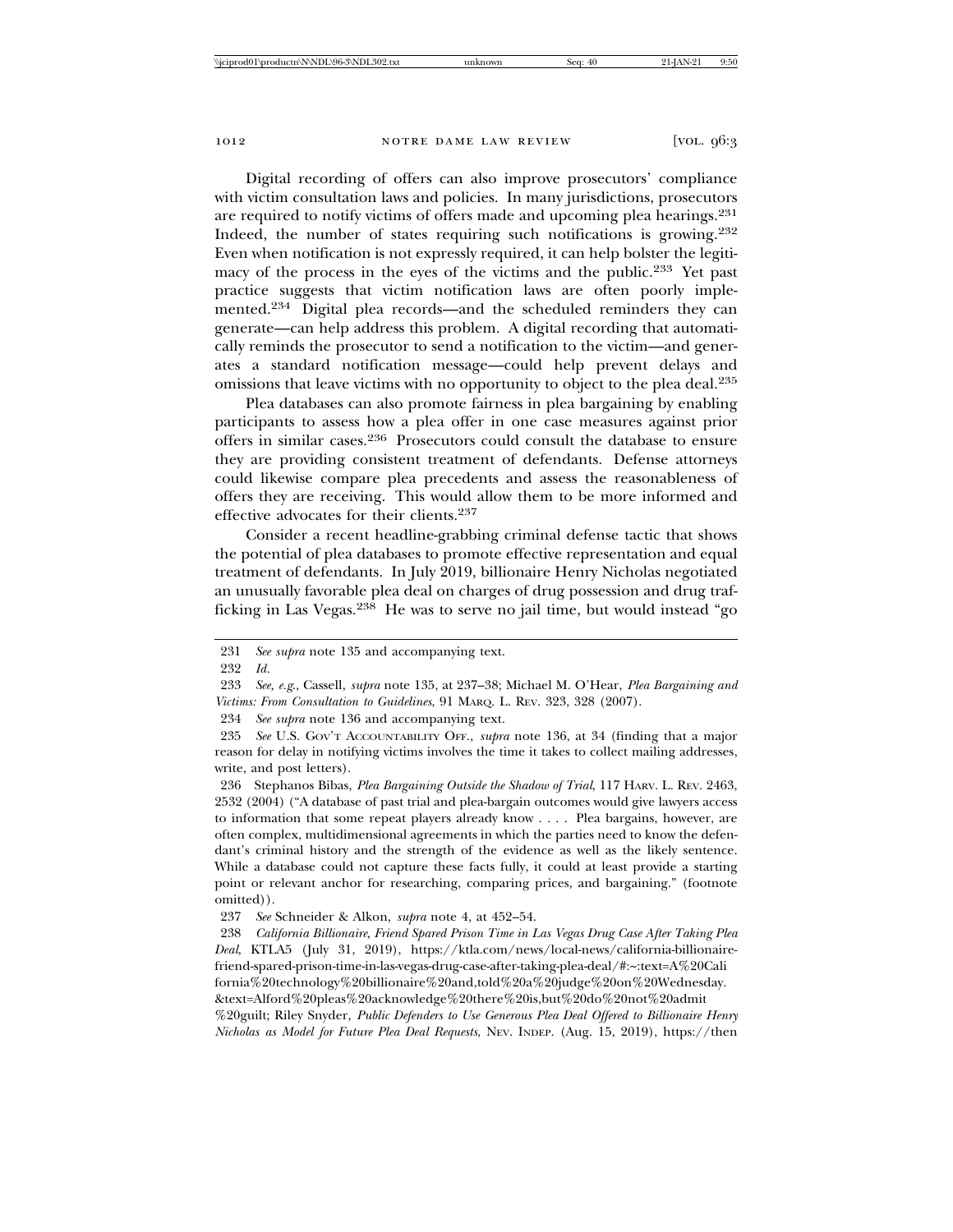on informal probation, perform 250 hours of community service, attend regular drug counseling sessions and . . . make a \$500,000 contribution to drug counseling programs in Clark County," a sum representing a mere 0.0128% of his net worth.239 Seizing on the news of the deal, public defenders in Vegas began demanding similar bargains for their indigent clients, noting that "[b]illionaire Defendant Nicholas and Defendant XXX are similarly situated and should be similarly treated by the prosecution and the courts."<sup>240</sup> The unusual publicity of the plea bargain in the Nicholas case, made possible by the defendant's near-celebrity status, permitted public defenders to make the comparison between him and their clients and insist on equal treatment. A database would allow defense attorneys to research and compare plea offers in *all* cases, not only those that make the headlines. In turn, this would promote more effective defense representation and more evenhanded treatment of defendants by courts.

As the next Section elaborates, plea databases can also strengthen monitoring of the plea process by judges.<sup>241</sup> Like prosecutors and defense attorneys, judges could consult the database to evaluate how an offer compares to precedent and determine whether to accept any sentencing recommendations that accompany the offer. Judges may also be able to consult the database to determine whether prosecutors used potentially coercive tactics (e.g., whether they reduced charges or sentencing recommendations drastically, without any change in the evidence available; or made an "exploding" offer with an unusually short timeframe for acceptance; or linked an offer to the guilty plea of the defendant's relative).<sup>242</sup> Such information might prompt the judge to probe more deeply into the voluntariness of the guilty plea. Even if judges only rarely engage in such oversight during their review of the guilty plea, the possibility of judicial scrutiny would incentivize prosecutors to refrain from improper negotiating tactics in the first place.

The entry of a plea offer into the digital system would not trigger public access under the common law or the Constitution; if a plea offer has not been filed with the court, it does not generally become a judicial record simply by being entered into a database that the court can consult.243 Even in the few jurisdictions where, under state common law, a plea offer's entry into

evadaindependent.com/article/public-defenders-to-use-generous-plea-deal-offered-to-billionaire-henry-nicholas-as-model-for-future-plea-deal-requests.

<sup>239</sup> Snyder, *supra* note 238.

<sup>240</sup> *Id.*; *see also* David Ferrara, *Lawyers Want Billionaire Treatment for Las Vegas Man in Drug Case*, LAS VEGAS REV.-J. (Aug. 22, 2019), https://www.reviewjournal.com/crime/courts/ lawyers-want-billionaire-treatment-for-las-vegas-man-in-drug-case-1832689/.

<sup>241</sup> *See infra* Section V.E.

<sup>242</sup> For a discussion of coercive prosecutorial tactics in plea bargaining, see generally Cynthia Alkon, *Hard Bargaining in Plea Bargaining: When Do Prosecutors Cross the Line?*, 17 NEV. L.J. 401 (2017); Clark Neily, *Jury Empowerment as an Antidote to Coercive Plea Bargaining*, 31 FED. SENT'G REP. 284 (2019).

<sup>243</sup> United States v. El-Sayegh, 131 F.3d 158, 163 (D.C. Cir. 1997); *Ex parte* Birmingham News Co., 624 So. 2d 1117, 1131 (Ala. Crim. App. 1993); *see also* Wash. Legal Found. v. U.S. Sent'g Comm'n, 89 F.3d 897, 905 (D.C. Cir. 1996) (noting that records that are "prelimi-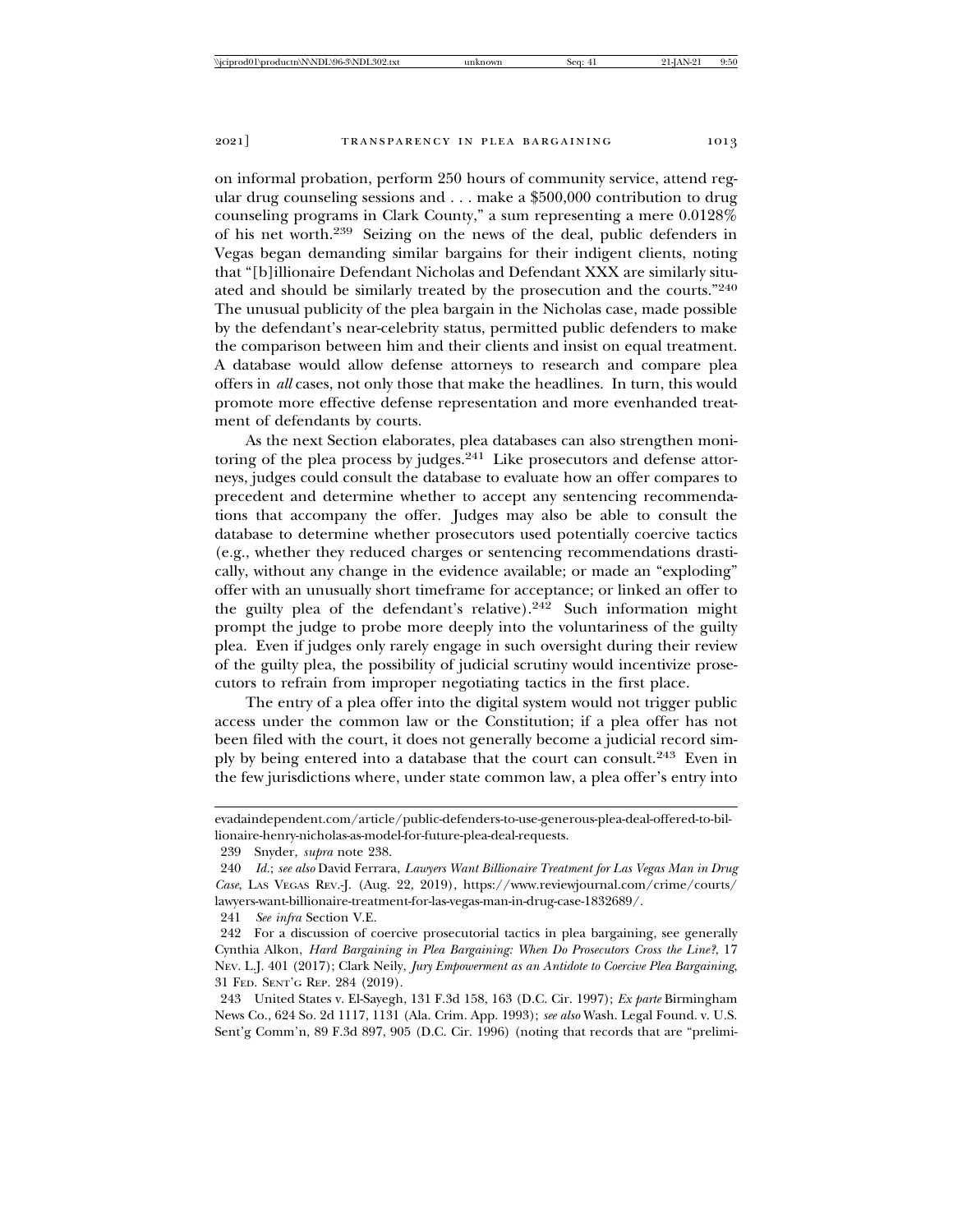a database might render the offer a public record, disclosure would be circumscribed by a balancing of interests.244 This means that, for example, work product, information whose disclosure might interfere with the investigation and prosecution of crime, and information protected under privacy laws would not be subject to disclosure.<sup>245</sup>

If digital plea databases were adopted, researchers and journalists might also be able to obtain some of the plea data *after* cases have closed, consistent with the requirements of public information acts. The researchers could then analyze the data for patterns in plea bargaining. Some might be concerned that such access would compromise legitimate government or individual interests in keeping criminal case information confidential. But public information acts already provide for exemptions to protect such legitimate interests. They exempt from disclosure information concerning cooperation by defendants, sensitive or private information, work product of prosecutors, and any other information the disclosure of which could interfere with prosecutions or investigations.<sup>246</sup>

A more ambitious transparency regime may require prosecutors to record not only the terms of plea offers in the database, but also the reasons for those offers.247 A reason-giving requirement would encourage a more deliberate and thoughtful approach to the process by prosecutors. Recording the reasons for offers would also allow for a more thorough and accurate comparison of plea-bargaining inputs and outputs.

One concern with the reason-giving requirement, however, is that prosecutors might not be fully forthcoming in the explanations that they provide if they know that the database is accessible by defense attorneys or judges.<sup>248</sup> For example, prosecutors might be reluctant to acknowledge that they are

nary, advisory, or, for one reason or another, do not eventuate in any official action or decision being taken" are not judicial records).

<sup>244</sup> *See, e.g.*, Higg-A-Rella, Inc. v. Cnty. of Essex, 660 A.2d 1163, 1168–72 (N.J. 1995).

<sup>245</sup> *See id.* at 1171–72; *see also infra* note 246.

<sup>246</sup> Information that is otherwise subject to disclosure under public information acts law may nonetheless be withheld if: (1) other law, such as privacy law or rules of procedure and evidence, mandates confidentiality; (2) disclosure would create a risk of physical harm; (3) the information falls within the scope of the informer's privilege; (4) disclosure would interfere with the investigation or prosecution of crime; (5) the information is protected as work product. See, e.g., OFF. OF THE ATT'Y GEN. OF TEX., PUBLIC INFORMATION ACT HAND-BOOK 2018, at 61–62, 66, 71–72, 73–74, 82–84, 86 (2018); *Department of Justice Guide to the Freedom of Information Act*, U.S. DEP'T OF JUST., https://www.justice.gov/oip/doj-guide-freedom-information-act-0 (Sept. 29, 2020) (notably Exemptions 3, 6, and 7, and Exclusions  $(c)(1)$  and  $(c)(2)$ ).

<sup>247</sup> The New Orleans DA's Office required prosecutors to record the reasons for declining charges. Miller & Wright, *supra* note 228, at 134. Vermont rules on guilty pleas require prosecutors in felony cases to "disclose the reasons for entry into the plea agreement" on the public record during the plea colloquy. VT. R. CRIM. P. 11(e)(2).

<sup>248</sup> *Cf.* Ronald Wright & Marc Miller, *The Screening/Bargaining Tradeoff*, 55 STAN. L. REV. 29, 66 (2002) (noting that because data about prosecutorial charging decisions, including reasons for those decisions, is used only for internal administrative reasons and are not made public, "there is little temptation to obscure important decisions in the data").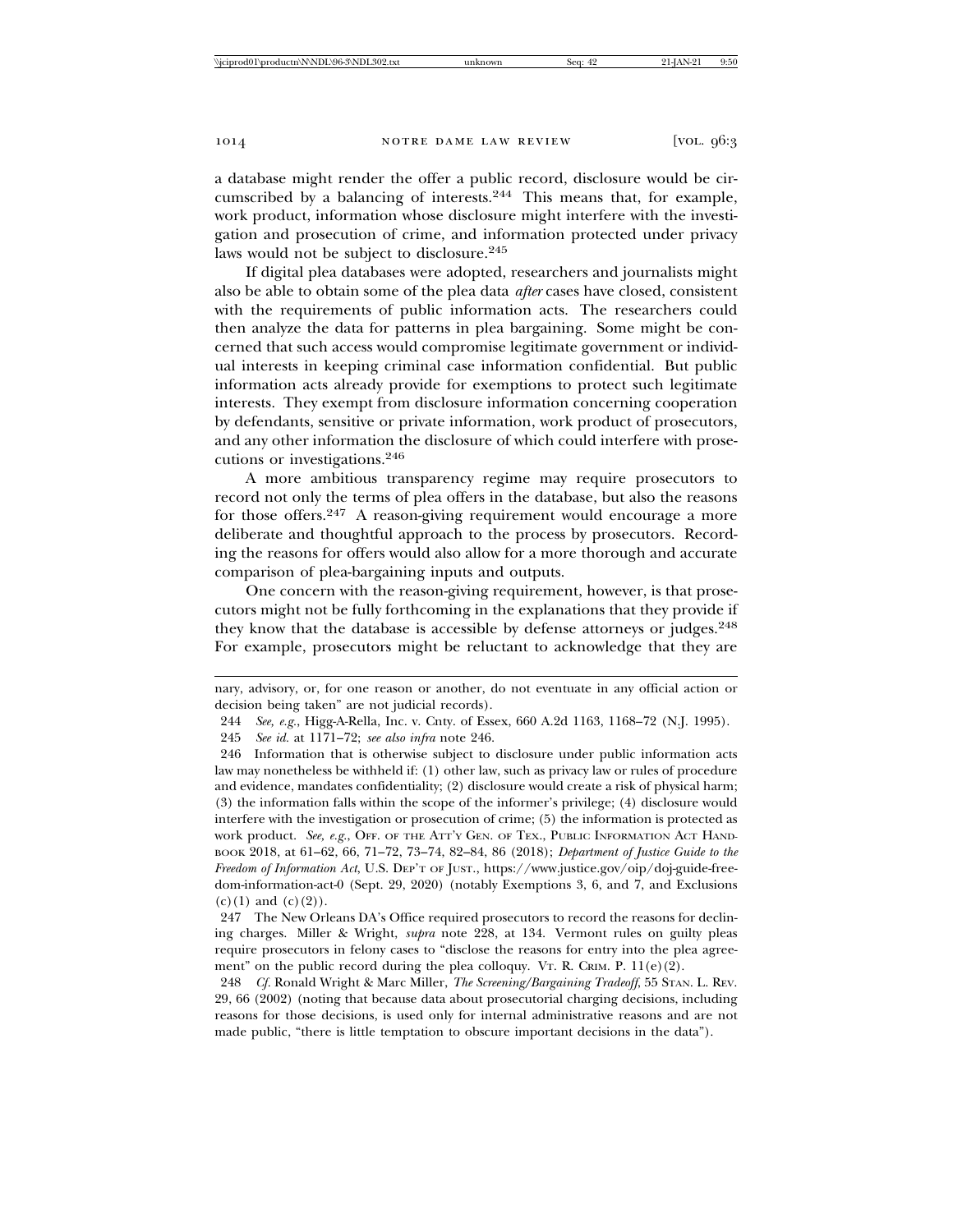making a plea offer based on concerns about the credibility of a witness or based on resource constraints. To ensure candor, therefore, this part of the database ought to be made accessible only internally, for purposes of audits and supervision within the prosecutor's office.

While defense attorneys would not have access to this part of the database, they could create a mirror image on their end, where they would enter the reasons *they* believe underlie the offers extended by the prosecution.249 Particularly within a public defender's office or defense firms with multiple attorneys, this database could amass valuable detail over time.<sup>250</sup>

Another concern about this feature of the database may be that it would be too time-consuming for prosecutors or defense attorneys to write out the reasons behind each plea offer. To address this concern, offices can develop a digital checklist of reasons for the plea offers, which can be easily marked with the reasons that influenced the offer.<sup>251</sup>

Regardless of whether a database contains only the plea terms or also the reasons for a plea offer, some may worry that such databases are too expensive to create or maintain. In light of technological advances, however, the adoption of plea databases is increasingly feasible. Technology has "open[ed] up powerful new opportunities" in the administration of criminal justice, permitting the creation of digital repositories that are easily "organizable, searchable, and accessible."252 Digital case management platforms are already widely available and increasingly used by prosecutors' offices, which makes recording easy, quick, and inexpensive.253 As noted earlier, chief prosecutors themselves are becoming more interested in collecting data about the operation of their offices and even sharing some of it (usually in aggregate form) with the public.254 Likewise, several states have passed legislation requiring the systematic collection and analysis of criminal justice data, including, more recently, data about charging, plea bargaining, and sentencing.255 More are likely to follow,256 showing the feasibility of the idea in light of technological advances.

- 253 *See supra* notes 216–22 and accompanying text.
- 254 *See supra* note 143.

<sup>249</sup> *See* Levine et al., *supra* note 24, at 664; Mallord, *supra* note 14, at 708–09, 716–17. 250 While a useful complement to prosecutor databases, public defender databases would not be a sufficient solution to the plea-bargaining data problem. Public defender's offices are not available throughout the country, and individual appointed counsel are unlikely to have the institutional framework to create such a database; even in areas with public defender's offices, the databases would likely not be available to appointed or retained defense counsel.

<sup>251</sup> *See* Miller & Wright, *supra* note 228, at 134 ("The screening prosecutors chose their reasons from a standardized office list and recorded their reasons in computerized format, allowing managers to monitor each prosecutor's work."); *see also* Levine et al., *supra* note 24, at 664 (developing such a checklist as part of a proposal for public defender databases).

<sup>252</sup> Crespo, *supra* note 145, at 2070.

<sup>255</sup> *See, e.g.*, Daniela Altimari, *Lamont Applauds Final Legislative Approval of Prosecutorial Transparency Bill*, HARTFORD COURANT (June 4, 2019), https://www.courant.com/politics/ capitol-watch/hc-pol-prosecutorial-transparency-20190605-fkv7piu5ove5phw2jh4n2wwqni-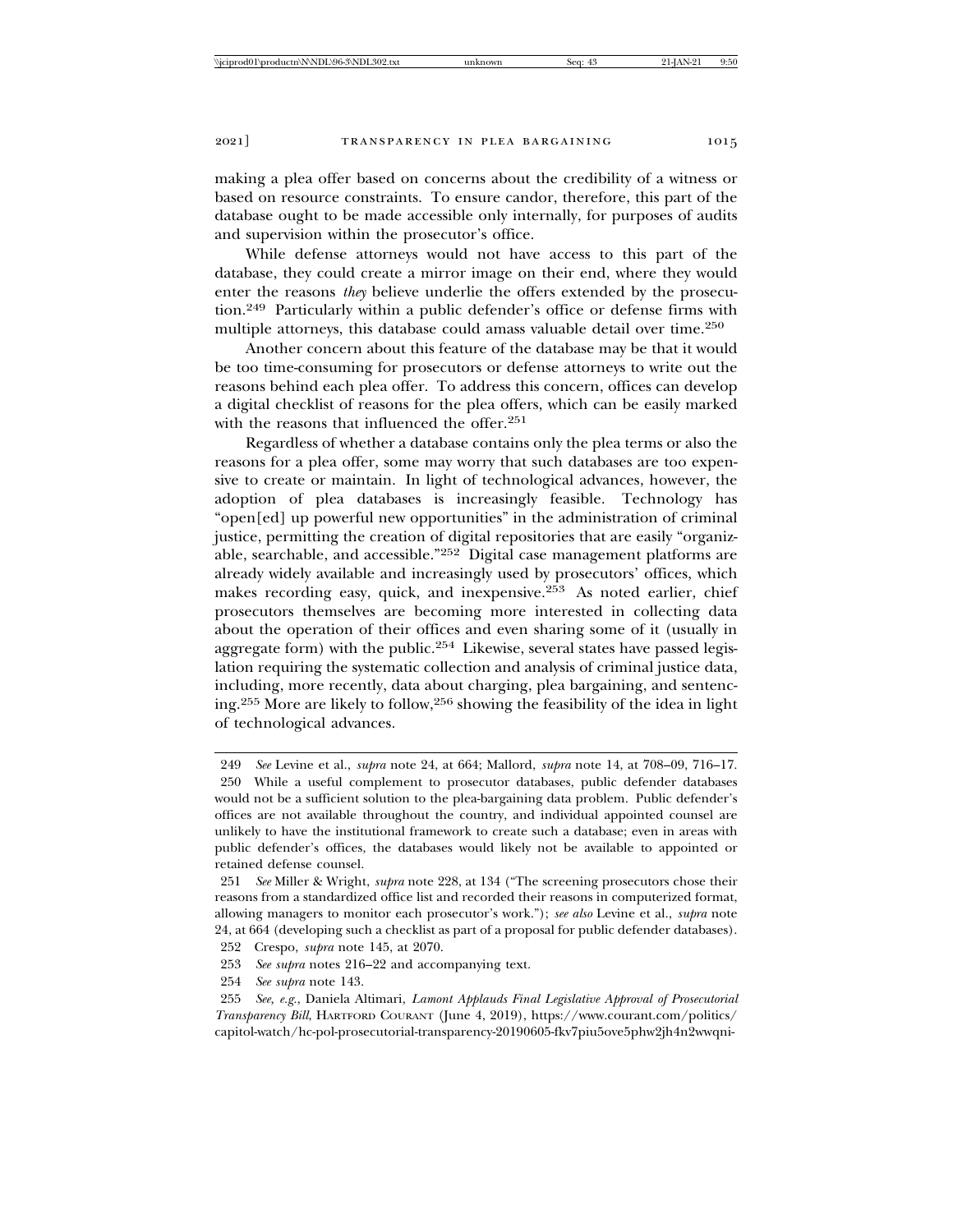To be sure, administrative concerns will need to be addressed as plea databases are adopted more widely. State or federal support may be necessary for smaller, rural offices, which have fewer information technology resources at their disposal.257 As with other governmental databases containing sensitive and private information, plea database design will also need to prioritize data security to ensure that the information is protected from hacking and misuse.<sup>258</sup>

Another concern is that better internal transparency would limit the flexibility of line prosecutors to provide leniency in deserving cases.259 Yet unlike binding sentencing laws, transparency would not prevent prosecutors from offering such leniency. If leniency is in fact appropriate, prosecutors can still provide it and then simply justify their decision. And even if transparency diminishes somewhat the willingness of prosecutors to be merciful in their plea offers, it will still bring substantial benefits for the criminal justice system. Notably, the better oversight that comes with such transparency can help ensure that prosecutorial flexibility does not lead to problematic disparities, does not subvert the truth-seeking function of the criminal process, and does not undermine democratically enacted criminal laws.<sup>260</sup>

# *E. Strengthening Judicial Review of Plea Bargains on the Record*

Another way to enhance transparency in plea bargaining is to strengthen judicial review of the plea process and ensure that such review occurs on the

story.html (noting that the Connecticut Office of Policy and Management will collect data "relating to charges, diversionary programs, bail requests, plea deals, contact with victims, sentencing recommendations, and demographics"); Bill Wichert, *NJ Criminal Justice Data Law Could Spur Reforms Elsewhere*, LAW360 (Nov. 15, 2020), https://www.law360.com/accessto-justice/articles/1328633/nj-criminal-justice-data-law-could-spur-reforms-elsewhere (reporting on recent New Jersey law that requires the state's Attorney General to gather

and analyze charging, plea bargaining, and sentencing data).

<sup>256</sup> *See Racial Disparities in Utah Prisons Need Study, Lawmaker Says*, SALT LAKE TRIB. (Nov. 3, 2019), https://www.sltrib.com/news/2019/11/03/racial-disparities-utah/ (noting that Utah state representative is "working on a prosecution transparency bill that would require the collection of data about arrest, charging, sentencing and parole decisions to determine how they may be contributing to racial disparities"). Continued advocacy by nonprofit organizations like Measures for Justice and the ACLU is likely to encourage more states to follow suit. *See generally* FORTIER, *supra* note 25; *Florida Passes Historic Legislation to Help Close the Criminal Justice Data Gap*, MEASURES FOR JUST. (Mar. 10, 2018), https:// www.measuresforjustice.org/news/2018-03-11-florida-passes-historic-legislation.

<sup>257</sup> *See* Olsen et al., *supra* note 36, at 9; Wiseman, *supra* note 114, at 393, 396.

<sup>258</sup> *See* COLO. REV. STAT. § 24-37.5-407 (2020); IND. SUP. CT., DIV. OF STATE CT. ADMIN., PUBLIC ACCESS TO COURT RECORDS HANDBOOK 7 (2010); ADMIN. OFF. OF THE U.S. COURTS, INFORMATION SYSTEMS AND CYBERSECURITY—ANNUAL REPORT (2018), https:// www.uscourts.gov/statistics-reports/information-systems-and-cybersecurity-annual-report-2018; Levine et al., *supra* note 24, at 669; Peter A. Winn, *Online Court Records: Balancing Judicial Accountability and Privacy in an Age of Electronic Information*, 79 WASH. L. REV. 307, 315, 326–27 (2004).

<sup>259</sup> *See supra* Section III.B.

<sup>260</sup> *See supra* Sections IV.A, V.D & V.E.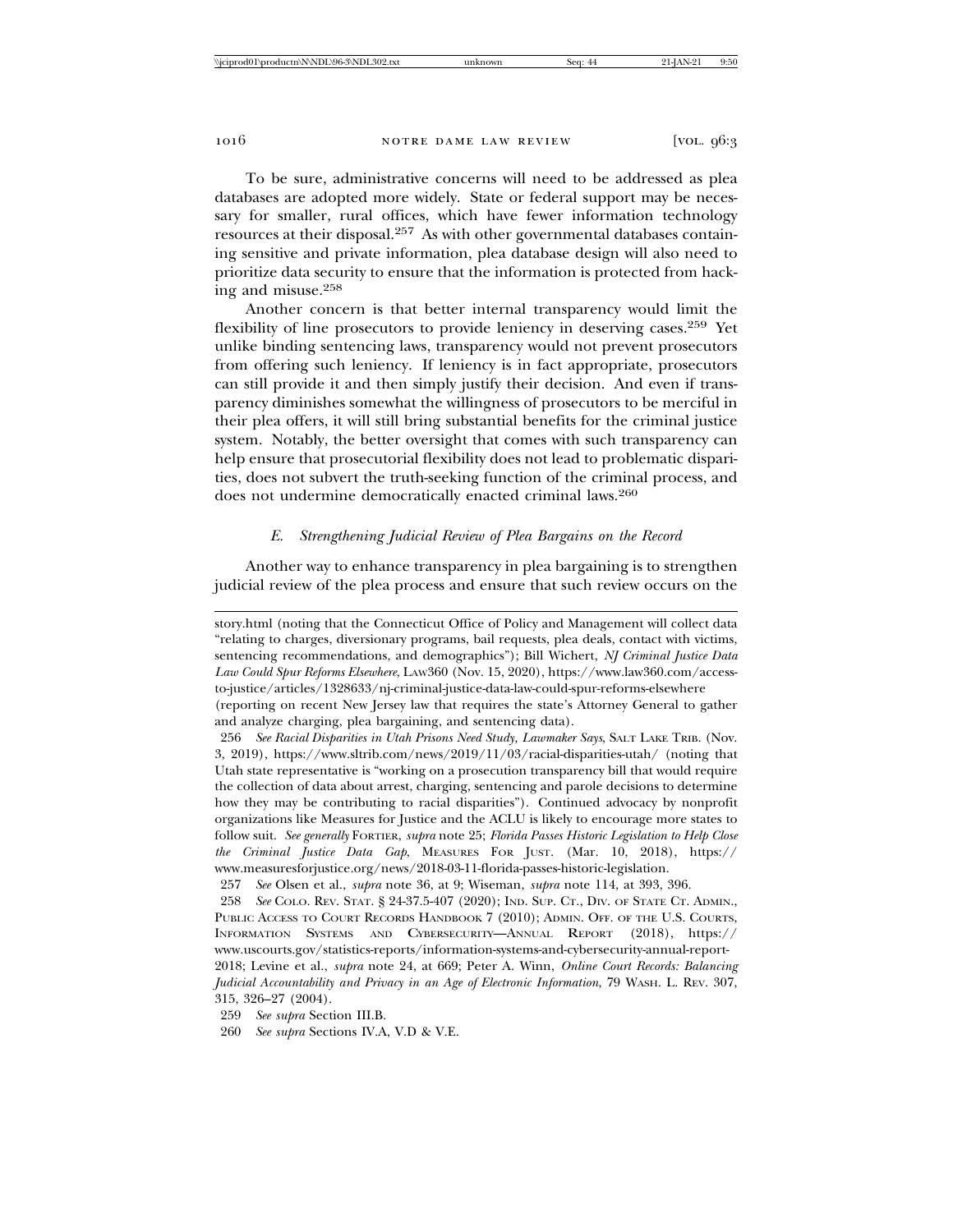record. Judicial review exposes plea bargains to analysis by a more neutral figure with the knowledge and authority to influence the outcome of the case. And when judicial oversight occurs on the record, it can expose critical elements of the plea to broader scrutiny.

Judges have a constitutional duty to verify that a defendant who pleads guilty does so voluntarily and with a sufficient understanding of the rights she is giving up and the consequences of the guilty plea.261 Criminal procedure rules further require judges to ascertain that guilty pleas rest on a sufficient factual basis.262 The court's evaluation of the guilty plea must occur on the record, at a hearing open to the public.<sup>263</sup>

In practice, however, judges often handle the plea colloquy in a "rote and perfunctory" manner, and as long as "the defendant parrots the correct phrases, the judge is unlikely to scrutinize the plea any further."264 Judges tend to defer to the parties to tell them the facts of the case, which allows the parties to omit key facts to fit the negotiated outcome265 and increases the risk that innocent persons plead guilty and are convicted.<sup>266</sup>

The first way in which states and the federal system can strengthen judicial oversight and transparency of plea bargaining is by encouraging or requiring judges to review the terms of the plea agreement at the plea hearing. Rules should further mandate that judges conduct a careful dialogue with the defendant to ensure that the guilty plea is voluntary, knowing, and factually based. In some states, rules or practice already encourage judges to inquire into the terms of any agreement associated with a guilty plea.<sup>267</sup>

264 Appleman, *supra* note 42, at 751; *see* 5 LAFAVE ET AL., *supra* note 39, § 21.4(f) nn. 210–21 (listing cases permitting the court to find factual basis based on stipulations of the parties or written records); Barkow, *supra* note 34, at 1026 (describing the typical inquiry into plea validity as "cursory"); Allison D. Redlich, *The Validity of Pleading Guilty*, *in* 2 ADVANCES IN PSYCHOLOGY AND LAW 1, 13–14, 20–21 (Brian H. Bornstein & Monica K. Miller eds., 2016) (discussing studies showing that plea hearings last on average less than ten minutes and that most tender-of-plea forms omit mention of factual guilt).

265 *See supra* Section IV.D; Redlich, *supra* note 264, at 20–21 (discussing studies showing that judges frequently fail to inquire into factual basis of guilty plea); Turner, *supra* note 21, at 212–13.

<sup>261</sup> Brady v. United States, 397 U.S. 742, 748 (1970).

<sup>262</sup> *See, e.g.*, FED. R. CRIM. P. 11(b)(3); 5 LAFAVE ET AL., *supra* note 39, § 21.4(f) (discussing the factual basis requirement in state and federal jurisdictions).

<sup>263</sup> *See* Boykin v. Alabama, 395 U.S. 238, 243 (1969) (requiring that a record of the inquiry into the validity of the guilty plea be made); *supra* notes 72–79 and accompanying text (discussing the requirement that plea hearings be open to the public).

<sup>266</sup> *See, e.g.*, Laurie L. Levenson, *Unnerving the Judges: Judicial Responsibility for the Rampart Scandal*, 34 LOY. L.A. L. REV. 787, 791–92 (2001) ("It has now become common practice for judges in California courts to rely on prosecutors to inquire about or set forth the factual basis for guilty pleas. Judges rarely engage in probing questioning to determine whether a defendant is pleading guilty because he is actually guilty, or whether the defendant is pleading guilty because he feels there is no way to contest trumped-up charges and fears imposition of the maximum sentence if he proceeds to trial." (footnote omitted)).

<sup>267</sup> *See* 9 CHRISTINE M. WISEMAN & MICHAEL TOBIN, WISCONSIN CRIMINAL PRACTICE AND PROCEDURE § 23:21 (2d ed. Westlaw 2020) ("[T]he court must ascertain the terms of the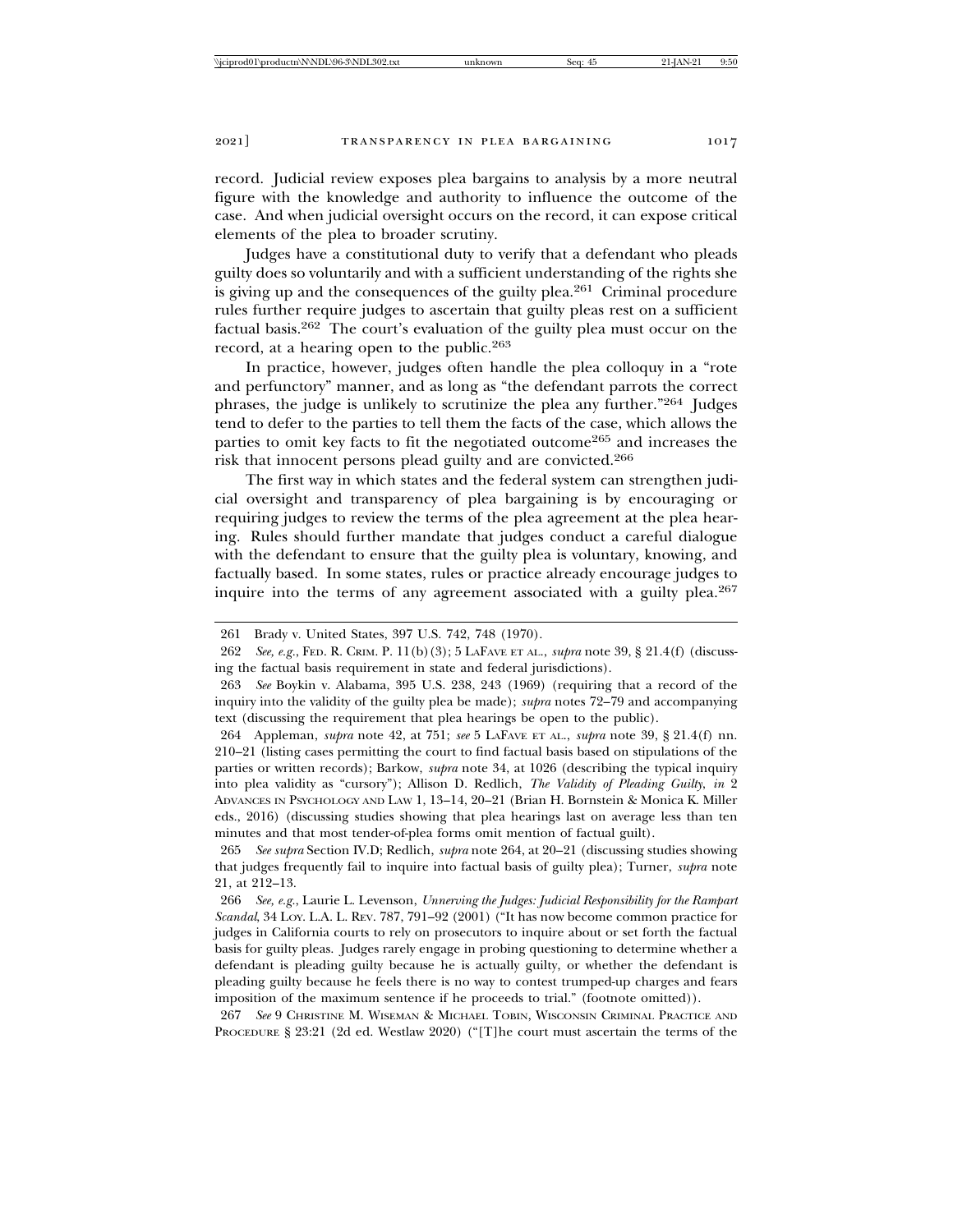Going over the terms of the plea agreement with the defendant can help the court determine whether any of the concessions exchanged might have coerced the defendant to waive his right to trial.268 When reviewing the agreement's terms, the court is also better positioned to examine whether the defendant understands the consequences of pleading guilty, whether the guilty plea is factually based, and whether defense counsel has adequately advised the defendant about the plea agreement.<sup>269</sup>

In some jurisdictions, judges have been reluctant to conduct this type of review of the plea agreement because of concerns that their involvement would be considered improper and might violate rules prohibiting participation in plea negotiations.<sup>270</sup> In fact, caselaw suggests that neither reviewing the agreement's terms nor conducting a thorough plea inquiry to ensure that the plea is voluntary, knowing, and factually based amounts to improper judicial participation.271 But to make this clear, legislatures should amend criminal procedure rules to encourage or require a more probing inquiry into the guilty plea and the plea agreement at the public plea hearing.

States should also expressly mandate that the court examine the factual basis of a guilty plea at the hearing—a requirement that the federal and most, but not all, state systems already impose.272 Criminal procedure rules should further specify what type of inquiry or standard of proof is required to show that a plea is factually based. Consider, for example, the more robust plea review that occurs in our military criminal justice system. Military judges may not rely merely on stipulations of facts between the parties to establish a factual basis.273 Instead, they must engage the accused in a "dialogue in which the military judge poses questions about the nature of the offense and the accused provides answers that describe his personal understanding of the

270 *See supra* notes 209–14 and accompanying text.

271 *See, e.g.*, United States v. Andrade-Larrios, 39 F.3d 986, 990 (9th Cir. 1994) ("In this case, the judge was not doing anything to pressure or persuade Andrade–Larrios to take the deal. The deal had been made, and the judge was trying to find out what it was."); United States v. Cone, 323 F. App'x 865, 870–71 (11th Cir. 2009); People v. Cobbs, 505 N.W.2d 208, 212–13 (Mich. 1993); State v. Bangert, 389 N.W.2d 12, 29–31 (Wis. 1986); Aguirre-Mata v. State, 125 S.W.3d 473, 474–77 (Tex. Crim. App. 2003).

272 5 LAFAVE ET AL., *supra* note 39, § 21.4(f).

273 United States v. Schrader, 60 M.J. 830, 831 (C.G. Ct. Crim. App. 2005) ("The inquiry went no further than the stipulation of fact, which, in this case as well as most others we see, offered little more than a bare-bones recitation of the elements. All military judges should remind themselves that such stipulations, without a more detailed inquiry, are not an adequate factual basis supporting guilt. Furthermore, conclusory statements alone acknowledging guilt, without the facts establishing that guilt, will generally result in a deficient record.").

agreement. . . . [T]he court should then address the defendant personally to ascertain whether any other promises were used to obtain the plea."); VT. R. CRIM. P. 11 reporter's notes to 1977 amendment.

<sup>268</sup> *See, e.g.*, State v. Farrell, 606 N.W.2d 524, 530 (N.D. 2000).

<sup>269</sup> *See id.*; 5 LAFAVE ET AL., *supra* note 39, § 21.4(f) n. 209 (discussing cases showing that colloquy with the defendant is the preferred method of establishing factual basis).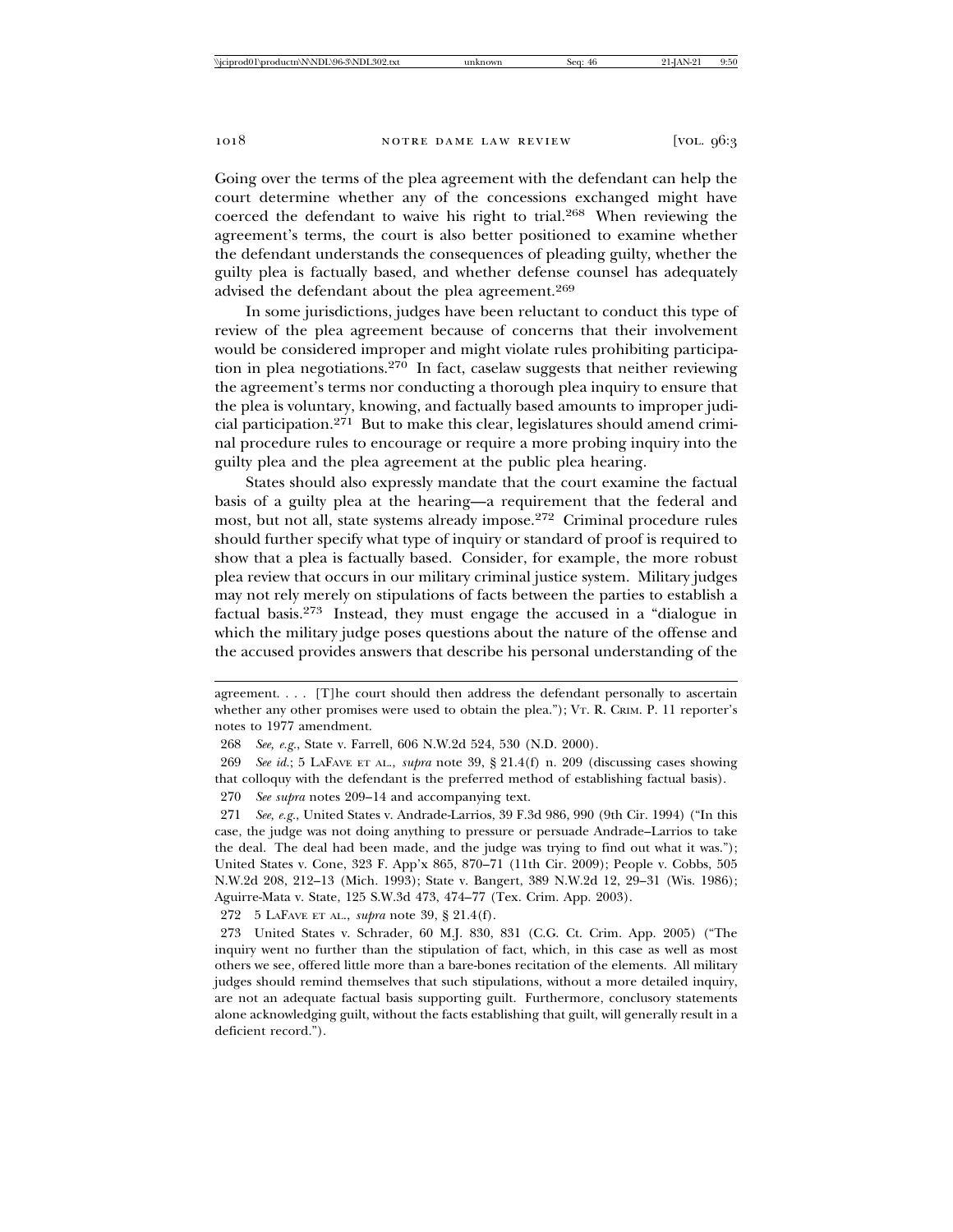criminality of his or her conduct."274 The dialogue is supposed to entail a genuine effort to elicit the true facts, and judges are not supposed to ask leading questions that produce simple "yes" and "no" responses.<sup>275</sup> Judges may also reject the guilty plea if the evidence presented at the hearing is inconsistent.276

In addition to the military justice system, some states have rules that expressly require judges to engage in a dialogue with the defendant as a means of establishing factual basis. In New Jersey, for example, the court may not accept a guilty plea "without first questioning the defendant personally . . . , and determining by inquiry of the defendant and others, in the court's discretion, that there is a factual basis for the plea and that the plea is made voluntarily [and knowingly]."277 Other state and federal rules should similarly make clear that written stipulations of facts are not sufficient to support a guilty plea and that judges must independently determine—preferably by questioning the defendant or witnesses—the plea's factual basis. Caselaw should also discourage judges from asking leading questions at the plea colloquy, as the military justice system does.<sup>278</sup>

While the more careful colloquy would demand some additional time and effort, its costs would not be significant. Judges already must go through a list of explanations with the defendant during the colloquy, and it would take no more than several additional minutes to conduct the additional inquiries.279

277 N.J. CT. R. 3:9-2; *see also In re* Manosh, 108 A.3d 212, 216–18 (Vt. 2014) ("A court cannot short-circuit the express requirement of personally addressing a defendant concerning these matters by relying on a written form signed by the defendant."); People v. Chung, No, CRA02-002, 2004 WL 186292, at \*3–4 (Guam Jan. 26, 2004) (affirming that the court must "personally inquire whether the defendant understood the nature of the charge" in relation to the facts, and a recitation of the indictment to the defendant fails to meet this requirement); State v. Bangert, 389 N.W.2d 12, 24 (Wis. 1986) ("[I]t is no longer sufficient for a trial judge merely to perfunctorily question the defendant about his understanding of the charge. Likewise, a perfunctory affirmative response by the defendant . . . without an affirmative showing that the nature of the crime has been communicated to him . . . will not satisfy the requirement . . . ."); State v. Feng, 421 A.2d 1258, 1266–67 (R.I. 1980) (holding that the trial court must personally "engage in as extensive an interchange as necessary" so that the record "affirmatively disclose[s]" the defendant's understanding of the factual nature of the charges).

278 For a similar proposal, see Julian A. Cook, III, *Federal Guilty Pleas: Inequities, Indigence, and the Rule 11 Process*, 60 B.C. L. REV. 1073, 1120–21 (2019).

279 Schneider & Alkon, *supra* note 4, at 457 (proposing that during the colloquy, judges ask questions such as "How was the plea offer conveyed?" and "Was there any limit on the

<sup>274</sup> United States v. Hartman, 69 M.J. 467, 469 (C.A.A.F. 2011).

<sup>275</sup> United States v. Negron, 60 M.J. 136, 143 (C.A.A.F. 2004), *aff'd*, 64 M.J. 439 (C.A.A.F. 2007).

<sup>276</sup> United States v. Pinero, 60 M.J. 31, 34 (C.A.A.F. 2004); MANUAL FOR COURTS-MAR-TIAL UNITED STATES app. at A8-7 (2012) ("The military judge should be alert to discrepancies in the accused's description or between the accused's description and any stipulation. If the accused's discussion or other information discloses a possible defense, the military judge must inquire into the matter, and may not accept the plea if a possible defense exists.").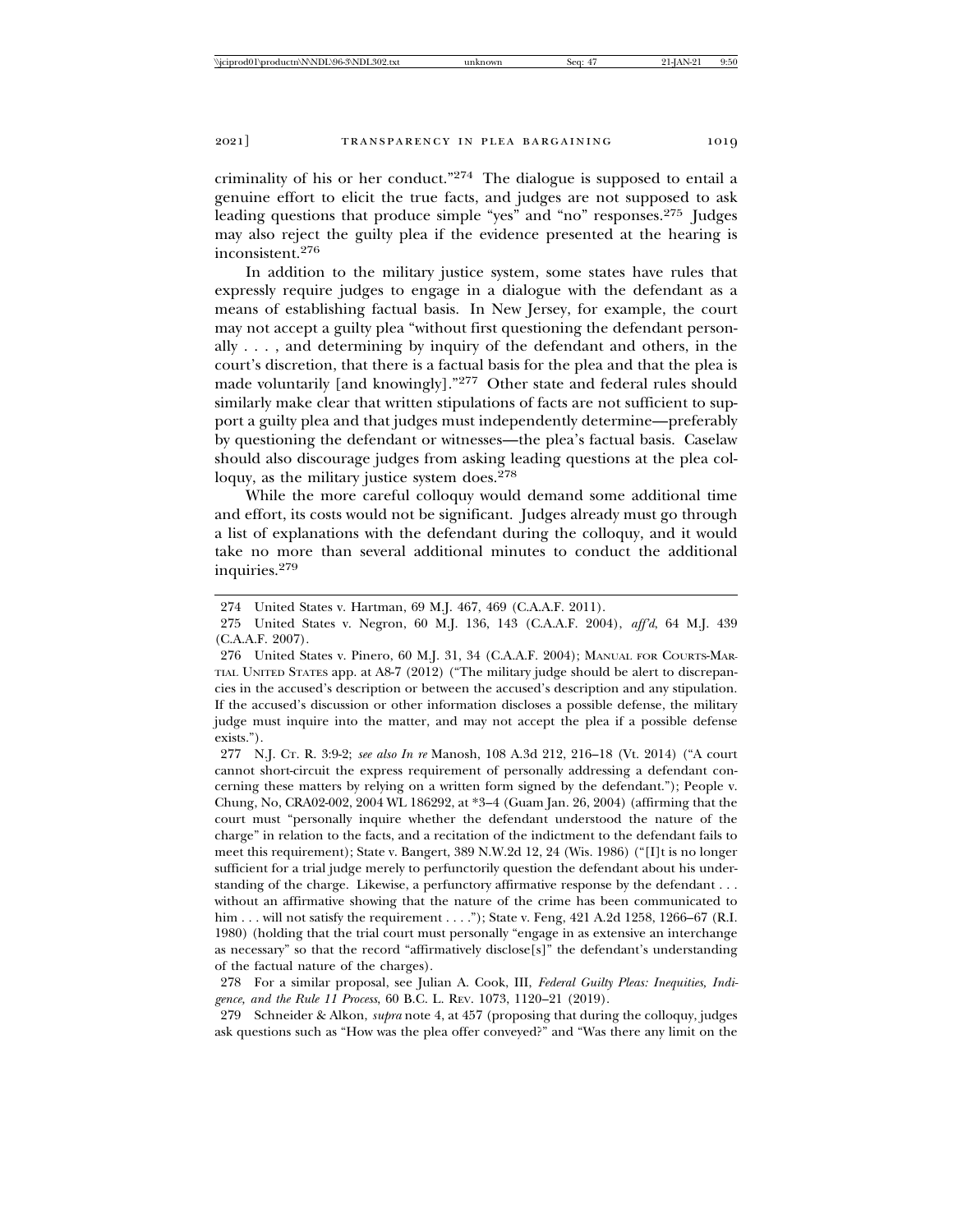A more probing judicial inquiry into the facts of the case and into the details of the plea agreement would better fulfill judges' responsibility to evaluate the constitutional validity of the guilty plea.<sup>280</sup> By improving oversight of plea bargaining, it would also encourage the parties to conduct negotiations more responsibly and would enhance the fairness of the plea bargain. Because plea colloquies are open to the public, a more thorough judicial inquiry into the plea bargain's terms at the colloquy would also permit members of the community and other interested parties to learn how plea bargaining works.<sup>281</sup>

In states that permit judges to participate in the negotiations, judges already tend to review the facts in the case and the reasonableness of the bargain more carefully because they become involved earlier in the process, before the parties have settled on a disposition.282 As I have argued in greater depth in previous work, with the proper precautions to avoid coercive influences, judges who participate directly in the negotiations can make important contributions to the fairness and accuracy of plea bargains.283 As a more neutral participant, the judge can ensure that the interests of all affected parties—defendants, victims, and the public—are fairly considered. Judicial participation also enhances transparency and accountability in the process.284

Yet in many states, judicial involvement still can—and often does—occur off the record. It would be preferable for states that permit judicial participation in the negotiations to require that such participation occur on the record, as a few states already do.285 A recording requirement would increase the transparency and therefore the fairness and legitimacy of the

- 283 *Id.* at 256–66.
- 284 *Id.* at 261–62.

285 *See, e.g.*, MASS. R. CRIM. P. 12(b)(2) ("The judge may participate in plea discussions at the request of one or both of the parties if the discussions are recorded and made part of the record."); VT. R. CRIM. P.  $11(e)(1)$  ("The court shall not participate in any such [plea] discussions, unless the proceedings are taken down by a court reporter or recording equipment."); *see also* Cripps v. State, 137 P.3d 1187, 1191 (Nev. 2006) ("First, because of the inherent risks involved, as well as the difficulties in reviewing claims on appeal of improper judicial coercion, we conclude that henceforth all off-the-record discussions between the parties and the judge respecting the plea negotiations shall be expressly prohibited. When the district court participates to any degree in the plea process, the judge shall ensure that such participation is placed on the record and transcribed."); State v. Warner, 762 So. 2d 507, 514 (Fla. 2000) ("A record must be made of all plea discussions involving the court."). For an argument in favor of such recording, see Albert W. Alschuler, *The Trial Judge's Role in Plea Bargaining, Part I*, 76 COLUM. L. REV. 1059, 1148 (1976); Donnelly, *supra* note 4, at 429–31.

plea offer?" and that adding these questions to the colloquy would "take less than a minute"); Redlich, *supra* note 264, at 13–14 (discussing studies finding that, on average, plea colloquies last less than ten minutes).

<sup>280</sup> *See* State v. Farrell, 606 N.W.2d 524, 530 (N.D. 2000).

<sup>281</sup> *See* Simonson, *supra* note 9, at 2178 (noting the value of opening plea hearings to the public).

<sup>282</sup> *See* Turner, *supra* note 21, at 259–60.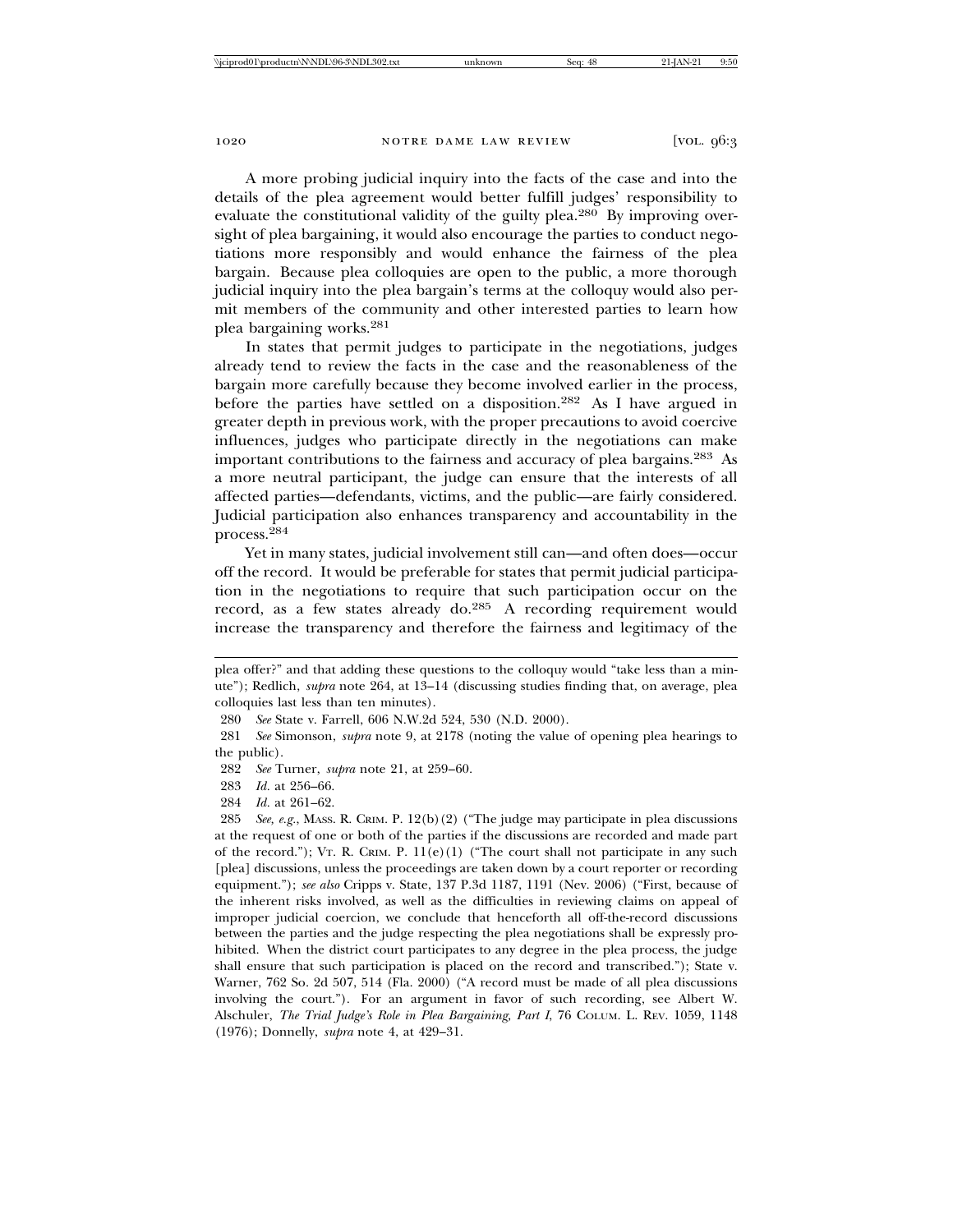process. As the official comments to the Massachusetts rule on recording explain, transparency helps address concerns that "judicial participation in plea negotiations can be coercive and leave the impression of unfairness."<sup>286</sup> When judicial remarks on plea agreements occur on the record, this allows the public and the appellate courts to monitor the remarks for statements that might pressure defendants to enter a guilty plea.287 Transparency of these discussions can also help hold the participants in plea discussions more accountable and better ensure that similarly situated defendants are treated equally.288 Finally, recording of the discussions with the judge can also help "[dissipate] the under-the-table aura surrounding [plea] agreements, and consequent public distrust of them."<sup>289</sup>

While some may be concerned that recording would be too burdensome, the experiences of Massachusetts and Vermont suggest that it is neither too costly nor impractical.290 Indeed, in some jurisdictions, judges have acted on their own initiative to ensure that their participation in negotiations is recorded.291 Interviews of judges across ten states where judicial participation is permitted and regularly practiced reveal that discussions "in many of these states [are] now on the record, whether it be in a courtroom, at the bench, or recorded in chambers" and that this "appears to be a judicial preference, not a set practice," in large part because on-the-record bench conferences are seen by many judges to be more efficient.<sup>292</sup>

Another concern with placing judicial involvement on the record is that it would disclose to the public cooperation and other sensitive matters that need to be kept confidential. Judges already have the tools to address this concern. In states with on-the-record plea conferences, they can limit public access through sidebar conferences to consider confidential matters, and they can seal the record after the fact as necessary.<sup>293</sup>

Should plea discussions fall apart, courts also have a range of tools to prevent potential prejudice to the fairness of a subsequent trial. Rules of

<sup>286</sup> MASS. R. CRIM. P. 12(b)(2) reporter's notes.

<sup>287</sup> VT. R. CRIM. P. 11 reporter's notes to 1977 amend.

<sup>288</sup> *See* Donnelly, *supra* note 4, at 429, 431.

<sup>289</sup> VT. R. CRIM. P. 11 reporter's notes to 1977 amend.

<sup>290</sup> *See* Bos. Globe Media Partners, LLC v. Chief Just. of Trial Ct., 130 N.E.3d 742, 765 (Mass. 2019) ("We heard comparable concerns about requiring 'lobby conferences' with judges regarding a possible plea agreement to be conducted on the record. Those fears have not been realized in the four years since this requirement was added to our rules of criminal procedure."). Vermont has had its recording rules since 1977 and has not amended them.

<sup>291</sup> *See, e.g.*, State v. Poole, 583 A.2d 265, 273 (Md. Ct. App. 1991) ("While, as we have stated, the Rule does not require that these discussions be recorded, we encourage trial judges to make a record of pertinent discussion and decisions reached."); Donnelly, *supra* note 4, at 429.

<sup>292</sup> Nancy J. King & Ronald F. Wright, *The Invisible Revolution in Plea Bargaining: Managerial Judging and Judicial Participation in Negotiations*, 95 TEX. L. REV. 325, 341 (2016).

<sup>293</sup> *See, e.g.*, HELLE SACHSE & TIM MAGUIRE, MASSACHUSETTS RULES OF CRIMINAL PROCE-DURE (2019); *supra* notes 182–84 and accompanying text.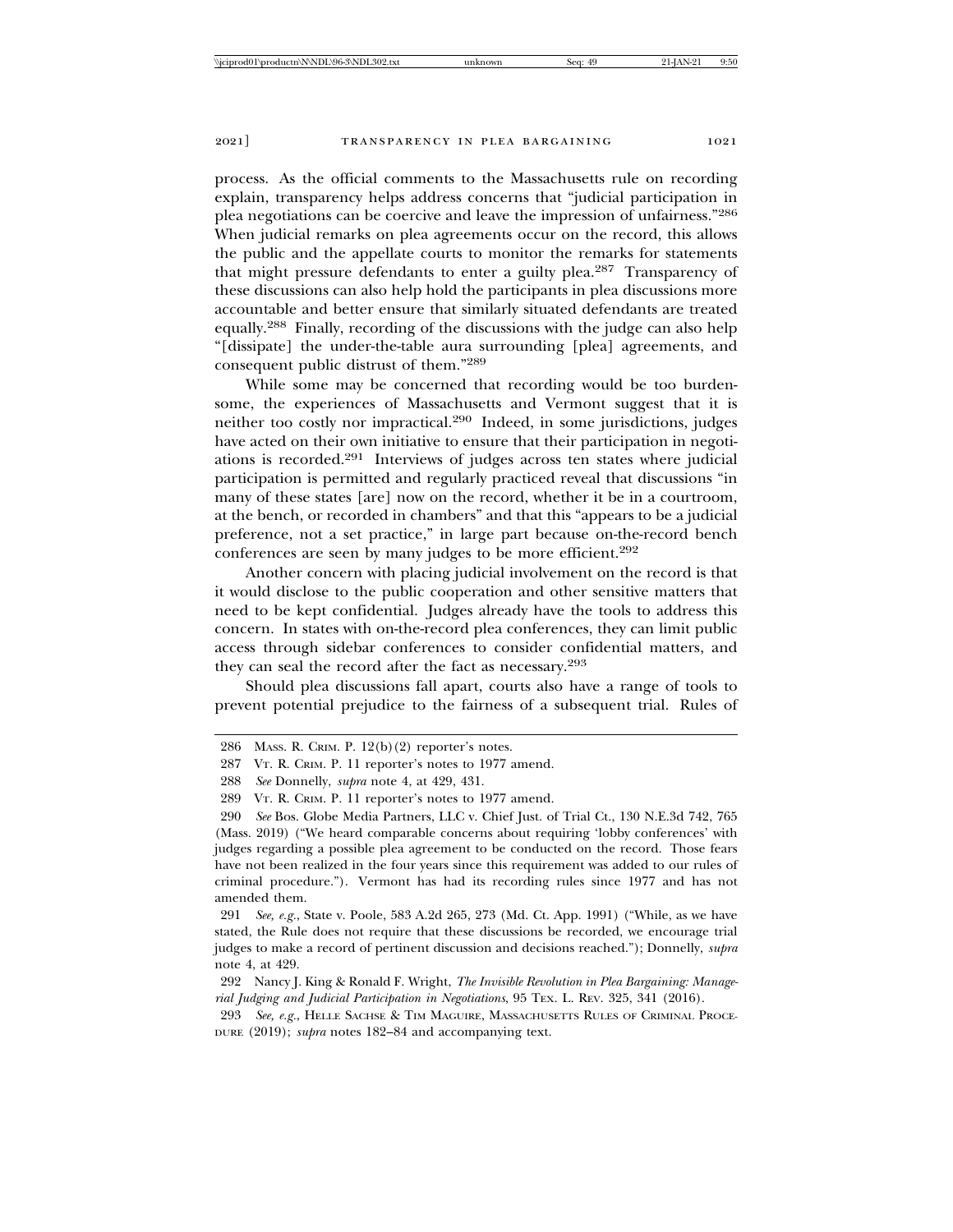evidence already prohibit the parties from introducing at trial evidence of the negotiations or any statements made during the negotiations.294 In highprofile trials, the parties and judges can also address the potential taint of the jury pool through careful jury selection, and if necessary, through a change of venue.295 In some cases, however, the risk to the fairness of the trial may be so high as to permit closure of the plea hearings to the public.<sup>296</sup> Any such closure must be narrowly tailored.<sup>297</sup> And even when closure of a plea hearing is warranted, the judge's involvement in the plea discussions can still help ensure that the interests of all affected parties are fairly considered.

Another critique of the requirement that plea discussions with the judge be recorded is that such a rule would discourage candor in the negotiations.298 While in some cases, recording may have this effect, experience with the rule suggests that it does not unduly inhibit negotiations.<sup>299</sup> The rule also does not preclude informal discussions between the parties to occur ahead of the judge's involvement. Importantly, the value that recording brings—increasing fairness and public confidence in plea bargaining—outweighs the relatively minor cost of reduced candor in plea negotiations involving the judge. Accordingly, states that permit judicial participation in the negotiations should follow the lead of Florida, Massachusetts, and Vermont, and require that any negotiations involving the court be recorded.

# **CONCLUSION**

Plea bargaining has become the dominant method of resolving criminal cases in the United States, yet it remains opaque and insulated from public scrutiny. To better understand and address the persistent problems in the plea process, we must bring plea bargaining out of the shadows. As the Supreme Court has recognized in interpreting the constitutional right of public access, transparency is critical to ensuring the fairness, accuracy, and legitimacy of the criminal process.

Courts and legislatures can adopt a range of measures to improve the transparency of plea bargaining. They can mandate that plea agreements be in writing and filed with the court and that rejected plea offers be placed on record before a case proceeds to trial. Making use of widely available technology, states and the federal system can also create searchable plea databases accessible to prosecutors, defense attorneys, and judges. Finally, criminal procedure rules can encourage a thorough, independent, and onthe-record judicial inquiry into the validity of guilty pleas and the terms of

296 *See id.* at 82.

299 *See* Donnelly, *supra* note 4, at 429–31.

<sup>294</sup> *See supra* notes 93–95 and accompanying text.

<sup>295</sup> *Cf.* Robert Hardaway & Douglas B. Tumminello, *Pretrial Publicity in Criminal Cases of National Notoriety: Constructing a Remedy for the Remediless Wrong*, 46 AM. U. L. REV. 39, 42–43 (1996) (noting the limits of these remedies in cases of "national notoriety").

<sup>297</sup> *Id.* at 84–85 (discussing Globe Newspaper Co. v. Super. Ct. for the Cnty. of Norfolk, 457 U.S. 596, 598, 607 (1982)).

<sup>298</sup> King & Wright, *supra* note 292, at 342; Turner, *supra* note 21, at 242.